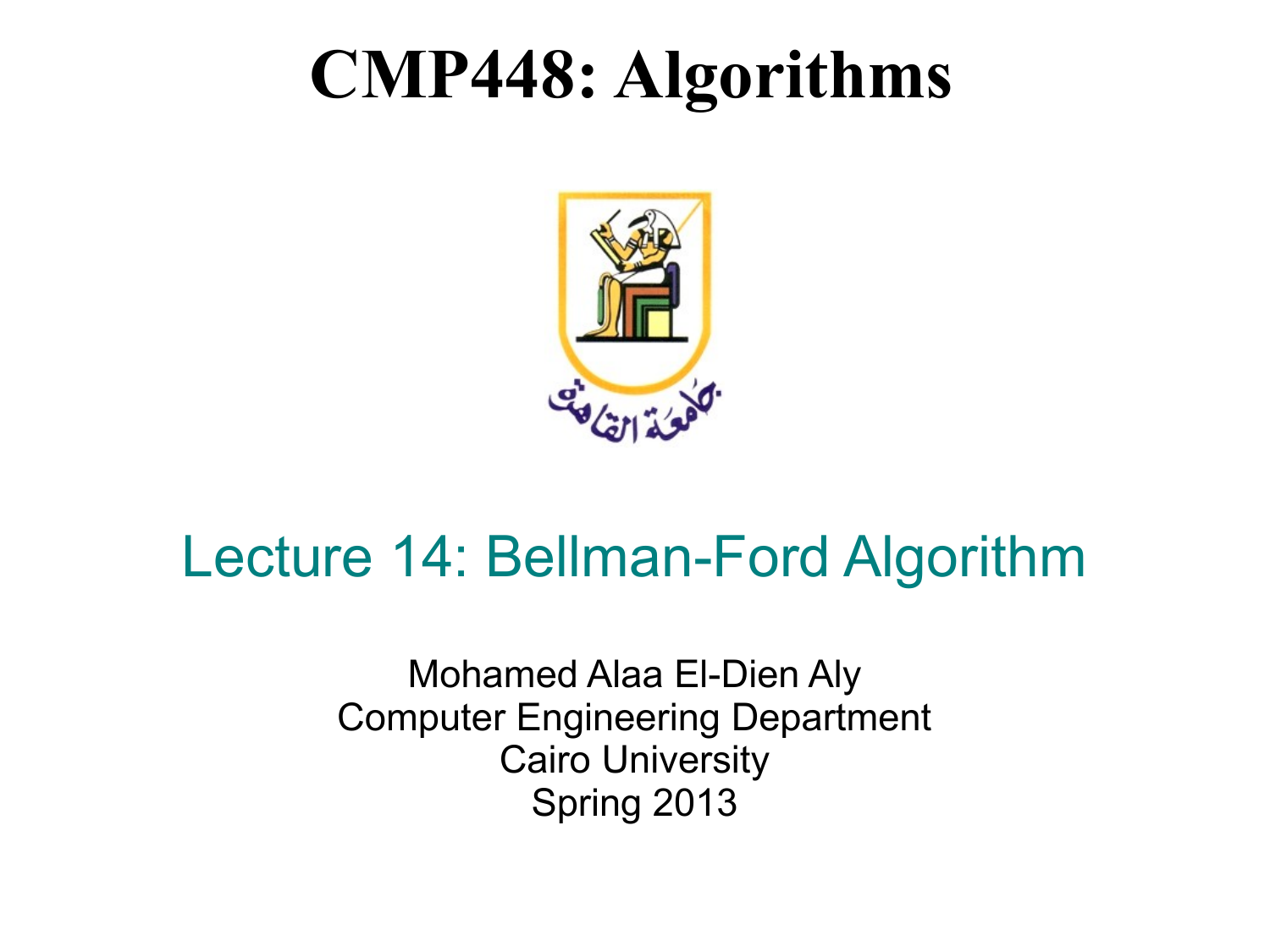# **Agenda**

- Bellman-Ford Algorithm
- DAG Shortest Paths
- Linear Programming and Difference Constraints
- VLSI Layout Compaction

**Acknowledgment**

A lot of slides adapted from the slides of Erik Demaine and Charles Leiserson.

**Mohamed Aly – CMP448 Spring 2013 Computer Engineering, Cairo University 2/62**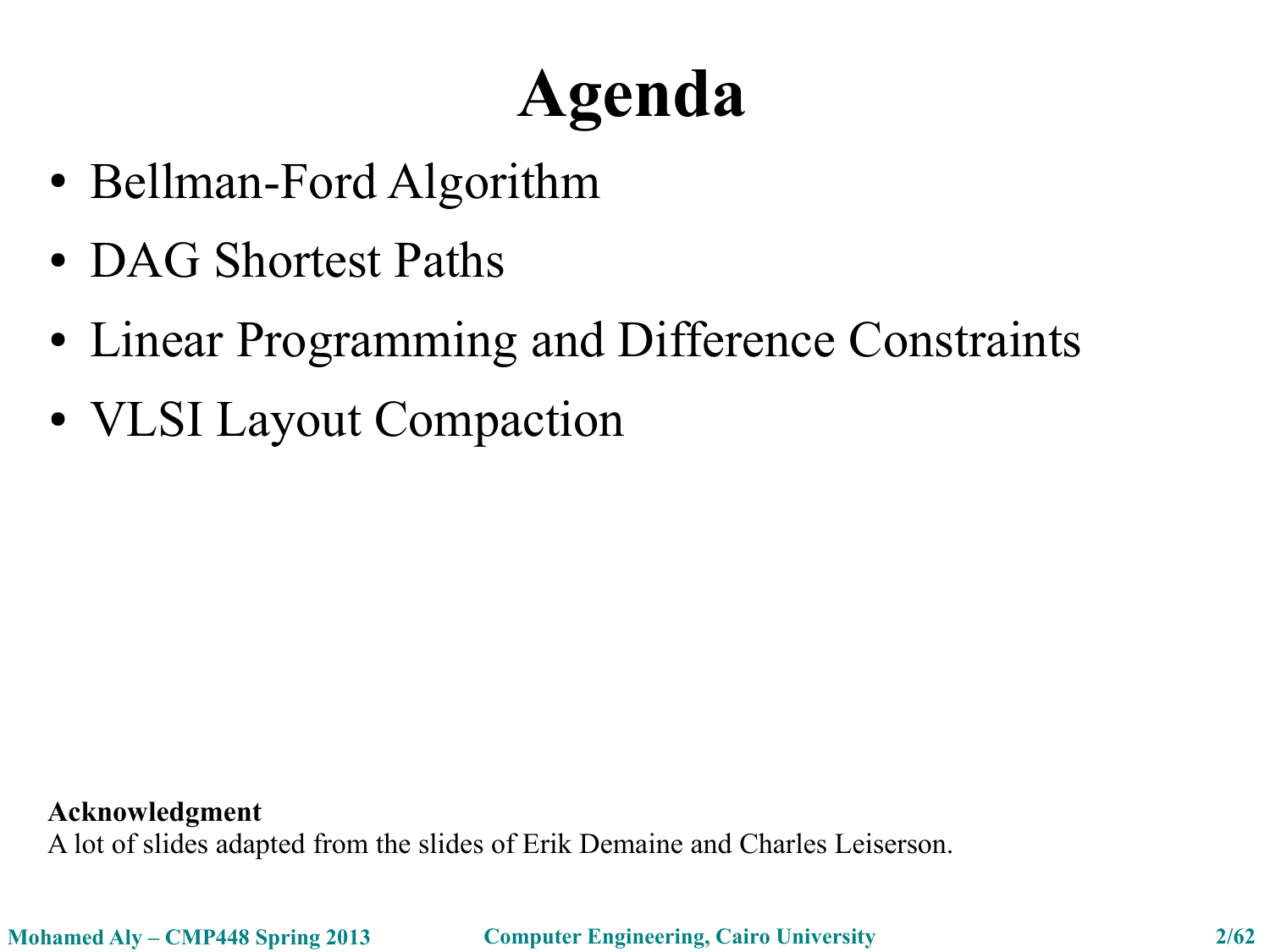

# Negative-weight cycles

Recall: If a graph  $G = (V, E)$  contains a negativeweight cycle, then some shortest paths may not exist. Example: …



© 2001–4 by Charles E. Leiserson *Introduction to Algorithms* November 3, 2004 L15.2

**Mohamed Aly – CMP448 Spring 2013 Computer Engineering, Cairo University 3/62**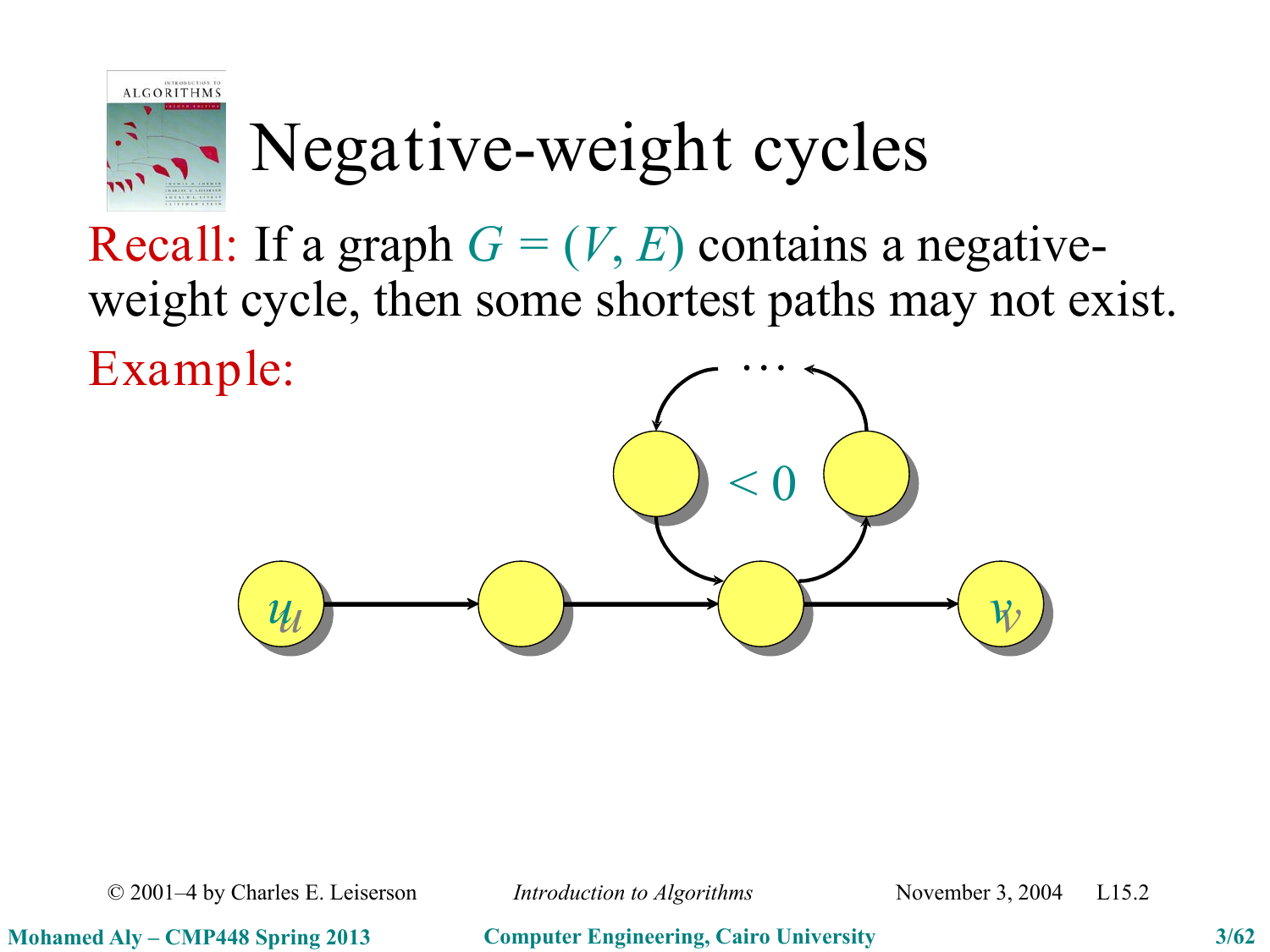

# Negative-weight cycles

Recall: If a graph  $G = (V, E)$  contains a negativeweight cycle, then some shortest paths may not exist. Example: …



*Bellman-Ford algorithm:* Finds all shortest-path lengths from a *source*  $s \in V$  to all  $v \in V$  or determines that a negative-weight cycle exists.

© 2001–4 by Charles E. Leiserson *Introduction to Algorithms* November 3, 2004 L15.3

**Mohamed Aly – CMP448 Spring 2013 Computer Engineering, Cairo University 4/62**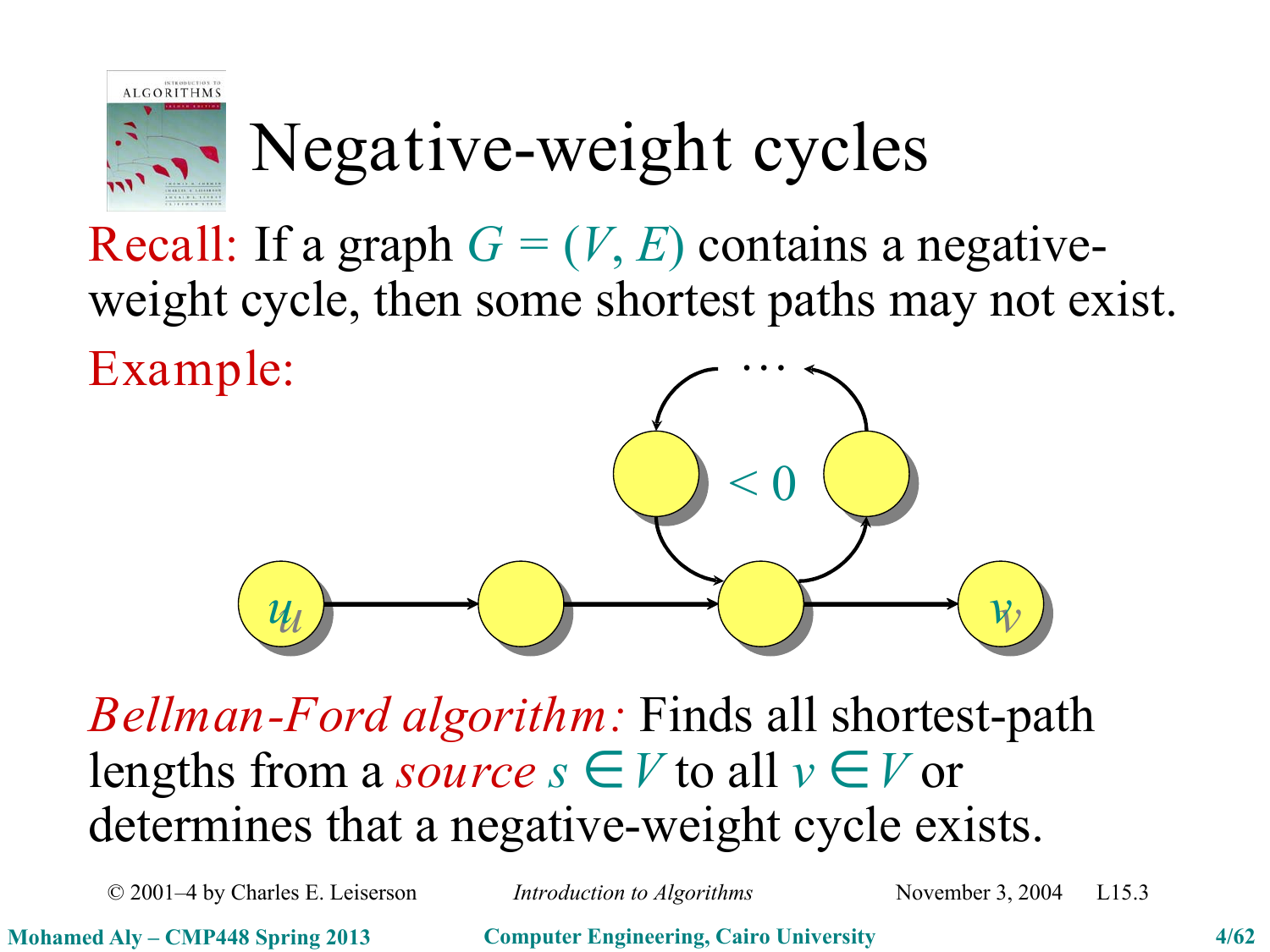

## Bellman-Ford algorithm

 $d[s] \leftarrow 0$ for each  $v \in V - \{s\}$ do *d*[*v*] ← ∞ initialization

© 2001–4 by Charles E. Leiserson *Introduction to Algorithms* November 3, 2004 L15.4

**Mohamed Aly – CMP448 Spring 2013 Computer Engineering, Cairo University 5/62**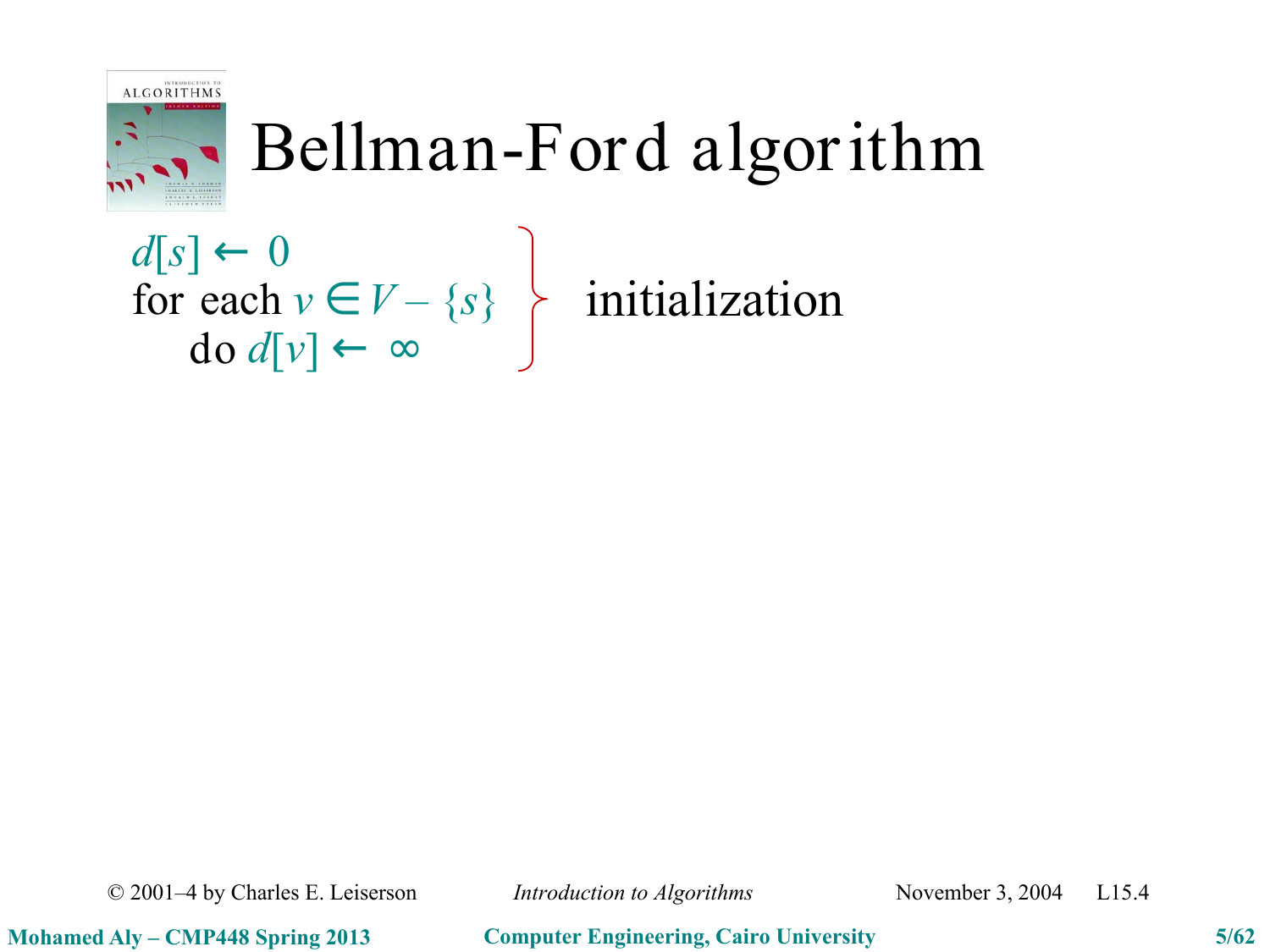

## Bellman-Ford algorithm

 $d[s] \leftarrow 0$ for each  $v \in V - \{s\}$ do *d*[*v*] ← ∞ for  $i \leftarrow 1$  to  $|V| - 1$ do for each edge  $(u, v) \in E$  $d\sigma$  if  $d[v] > d[u] + w(u, v)$  $d[v] \leftarrow d[u] + w(u, v)$ initialization *relaxation step*

© 2001–4 by Charles E. Leiserson *Introduction to Algorithms* November 3, 2004 L15.4

**Mohamed Aly – CMP448 Spring 2013 Computer Engineering, Cairo University 6/62**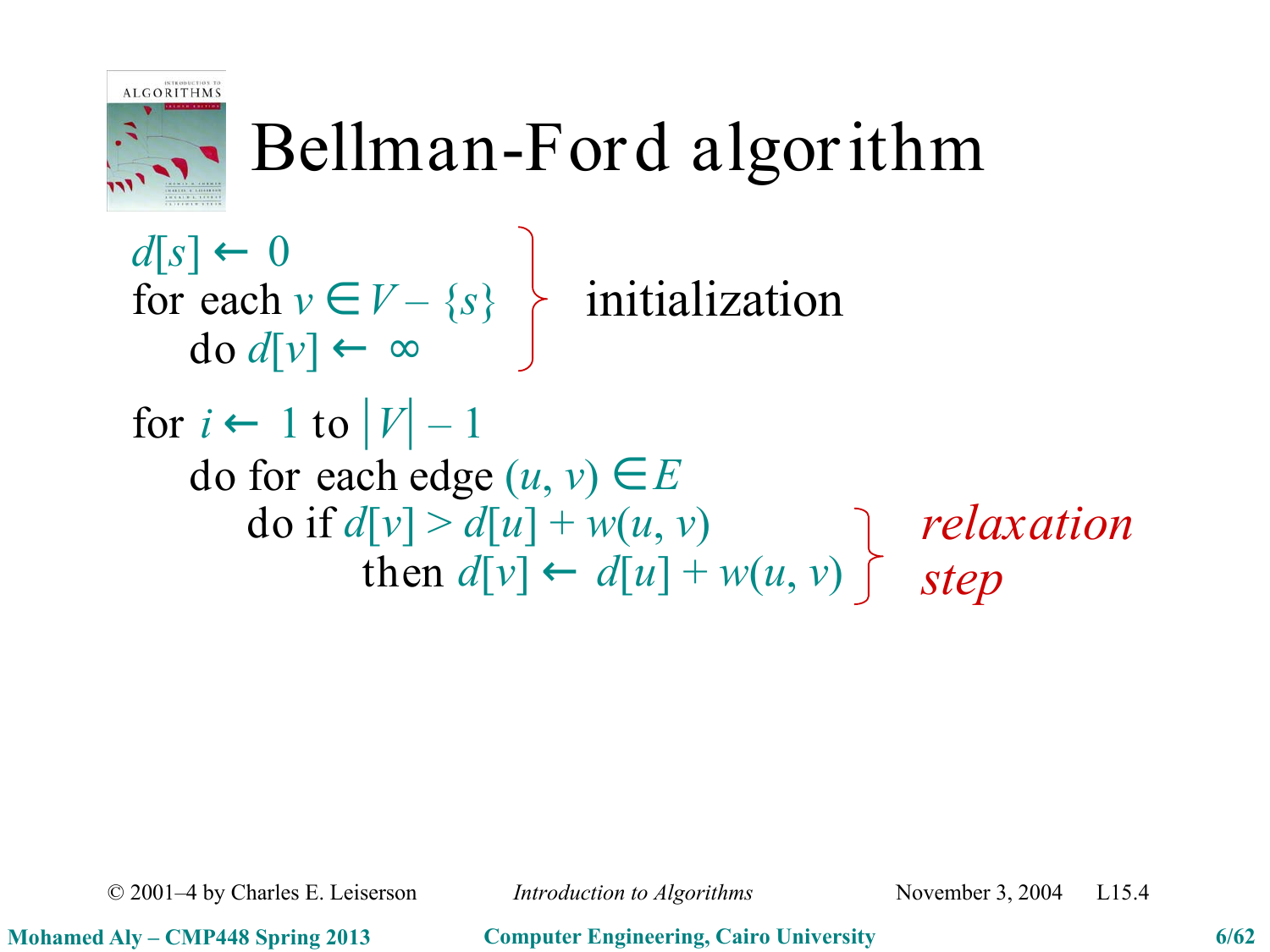

## Bellman-Ford algorithm

© 2001–4 by Charles E. Leiserson *Introduction to Algorithms* November 3, 2004 L15.4  $d[s] \leftarrow 0$ for each  $v \in V - \{s\}$ do *d*[*v*] ← ∞ for  $i \leftarrow 1$  to  $|V| - 1$ do for each edge  $(u, v) \in E$  $d\sigma$  if  $d[v] > d[u] + w(u, v)$  $d[v] \leftarrow d[u] + w(u, v)$ for each edge  $(u, v) \in E$  $d\sigma$  if  $d[\nu] > d[u] + w(u, \nu)$ then report that a negative-weight cycle exists initialization At the end,  $d[v] = \delta(s, v)$ , if no negative-weight cycles. Time =  $O(VE)$ . *relaxation step*

**Mohamed Aly – CMP448 Spring 2013 Computer Engineering, Cairo University 7/62**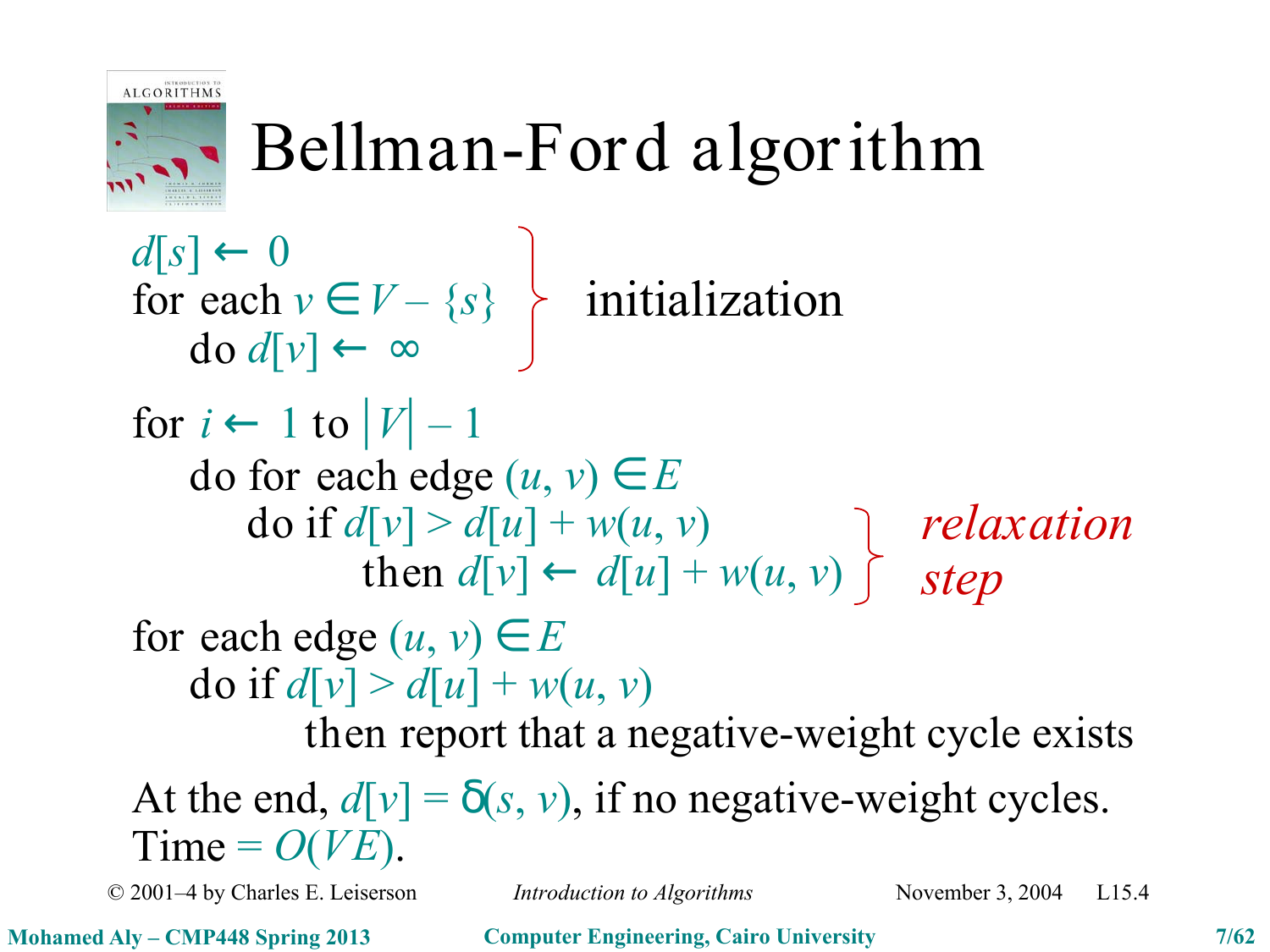



© 2001–4 by Charles E. Leiserson *Introduction to Algorithms* November 3, 2004 L15.5

**Mohamed Aly – CMP448 Spring 2013 Computer Engineering, Cairo University 8/62**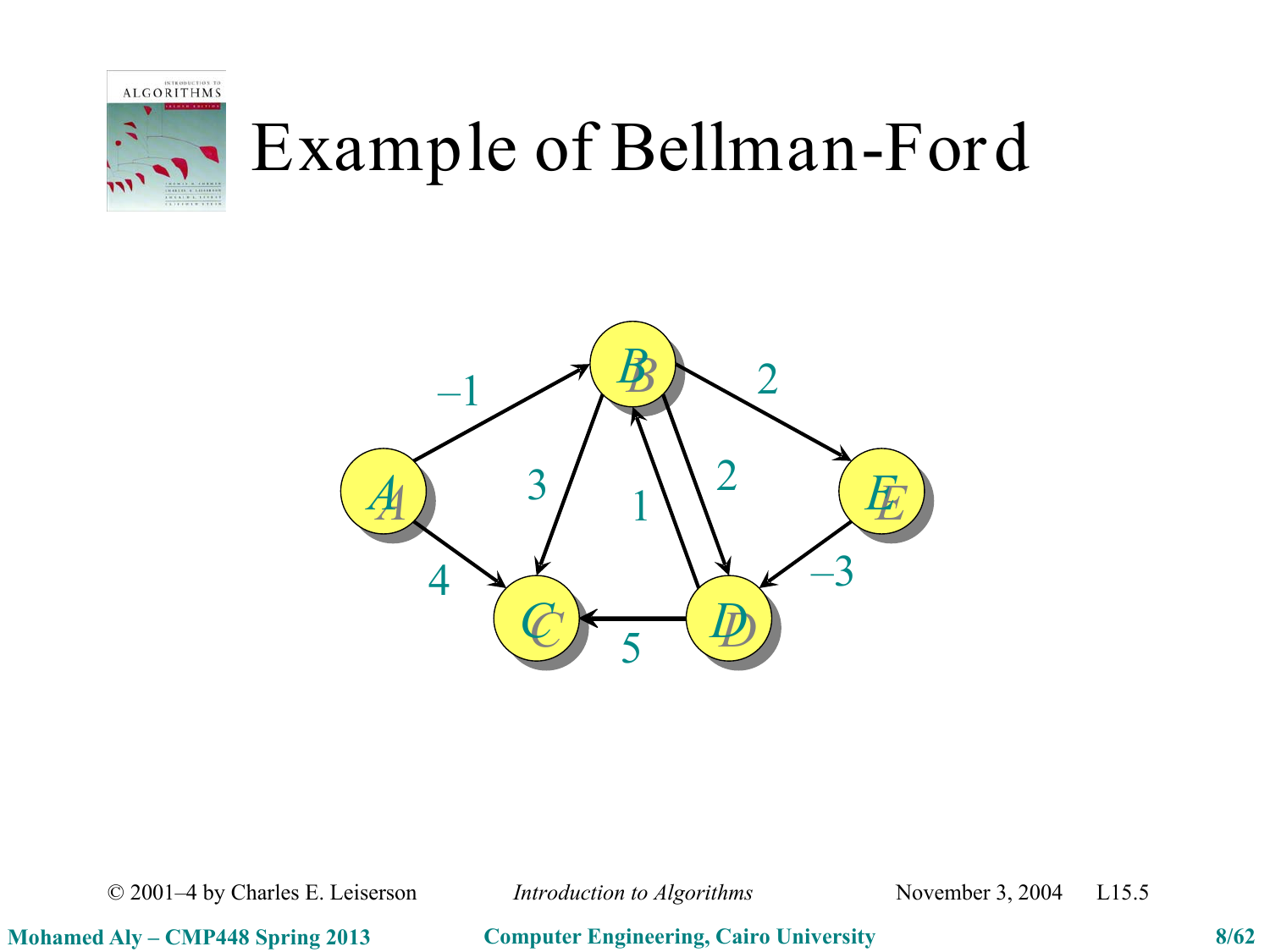



#### Initialization.

© 2001–4 by Charles E. Leiserson *Introduction to Algorithms* November 3, 2004 L15.6

**Mohamed Aly – CMP448 Spring 2013 Computer Engineering, Cairo University 9/62**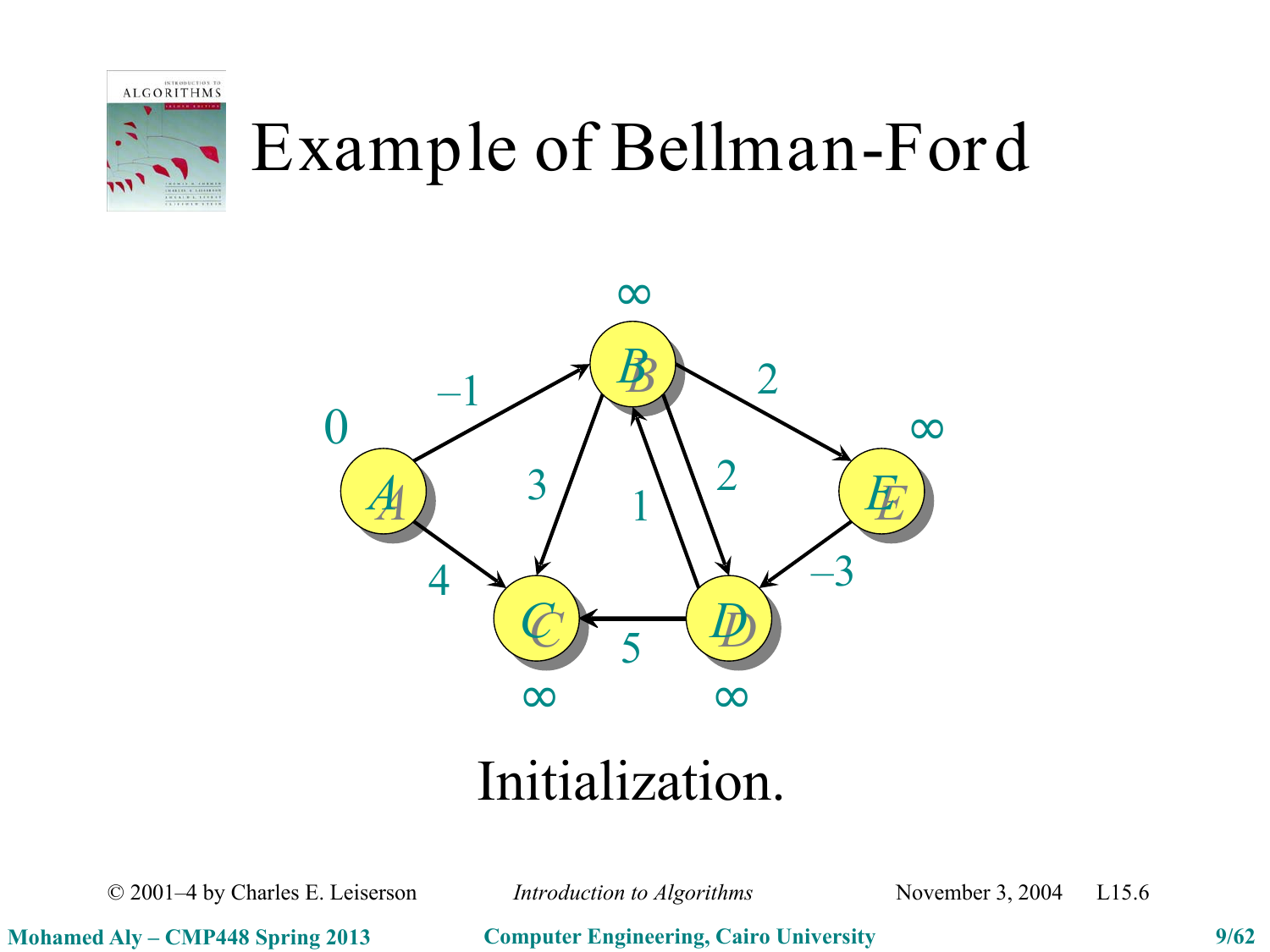



#### Order of edge relaxation.

© 2001–4 by Charles E. Leiserson *Introduction to Algorithms* November 3, 2004 L15.7

**Mohamed Aly – CMP448 Spring 2013 Computer Engineering, Cairo University 10/62**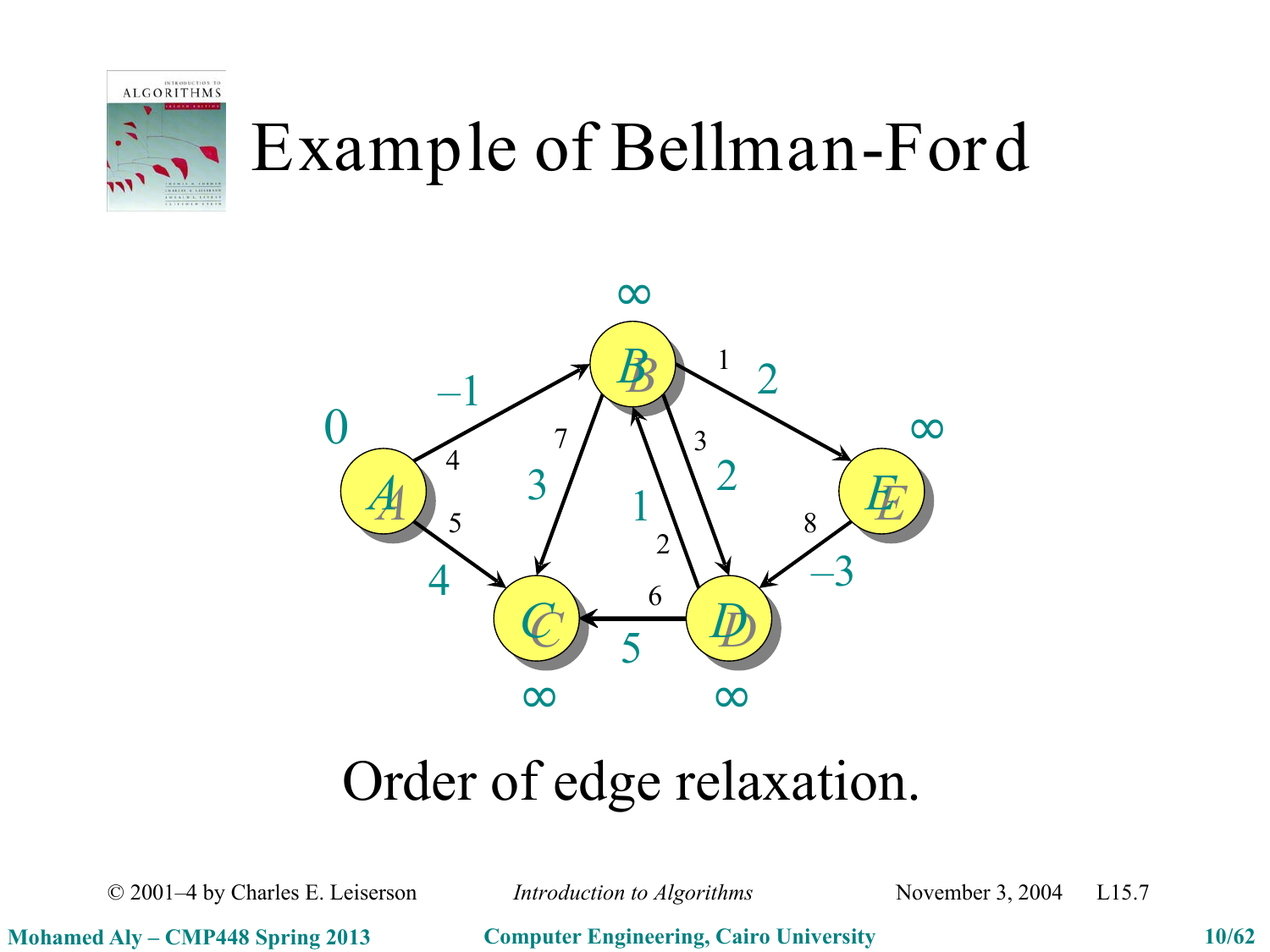



© 2001–4 by Charles E. Leiserson *Introduction to Algorithms* November 3, 2004 L15.8

**Mohamed Aly – CMP448 Spring 2013 Computer Engineering, Cairo University 11/62**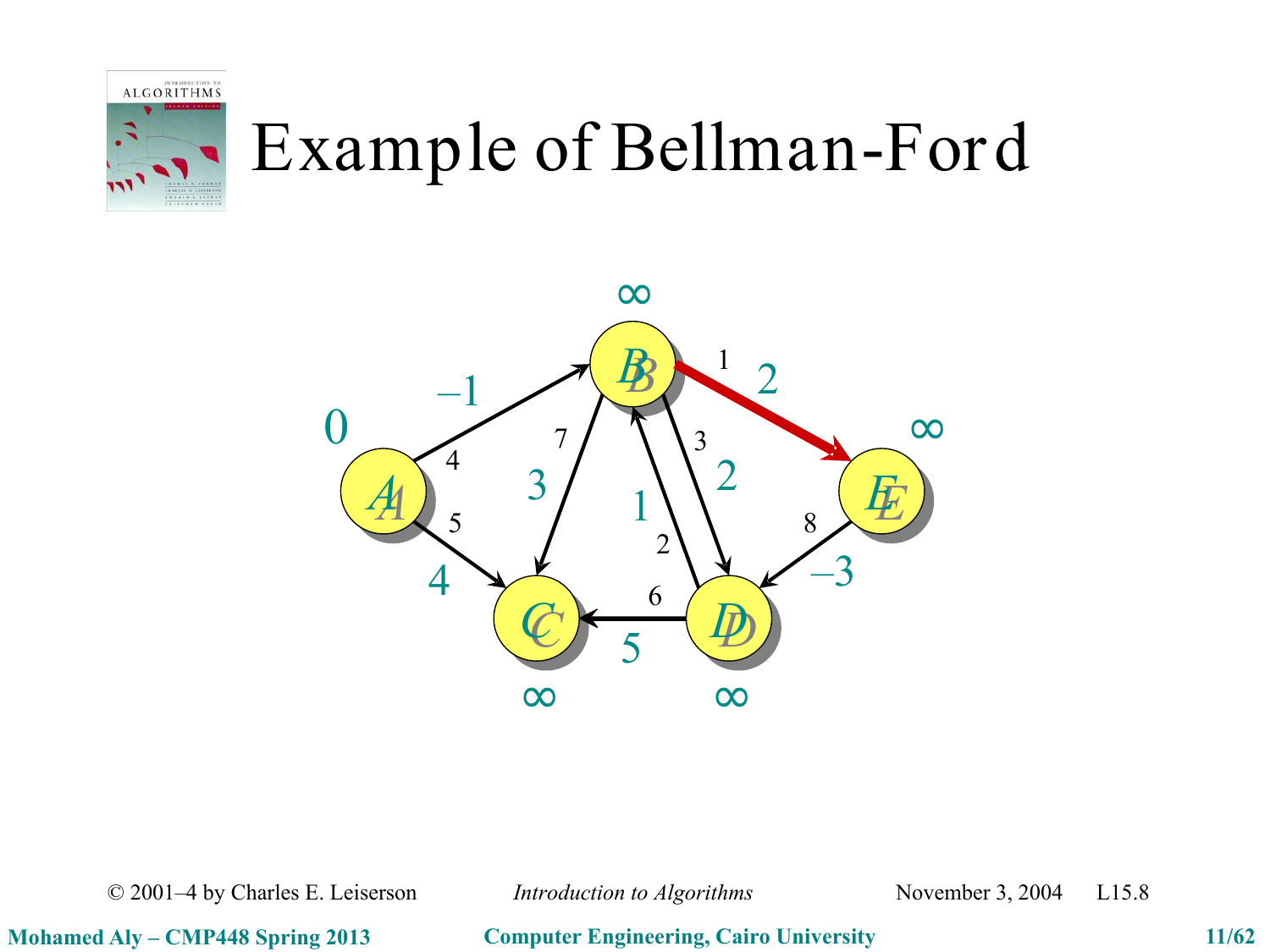



© 2001–4 by Charles E. Leiserson *Introduction to Algorithms* November 3, 2004 L15.9

**Mohamed Aly – CMP448 Spring 2013 Computer Engineering, Cairo University 12/62**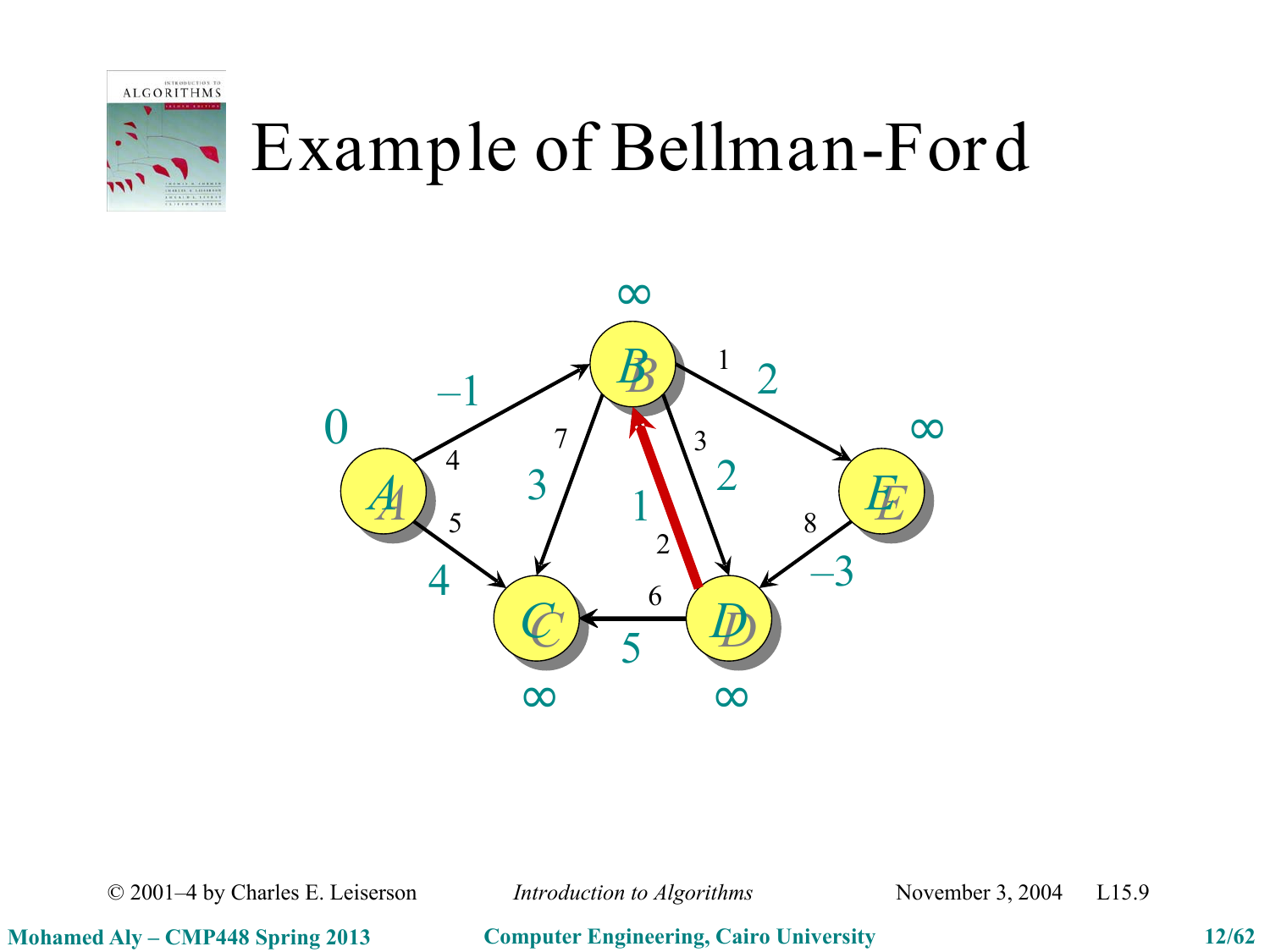



© 2001–4 by Charles E. Leiserson *Introduction to Algorithms* November 3, 2004 L15.10

**Mohamed Aly – CMP448 Spring 2013 Computer Engineering, Cairo University 13/62**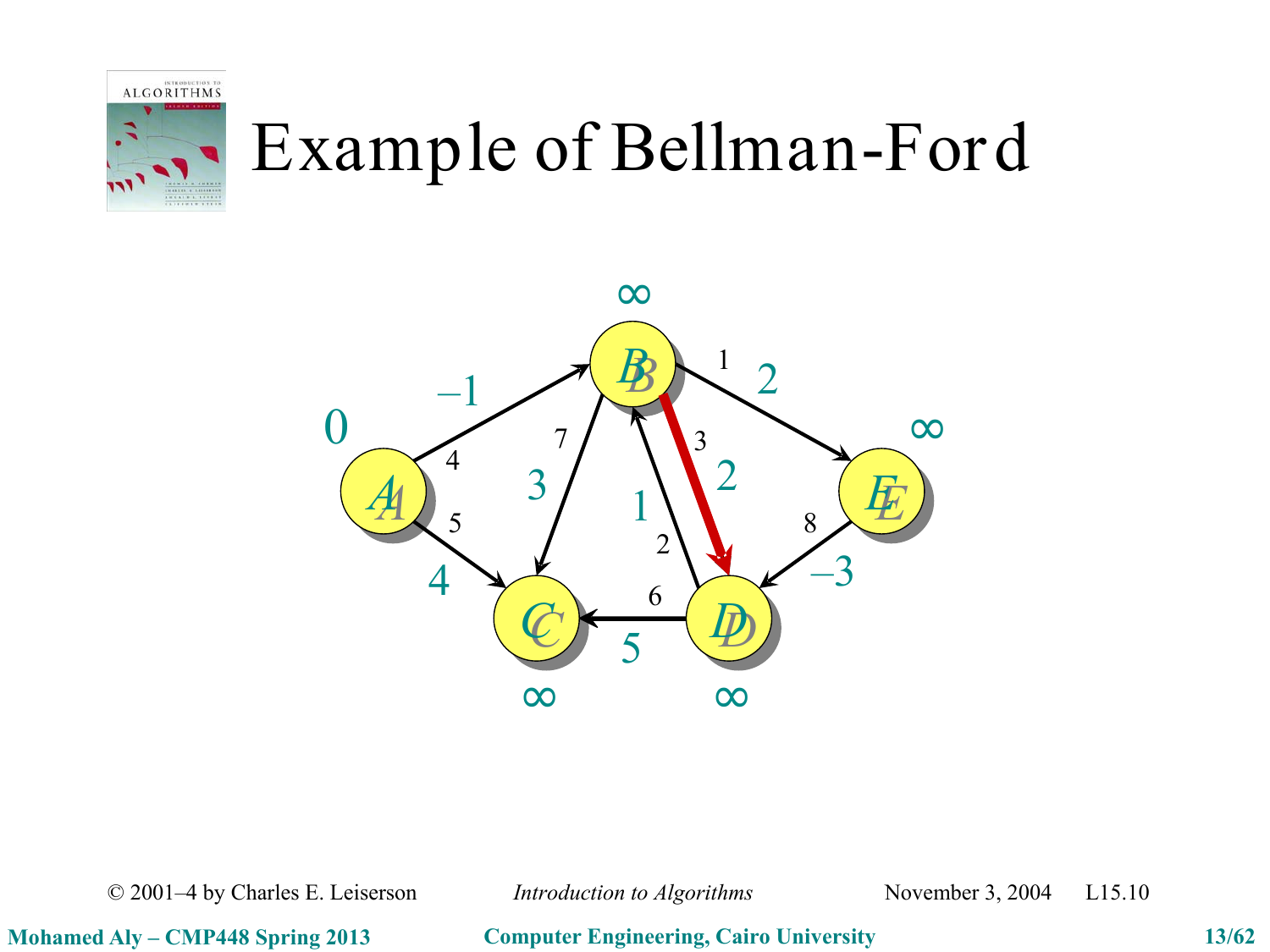



© 2001–4 by Charles E. Leiserson *Introduction to Algorithms* November 3, 2004 L15.11

**Mohamed Aly – CMP448 Spring 2013 Computer Engineering, Cairo University 14/62**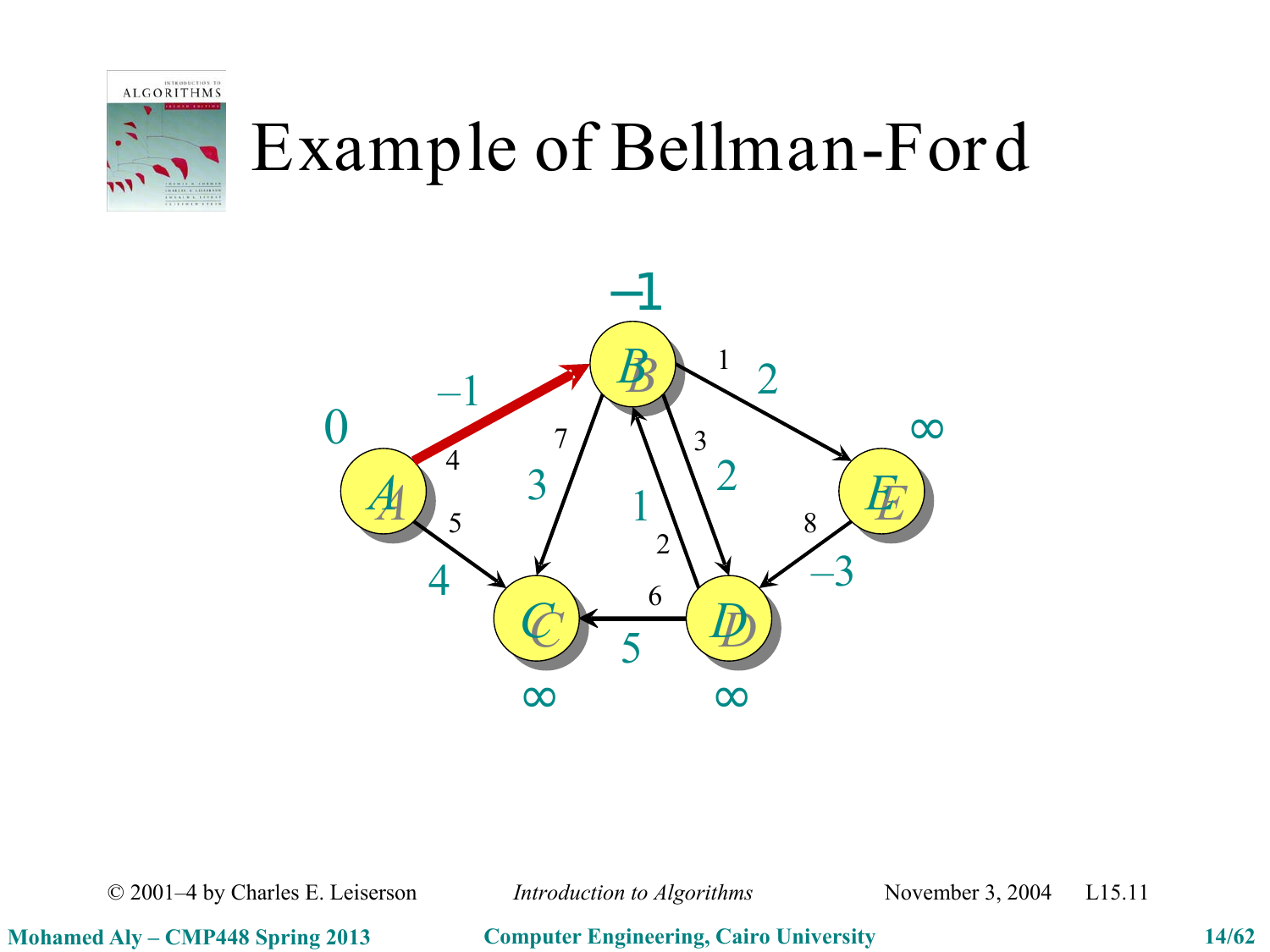



© 2001–4 by Charles E. Leiserson *Introduction to Algorithms* November 3, 2004 L15.12

**Mohamed Aly – CMP448 Spring 2013 Computer Engineering, Cairo University 15/62**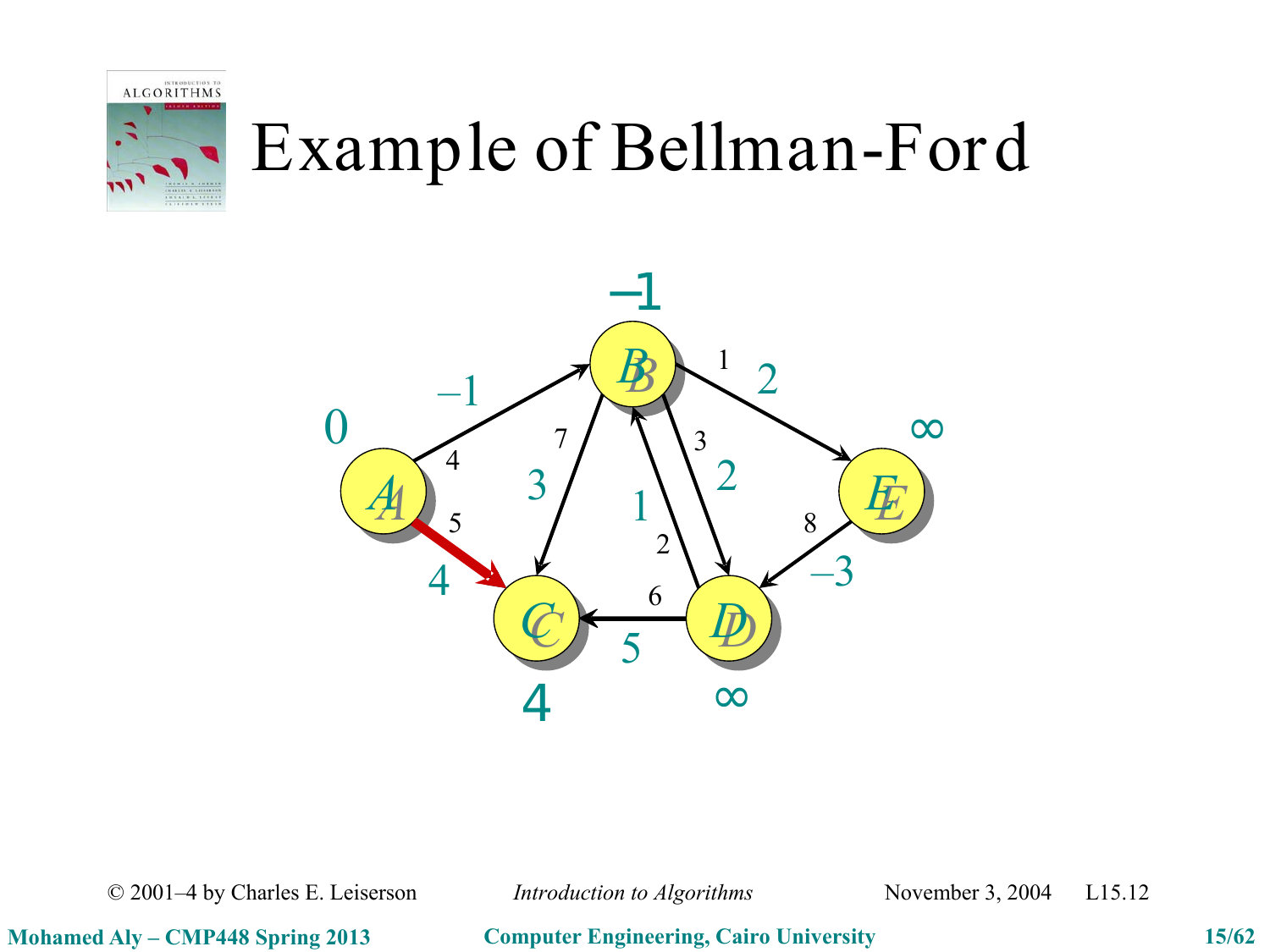



© 2001–4 by Charles E. Leiserson *Introduction to Algorithms* November 3, 2004 L15.13

**Mohamed Aly – CMP448 Spring 2013 Computer Engineering, Cairo University 16/62**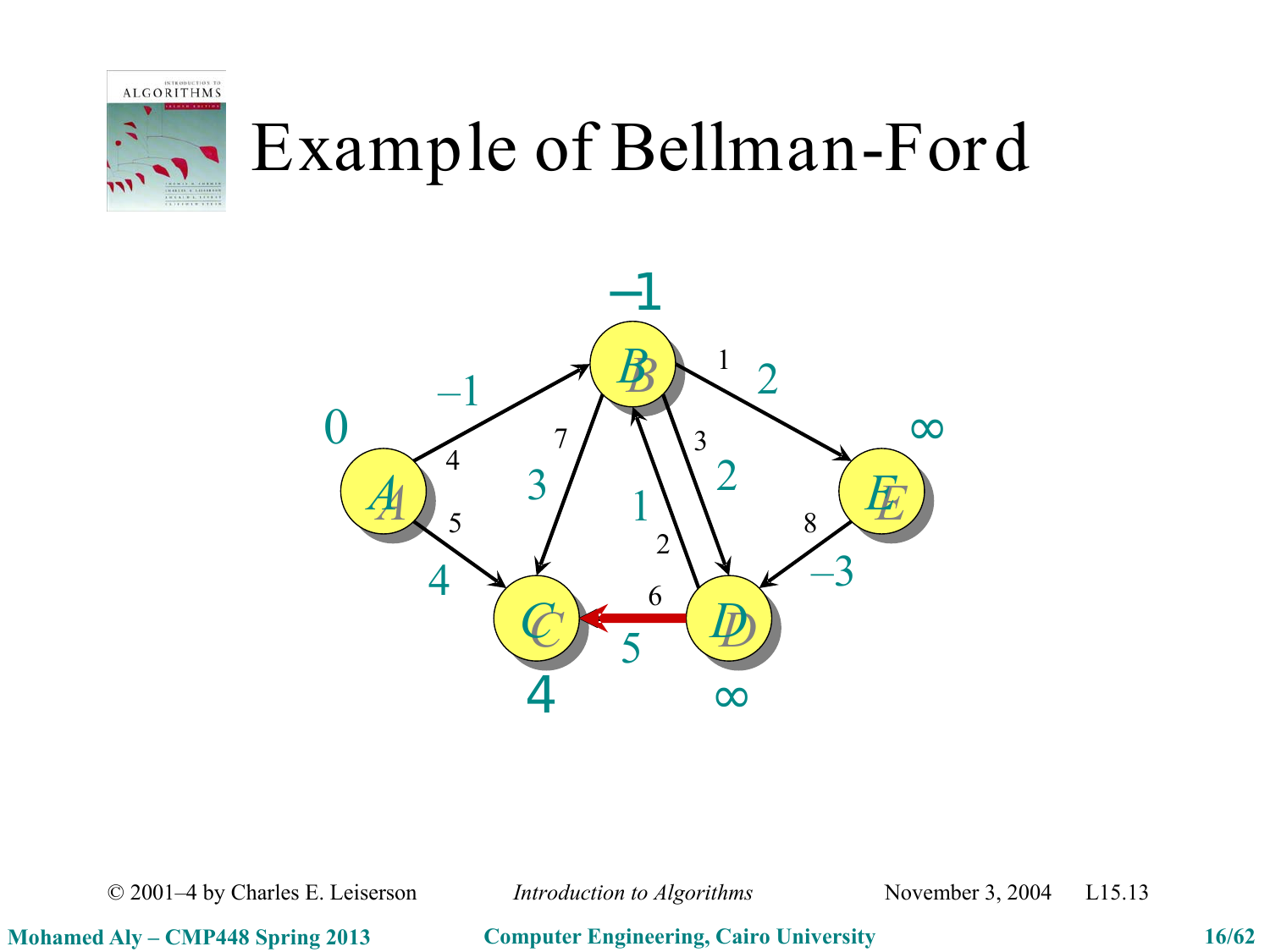



© 2001–4 by Charles E. Leiserson *Introduction to Algorithms* November 3, 2004 L15.14

**Mohamed Aly – CMP448 Spring 2013 Computer Engineering, Cairo University 17/62**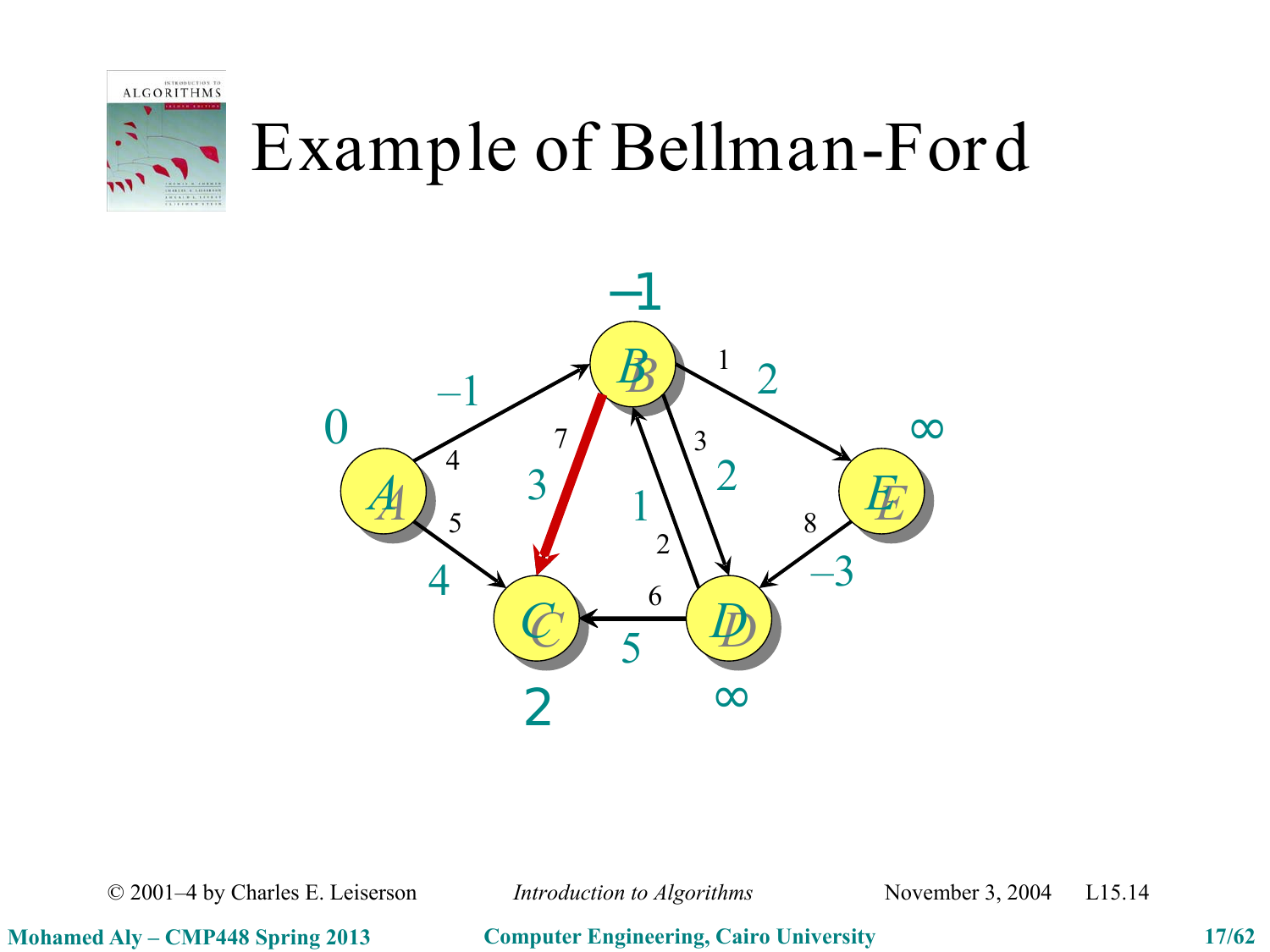



© 2001–4 by Charles E. Leiserson *Introduction to Algorithms* November 3, 2004 L15.15

**Mohamed Aly – CMP448 Spring 2013 Computer Engineering, Cairo University 18/62**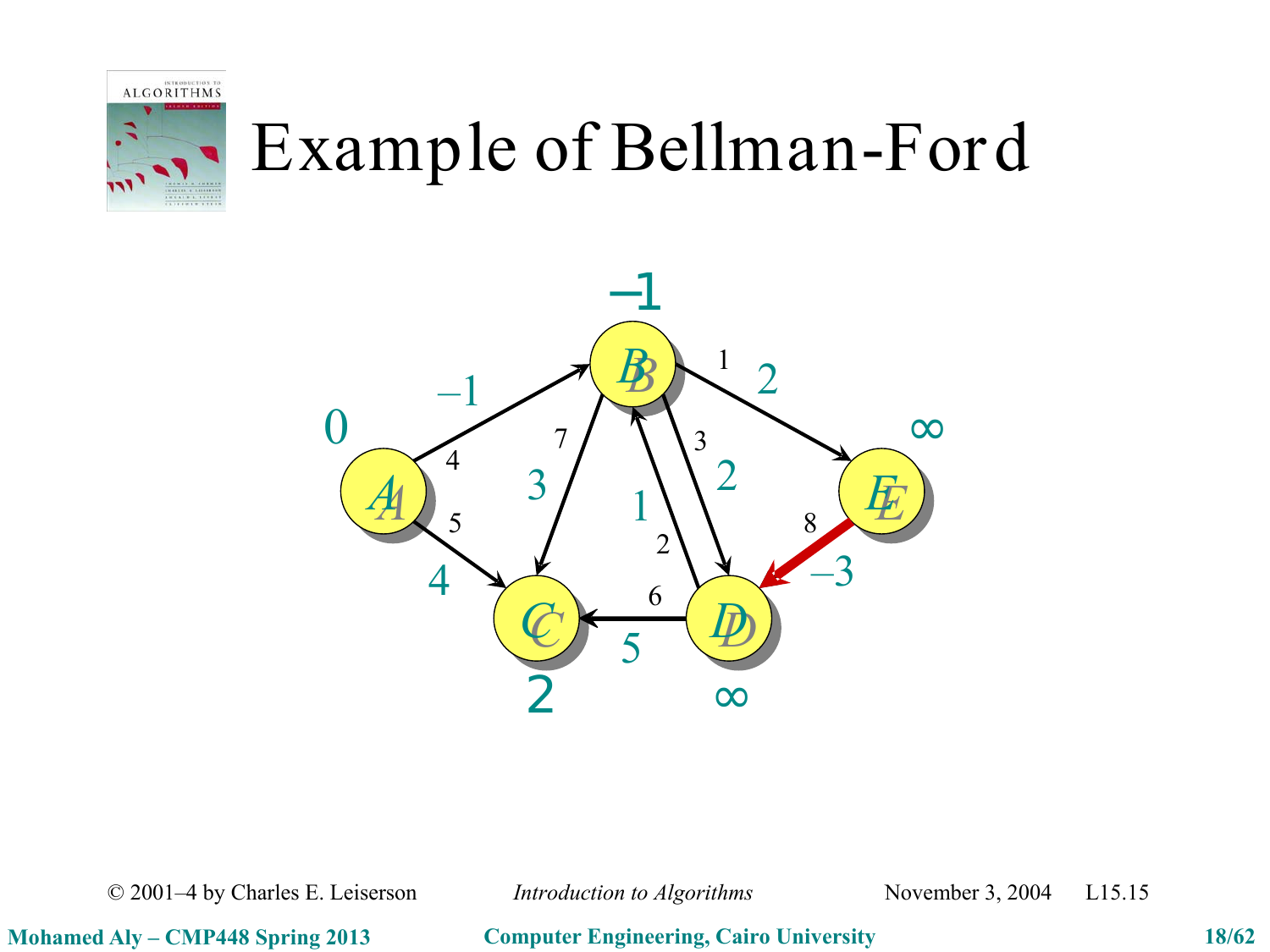



© 2001–4 by Charles E. Leiserson *Introduction to Algorithms* November 3, 2004 L15.16

**Mohamed Aly – CMP448 Spring 2013 Computer Engineering, Cairo University 19/62**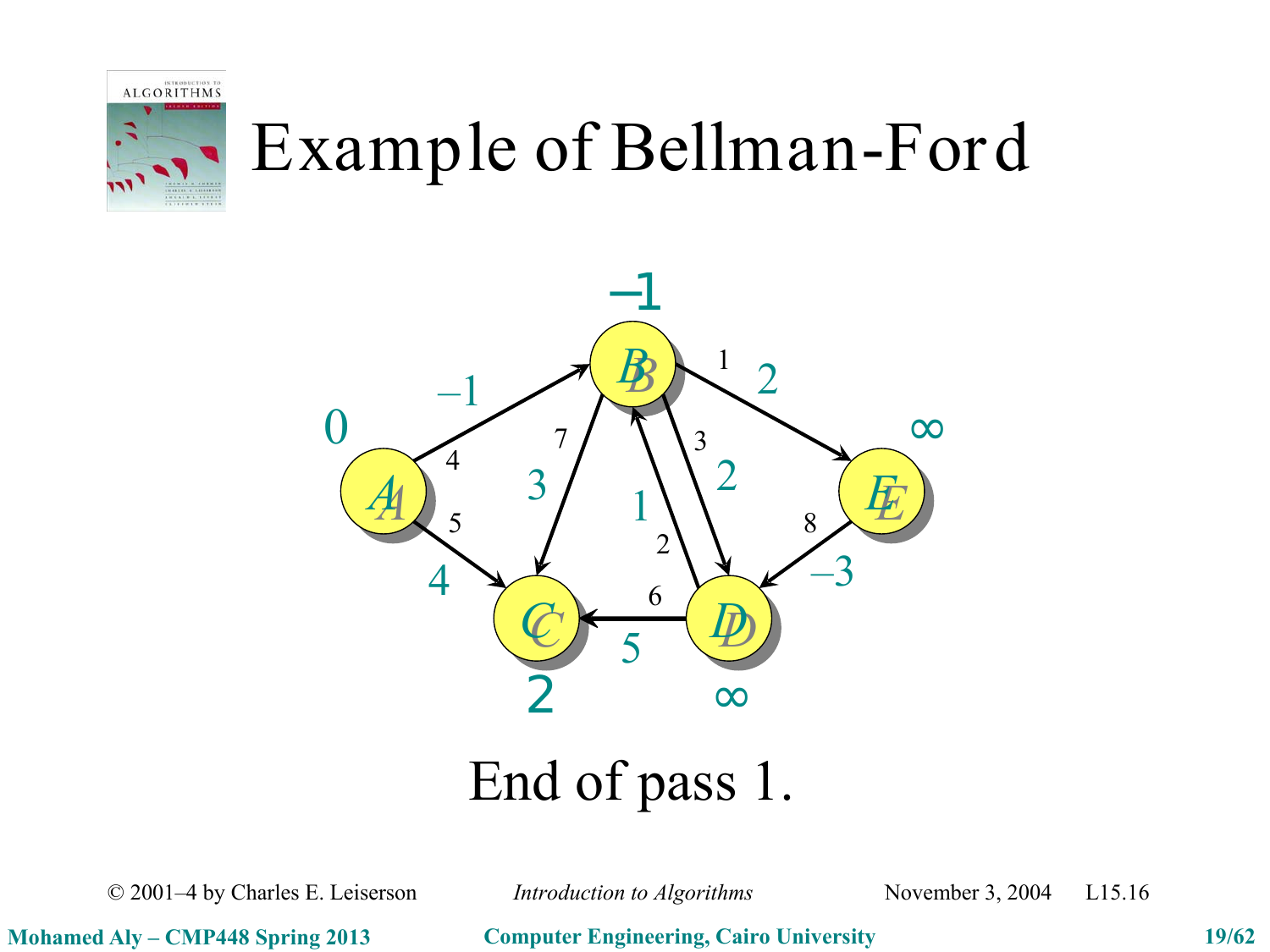



© 2001–4 by Charles E. Leiserson *Introduction to Algorithms* November 3, 2004 L15.17

**Mohamed Aly – CMP448 Spring 2013 Computer Engineering, Cairo University 20/62**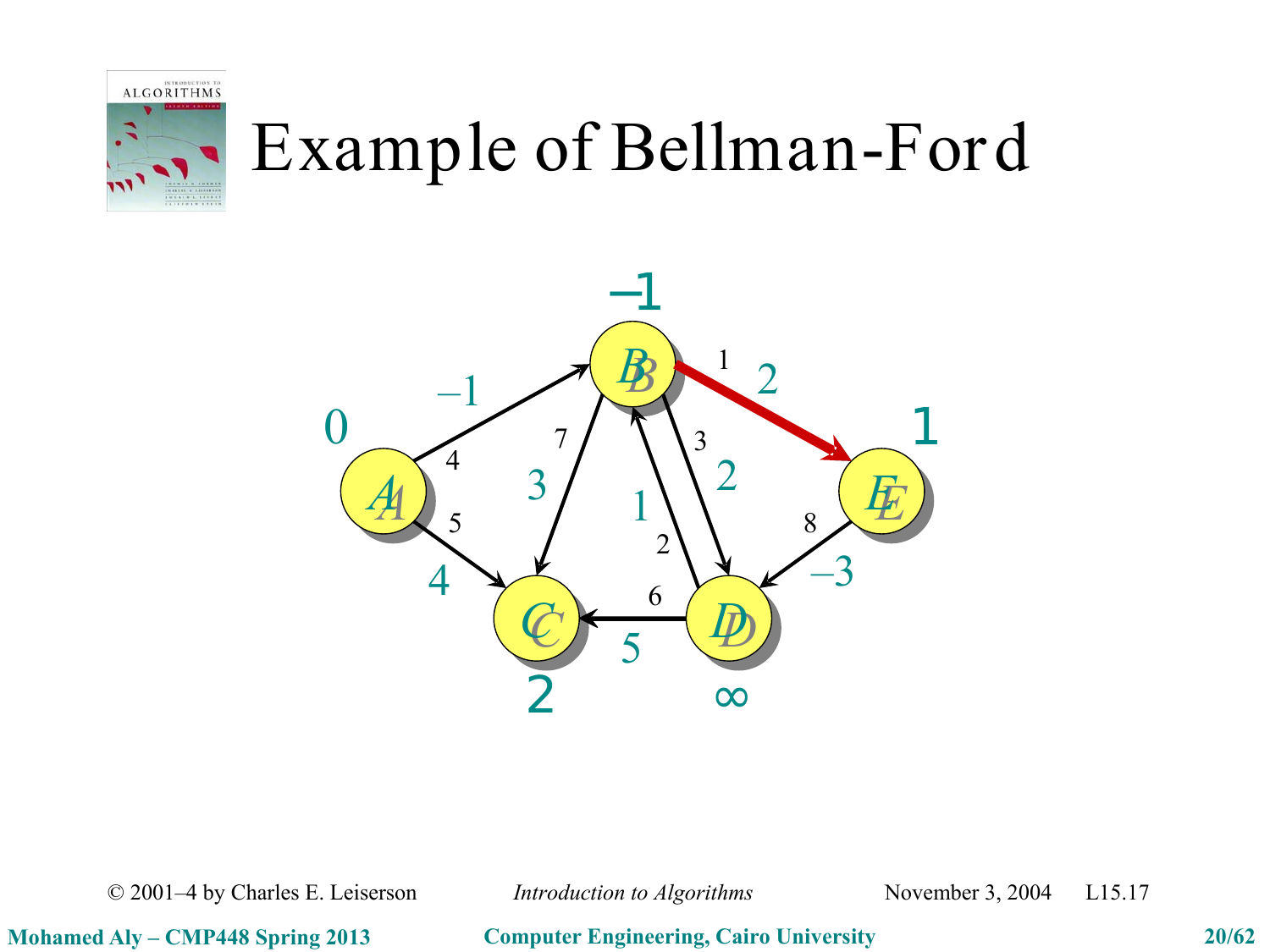



© 2001–4 by Charles E. Leiserson *Introduction to Algorithms* November 3, 2004 L15.18

**Mohamed Aly – CMP448 Spring 2013 Computer Engineering, Cairo University 21/62**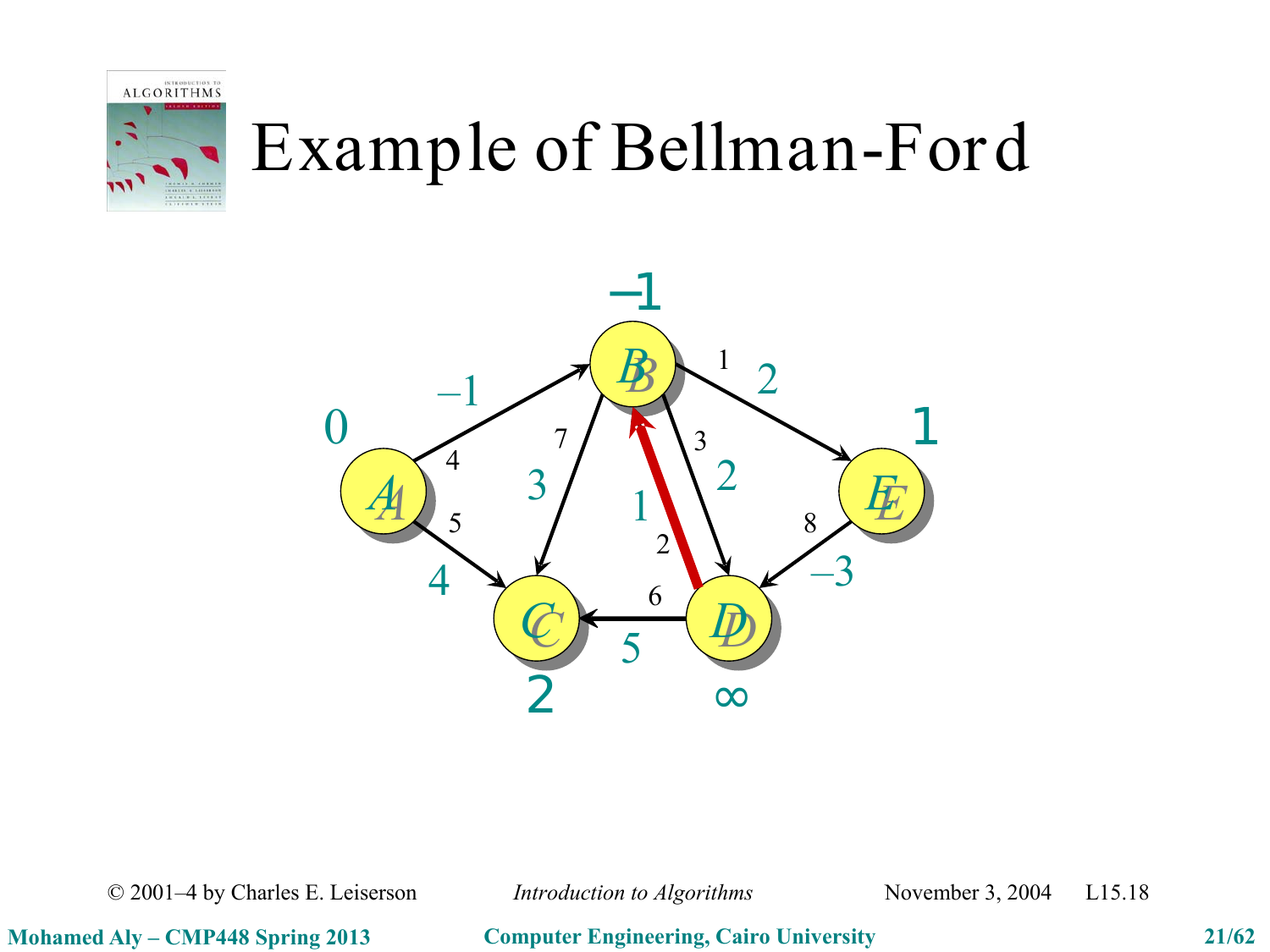



© 2001–4 by Charles E. Leiserson *Introduction to Algorithms* November 3, 2004 L15.19

**Mohamed Aly – CMP448 Spring 2013 Computer Engineering, Cairo University 22/62**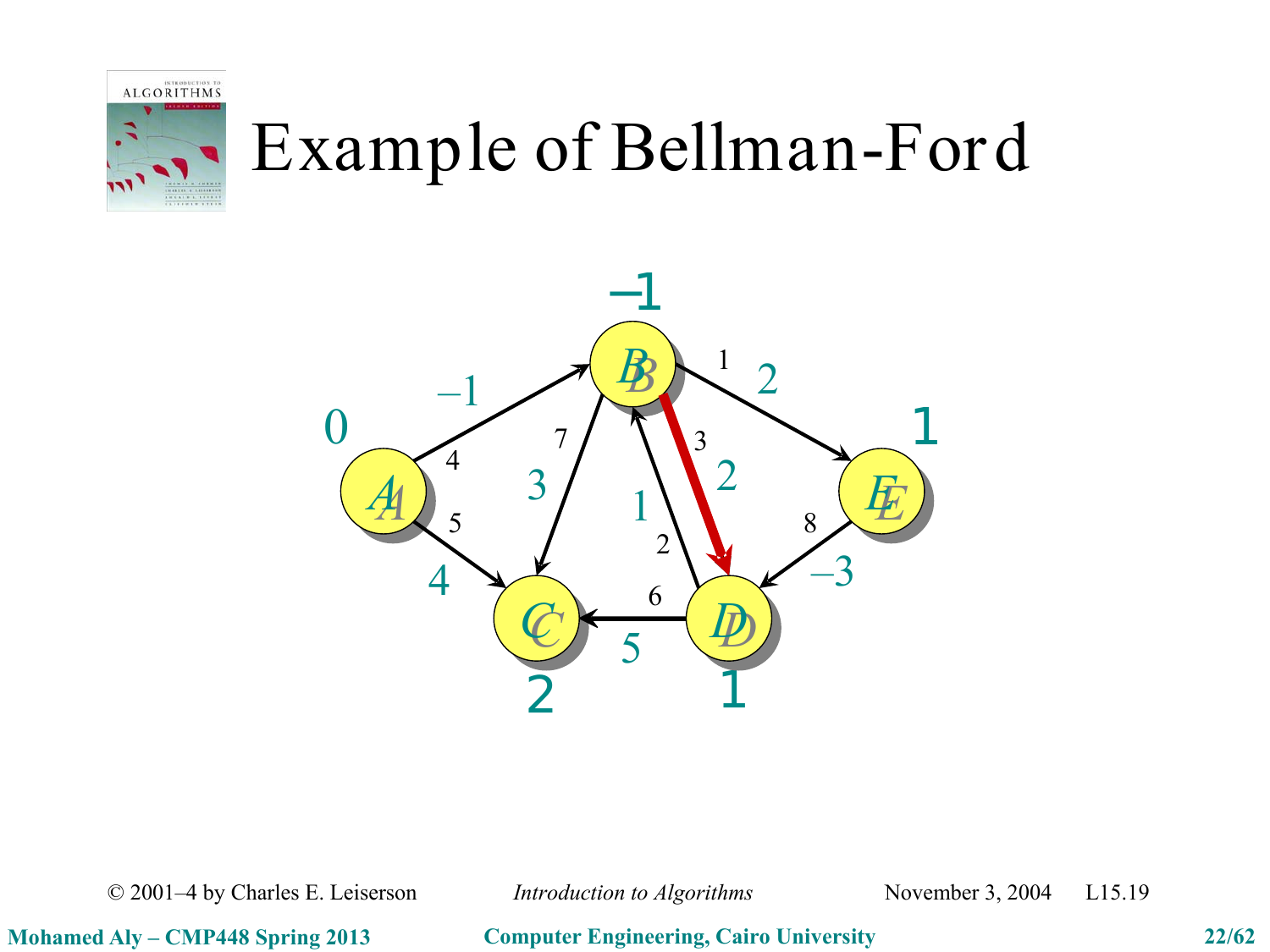



© 2001–4 by Charles E. Leiserson *Introduction to Algorithms* November 3, 2004 L15.20

**Mohamed Aly – CMP448 Spring 2013 Computer Engineering, Cairo University 23/62**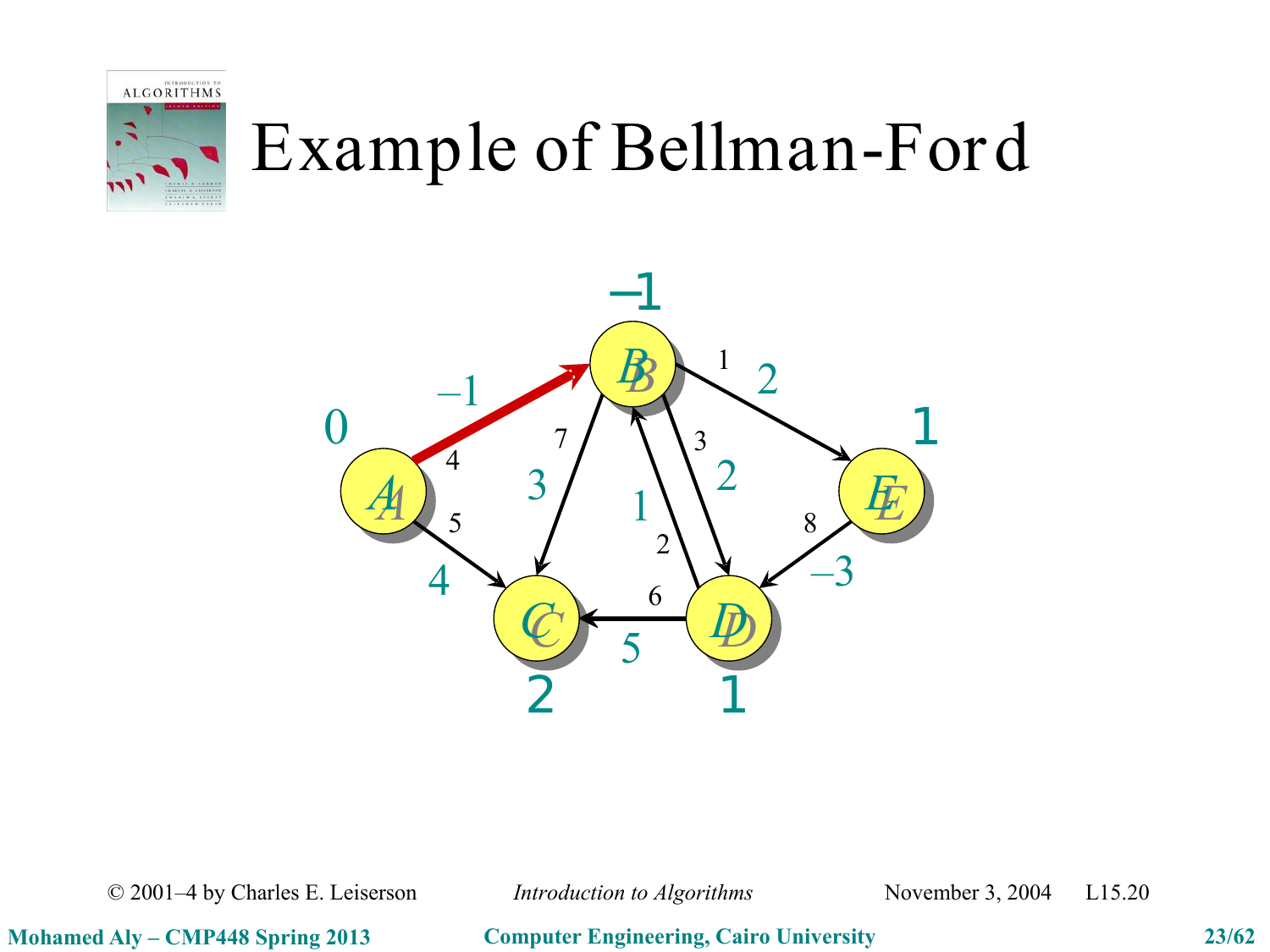



© 2001–4 by Charles E. Leiserson *Introduction to Algorithms* November 3, 2004 L15.21

**Mohamed Aly – CMP448 Spring 2013 Computer Engineering, Cairo University 24/62**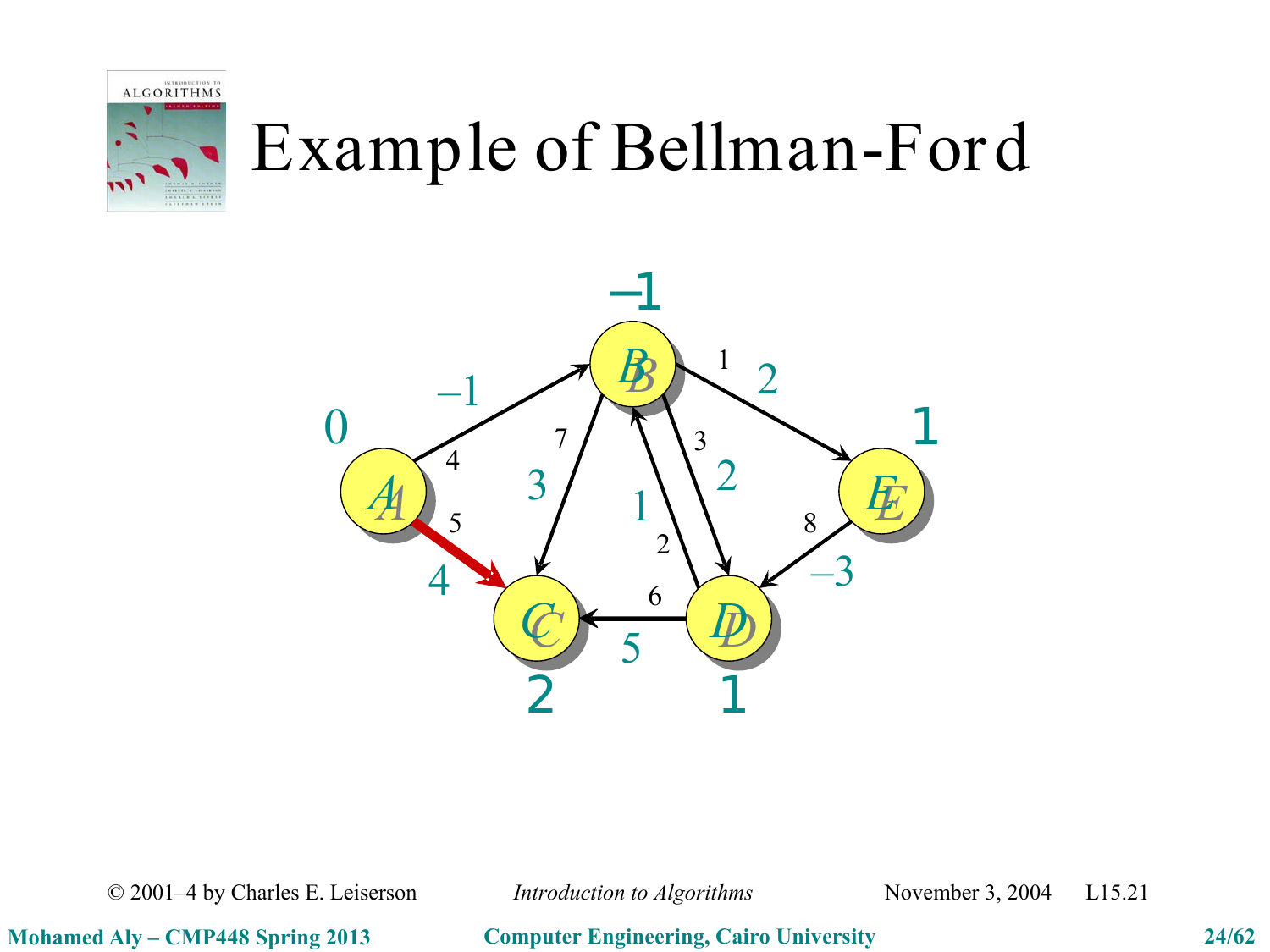



© 2001–4 by Charles E. Leiserson *Introduction to Algorithms* November 3, 2004 L15.22

**Mohamed Aly – CMP448 Spring 2013 Computer Engineering, Cairo University 25/62**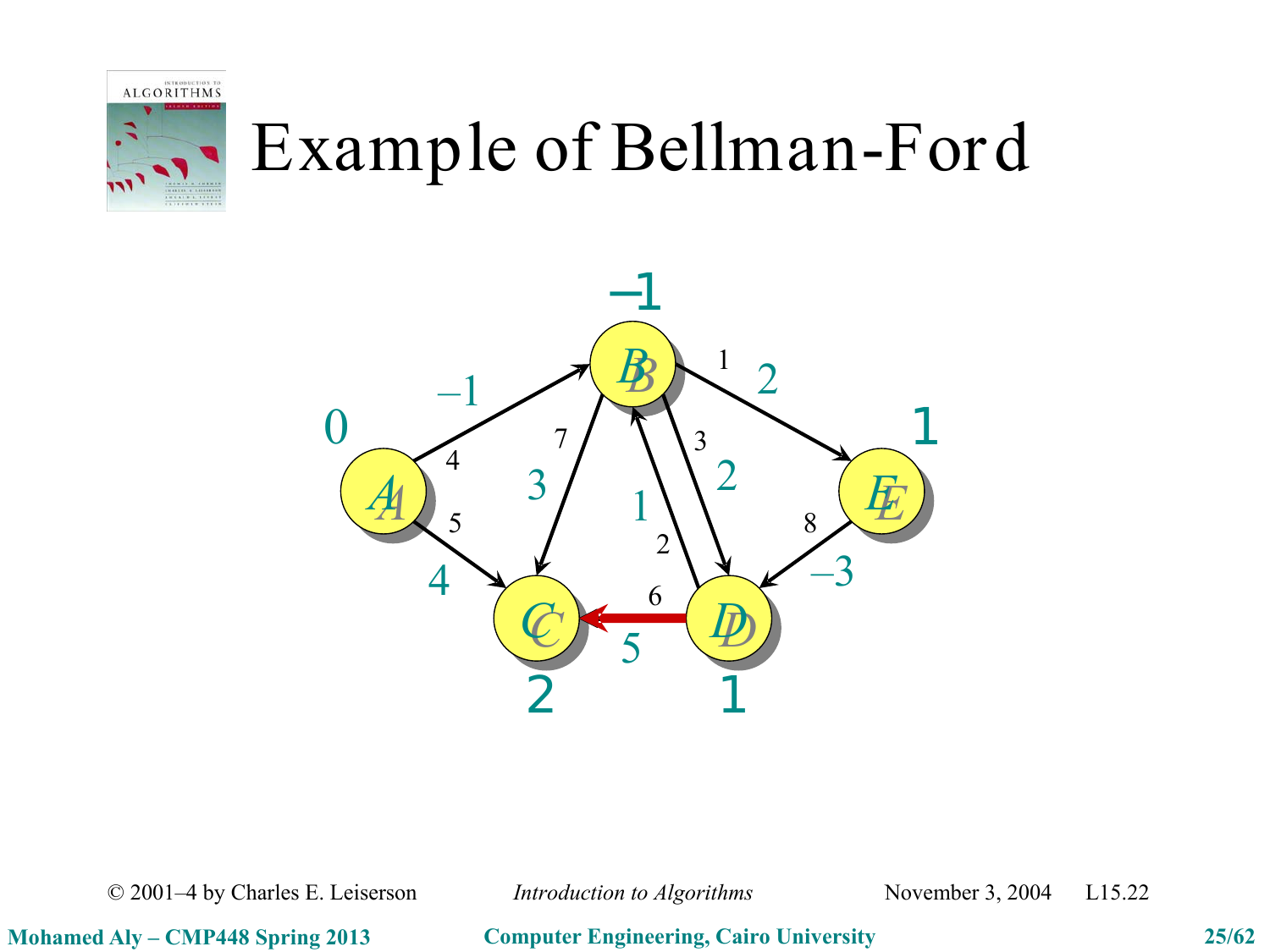



© 2001–4 by Charles E. Leiserson *Introduction to Algorithms* November 3, 2004 L15.23

**Mohamed Aly – CMP448 Spring 2013 Computer Engineering, Cairo University 26/62**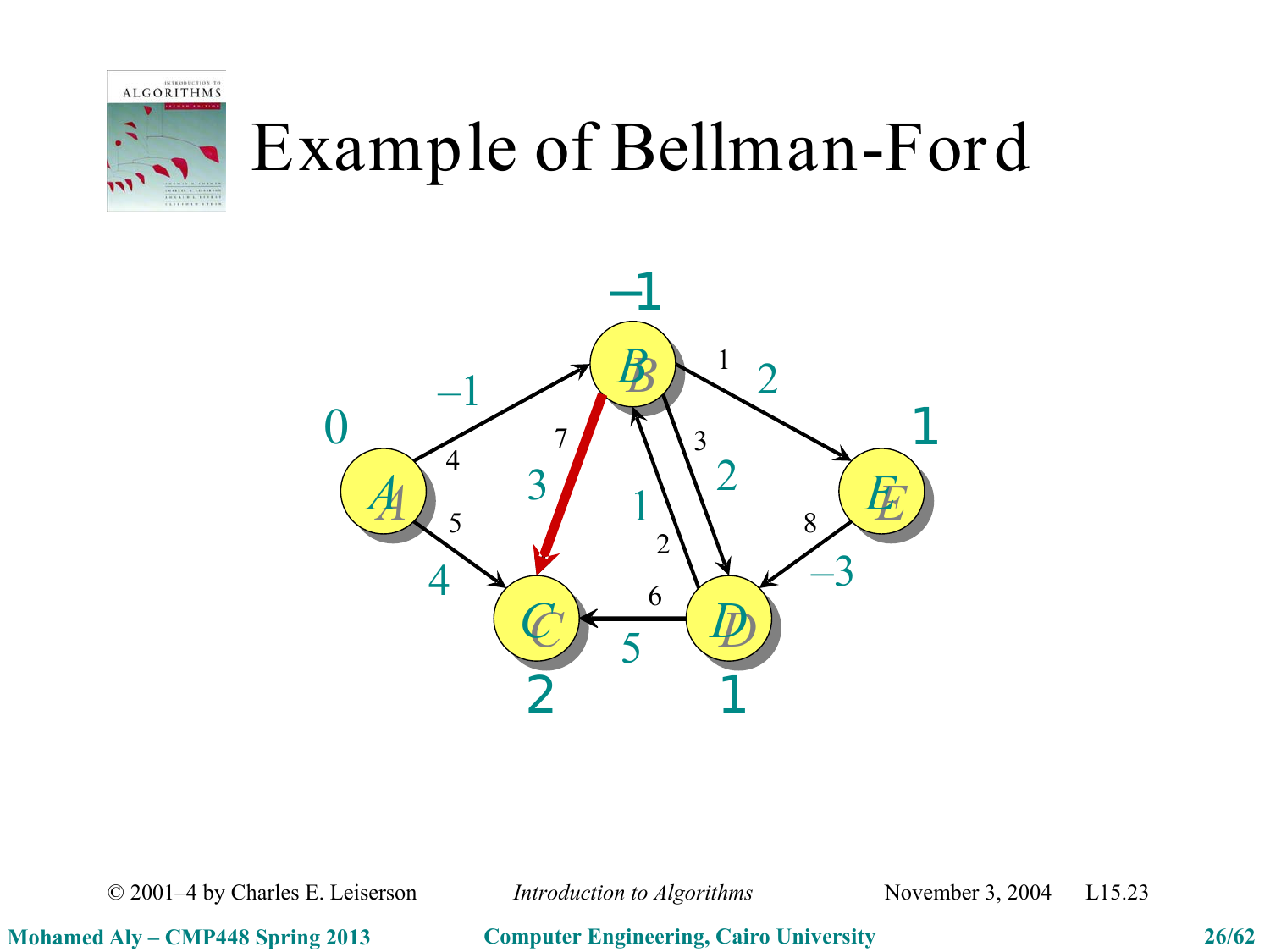



© 2001–4 by Charles E. Leiserson *Introduction to Algorithms* November 3, 2004 L15.24

**Mohamed Aly – CMP448 Spring 2013 Computer Engineering, Cairo University 27/62**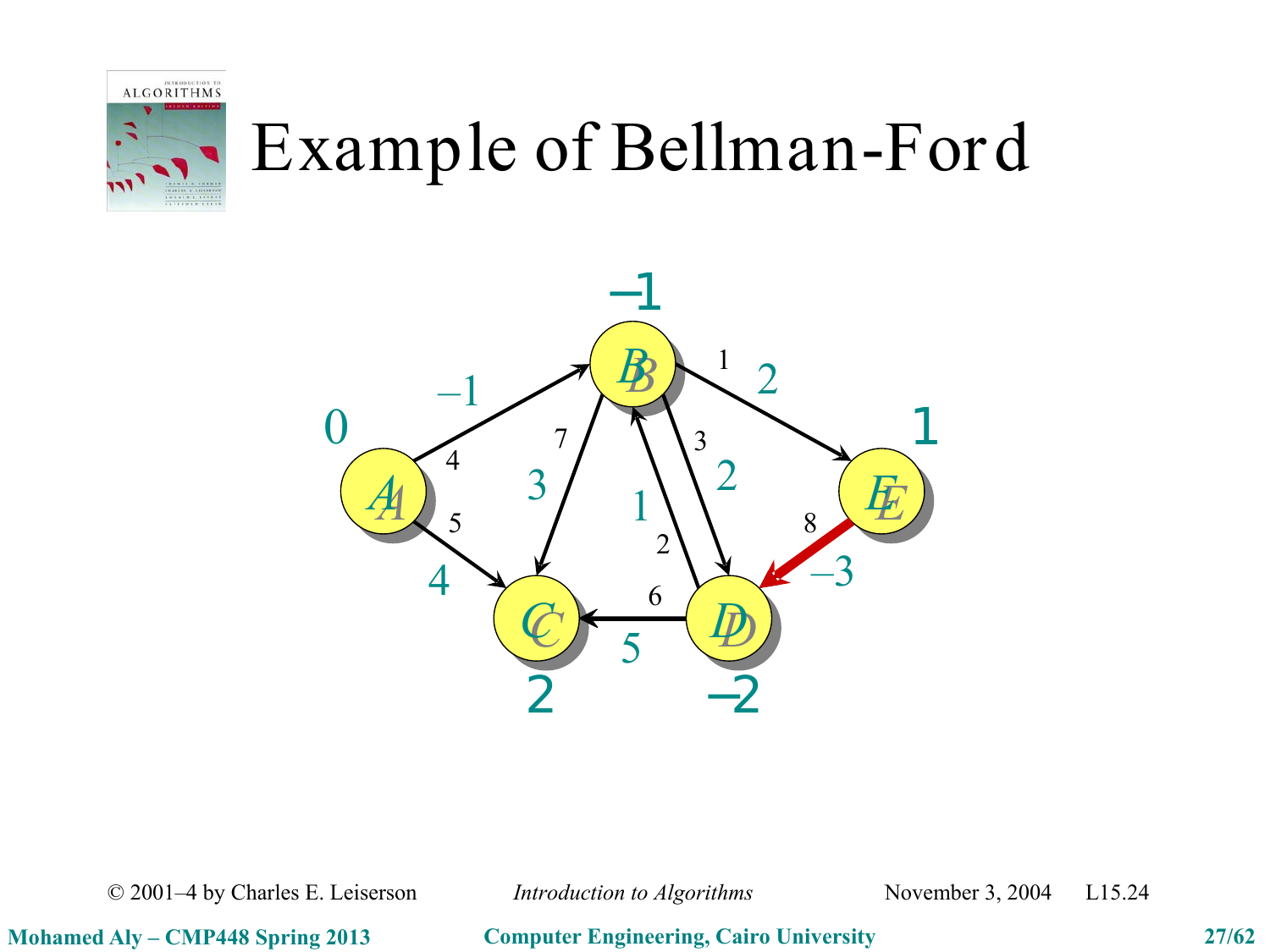



#### End of pass 2 (and 3 and 4).

© 2001–4 by Charles E. Leiserson *Introduction to Algorithms* November 3, 2004 L15.25

**Mohamed Aly – CMP448 Spring 2013 Computer Engineering, Cairo University 28/62**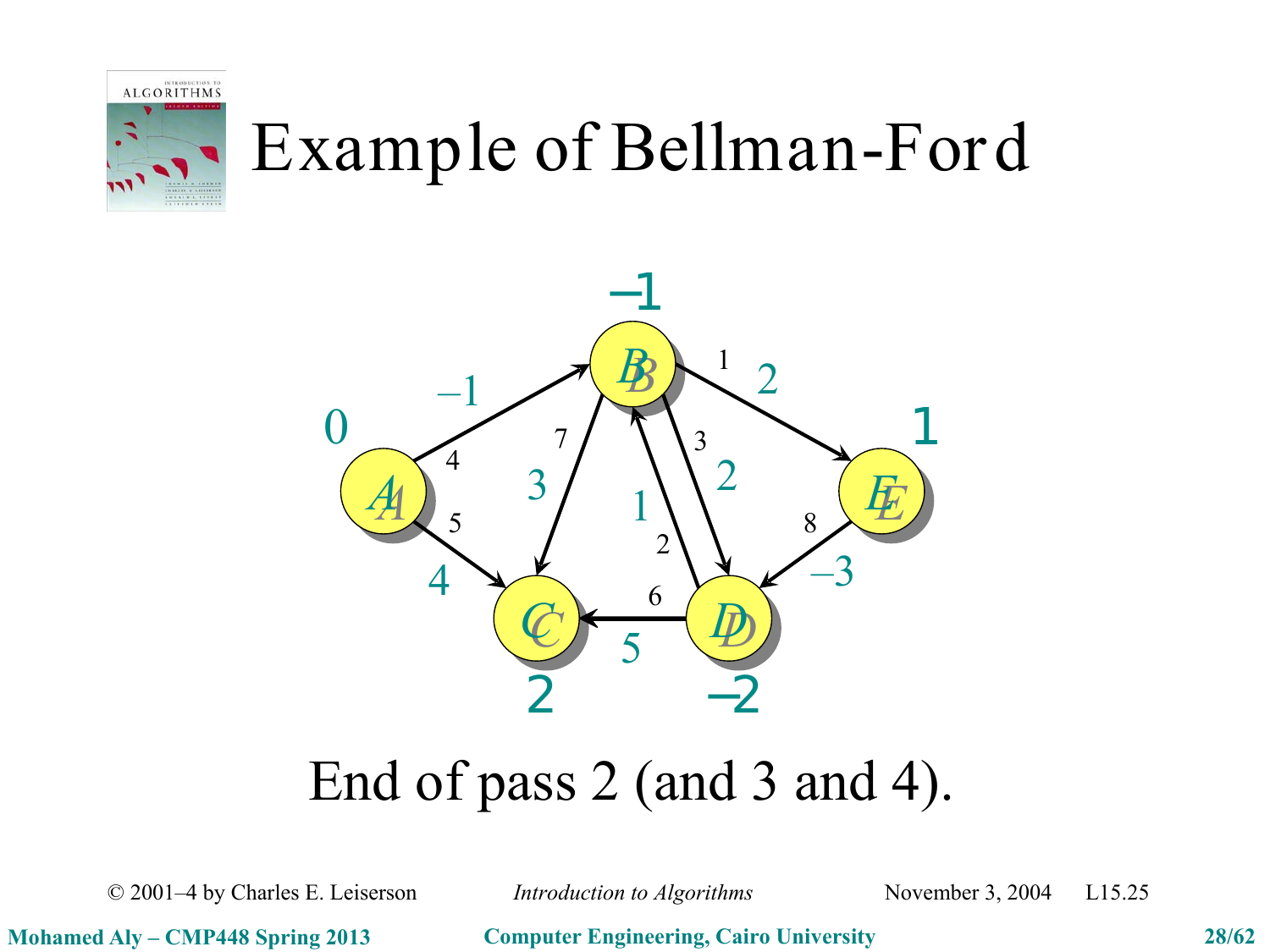

#### Correctness

Theorem. If  $G = (V, E)$  contains no negativeweight cycles, then after the Bellman-Ford algorithm executes,  $d[v] = \delta(s, v)$  for all  $v \in V$ .

© 2001–4 by Charles E. Leiserson *Introduction to Algorithms* November 3, 2004 L15.26

**Mohamed Aly – CMP448 Spring 2013 Computer Engineering, Cairo University 29/62**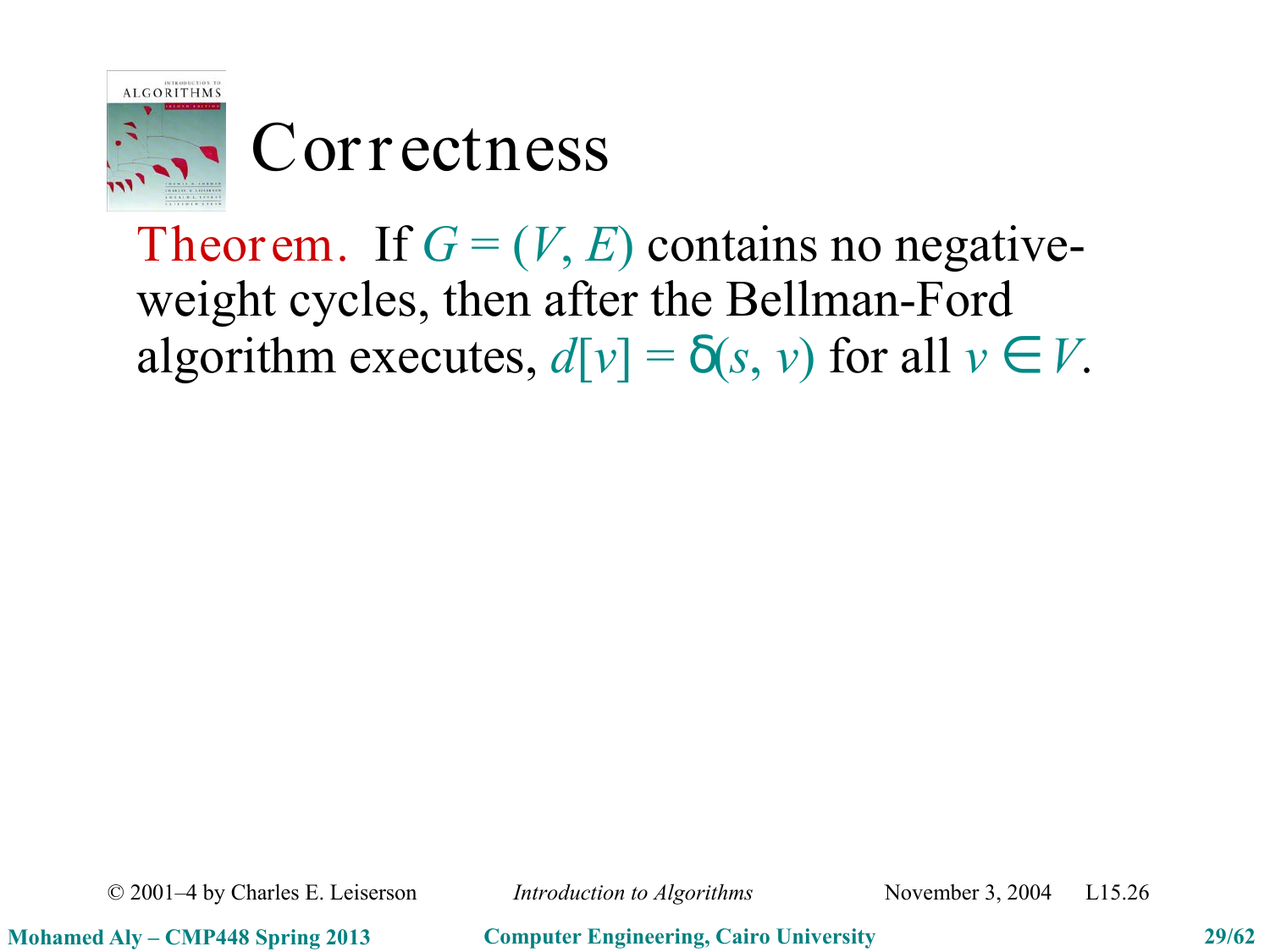

#### Correctness

Theorem. If  $G = (V, E)$  contains no negativeweight cycles, then after the Bellman-Ford algorithm executes,  $d[v] = \delta(s, v)$  for all  $v \in V$ . *Proof.* Let  $v \in V$  be any vertex, and consider a shortest path *p* from *s* to *v* with the minimum number of edges.



Since *p* is a shortest path, we have  $\delta(s, v_i) = \delta(s, v_{i-1}) + w(v_{i-1}, v_i)$ .

© 2001–4 by Charles E. Leiserson *Introduction to Algorithms* November 3, 2004 L15.27

**Mohamed Aly – CMP448 Spring 2013 Computer Engineering, Cairo University 30/62**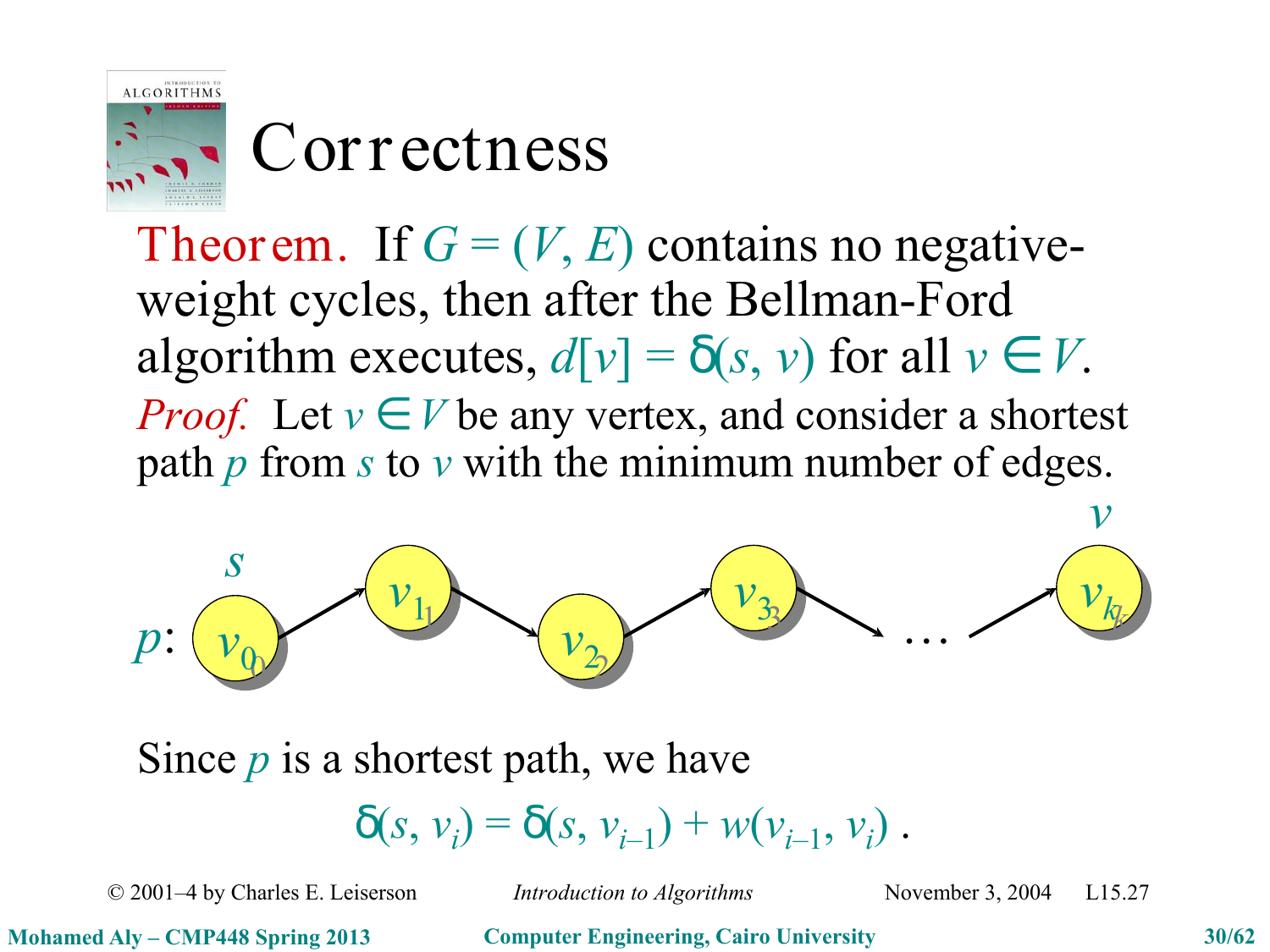

Initially,  $d[v_0] = 0 = \delta(s, v_0)$ , and  $d[v_0]$  is unchanged by subsequent relaxations (because of the lemma  $d[v] \ge \delta(s,v)$ 

- After 1 pass through *E*, we have  $d[v_1] = \delta(s, v_1)$ .
- After 2 passes through *E*, we have  $d[v_2] = \delta(s, v_2)$ .  $\ddot{\cdot}$
- After *k* passes through *E*, we have  $d[v_k] = \delta(s, v_k)$ . Since *G* contains no negative-weight cycles, *p* is simple. Longest simple path has  $\leq |V| - 1$  edges.

© 2001–4 by Charles E. Leiserson *Introduction to Algorithms* November 3, 2004 L15.28

**Mohamed Aly – CMP448 Spring 2013 Computer Engineering, Cairo University 31/62**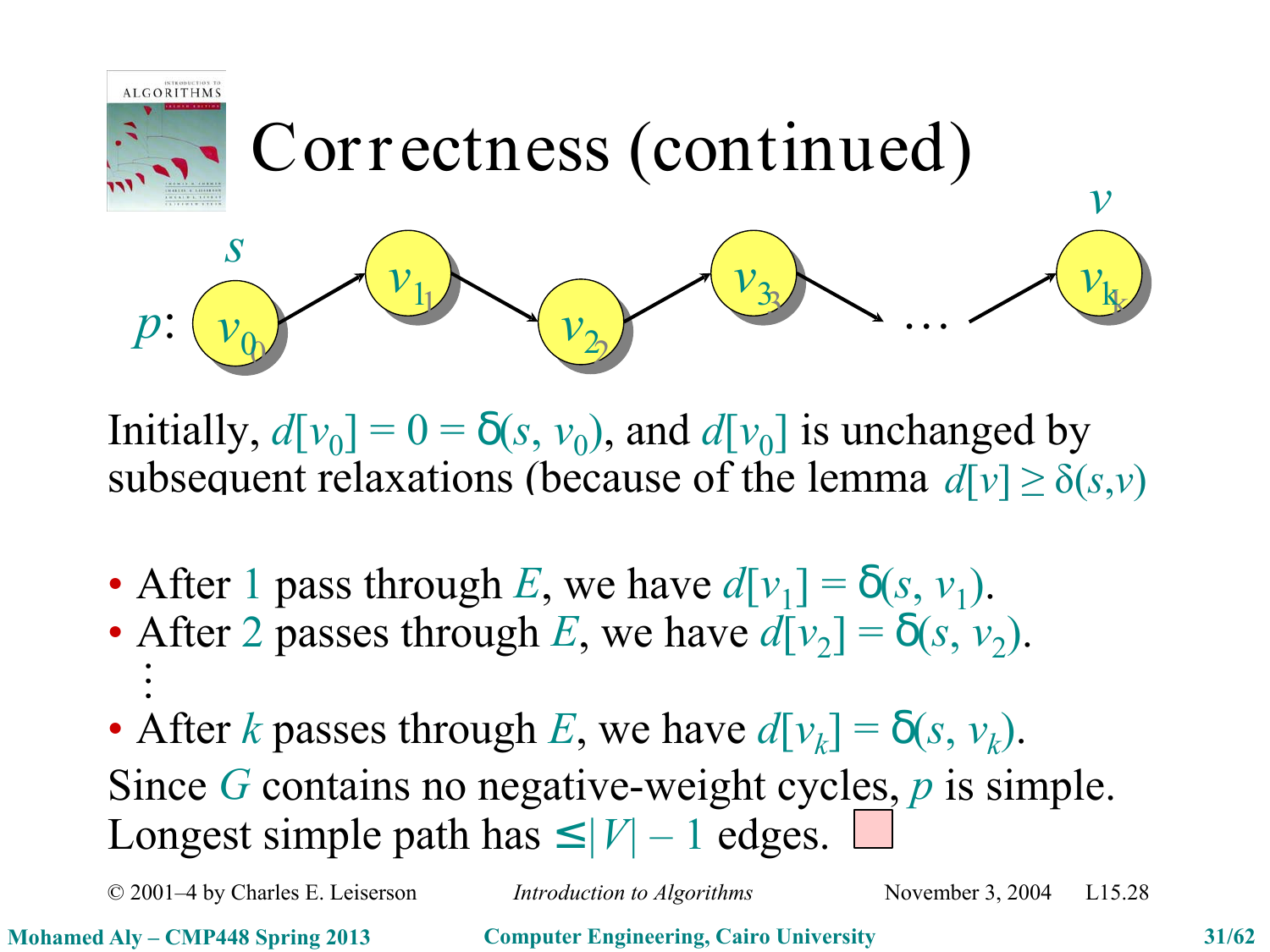

## Detection of negative-weight cycles

Corollary. If a value *d*[*v*] fails to converge after  $|V| - 1$  passes, there exists a negative-weight cycle in *G* reachable from *s*.

© 2001–4 by Charles E. Leiserson *Introduction to Algorithms* November 3, 2004 L15.29

**Mohamed Aly – CMP448 Spring 2013 Computer Engineering, Cairo University 32/62**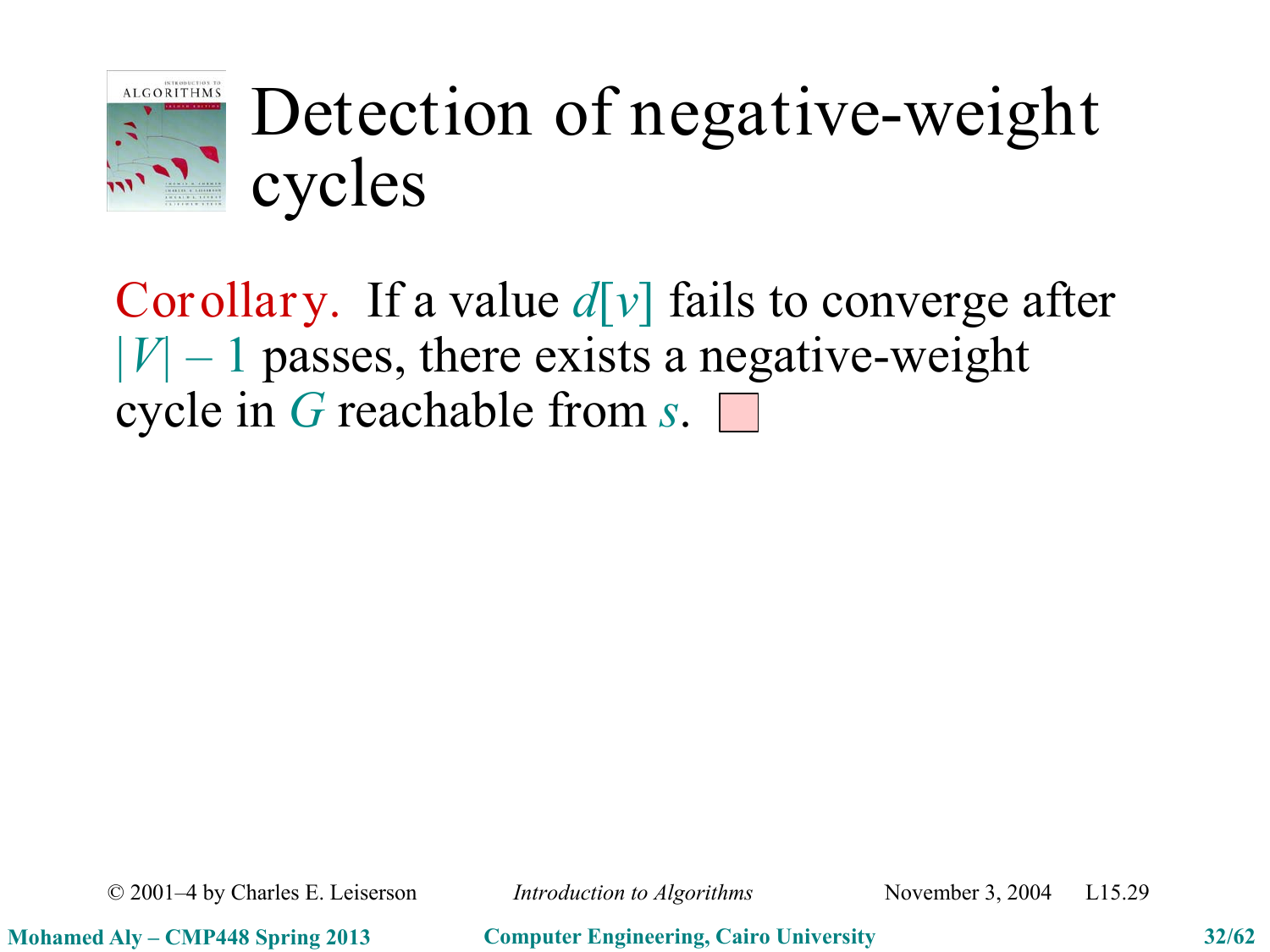Bellman-Ford takes time *O*(*VE*). Can we do better on a DAG? Yes!

How?

We can apply *topological sorting* on the DAG, and *relax* every edge only *once*.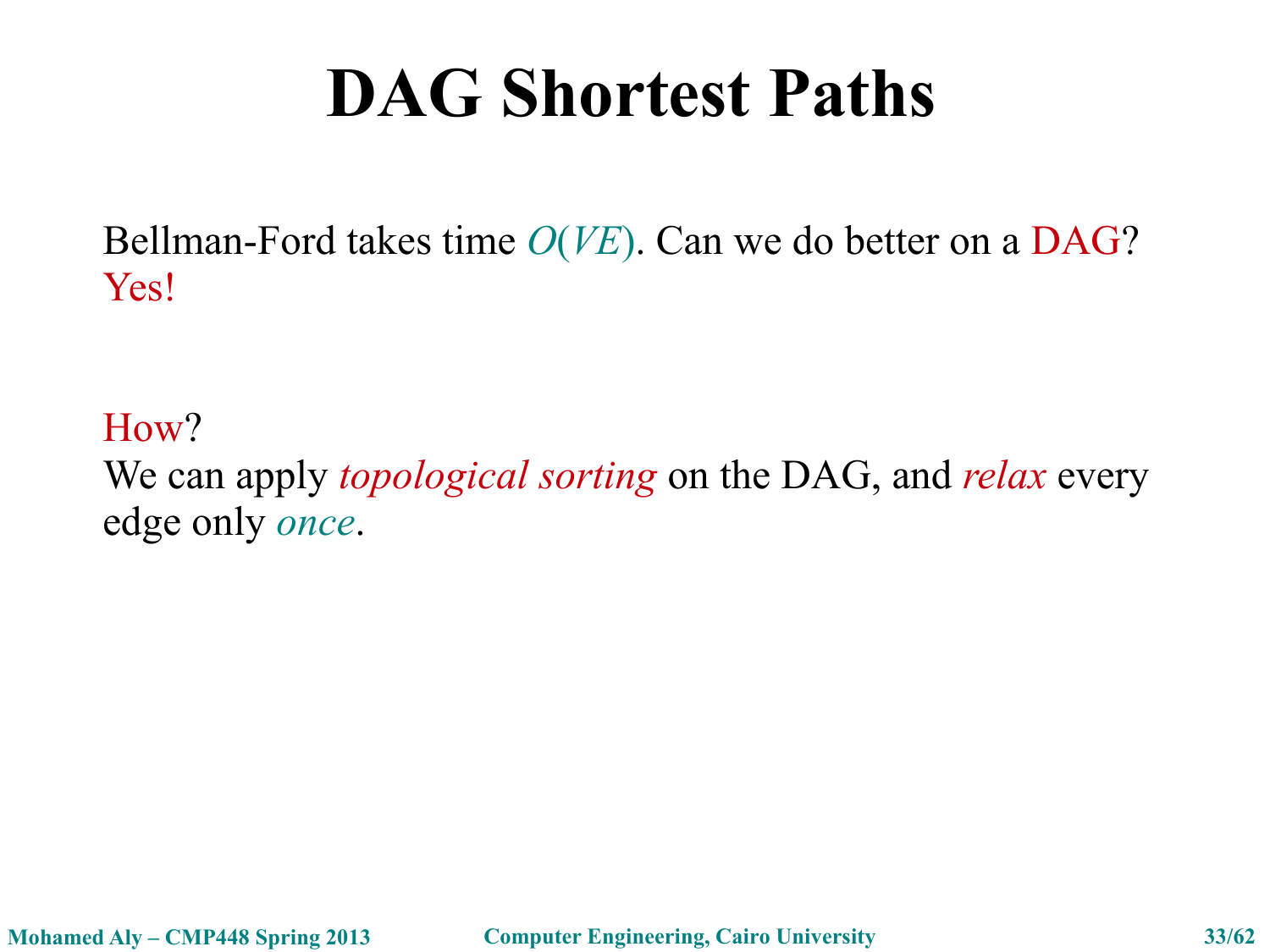$$
\Theta(E+V) \left\{\begin{array}{c}\text{Topological-Sort}(G) \\ \text{for } v \text{ in } V \\ d[v] = \infty \\ d[s] = 0 \end{array}\right.
$$
\n
$$
\Theta(E) \left\{\begin{array}{c}\text{for each vertex } u \text{ in topologically sorted order} \\ \text{for each vertex } v \text{ in } Adj[u] \\ \text{if } d[v] > d[u] + w(u,v) \\ d[v] = d[u] + w(u,v) \end{array}\right.
$$

Total Time =  $\Theta(E+V)$ 

Proof. Exercise.

**Mohamed Aly – CMP448 Spring 2013 Computer Engineering, Cairo University 34/62**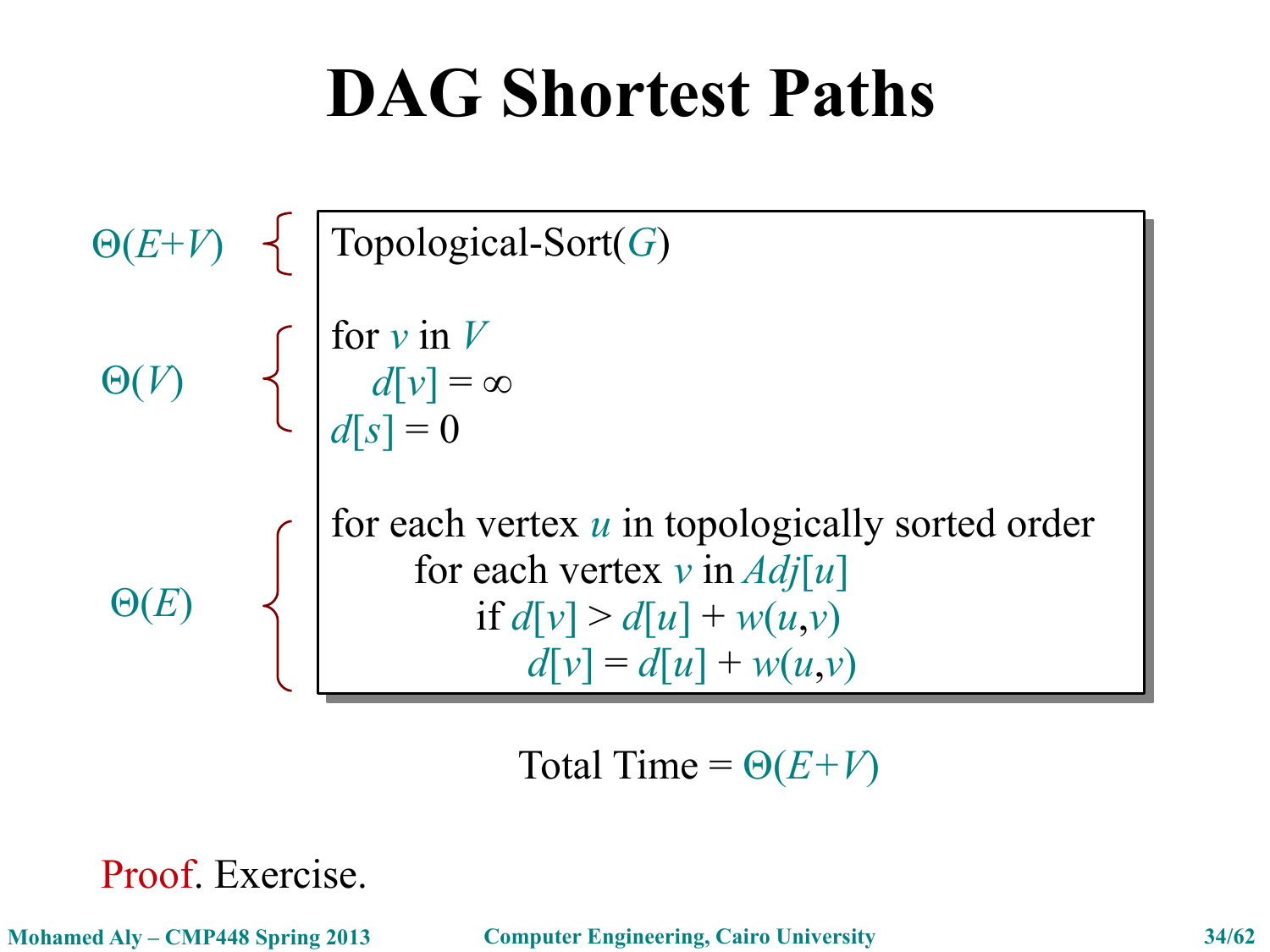

**Mohamed Aly – CMP448 Spring 2013 Computer Engineering, Cairo University 35/62**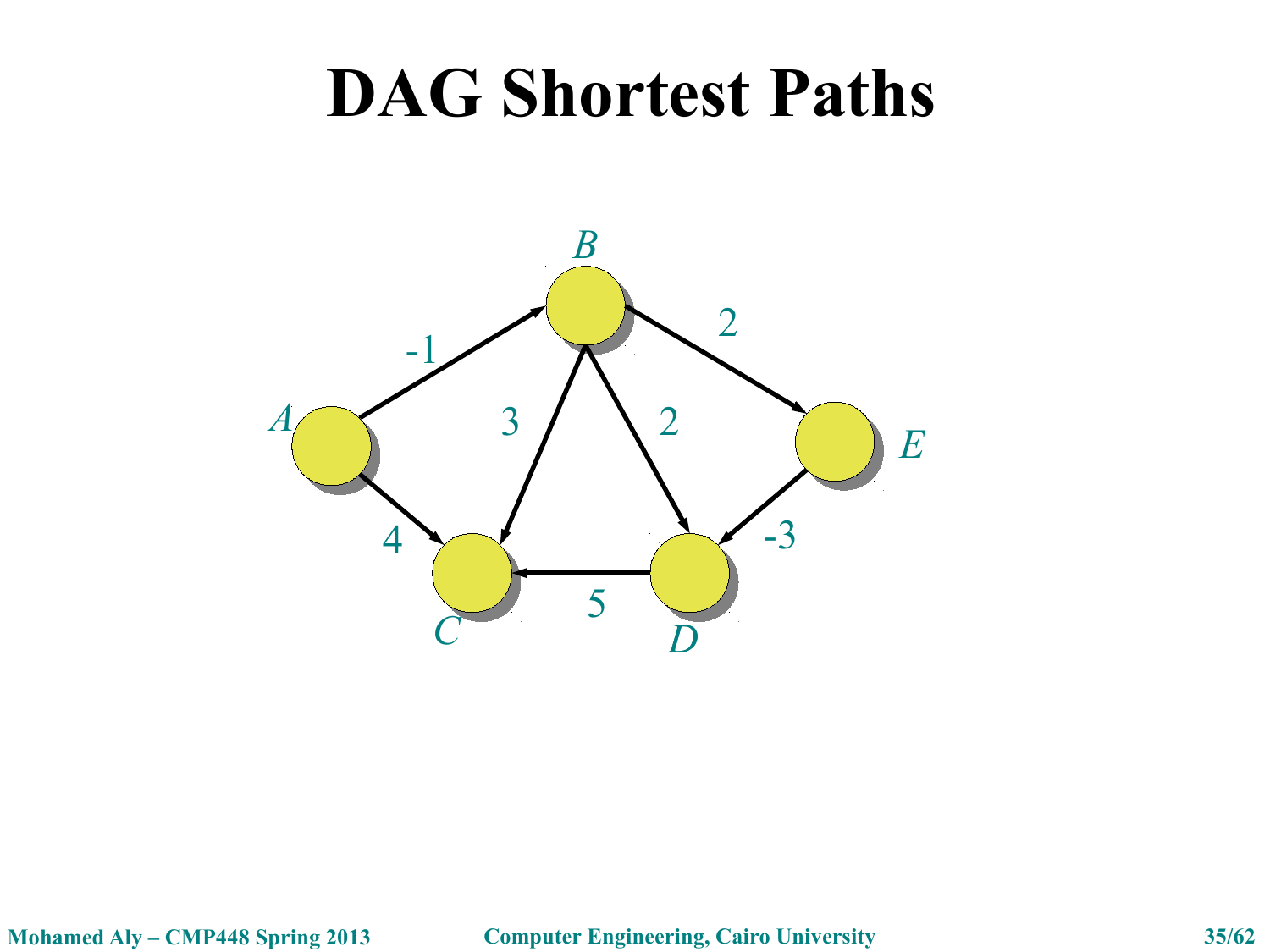

#### Topological Sorting

**Mohamed Aly – CMP448 Spring 2013 Computer Engineering, Cairo University 36/62**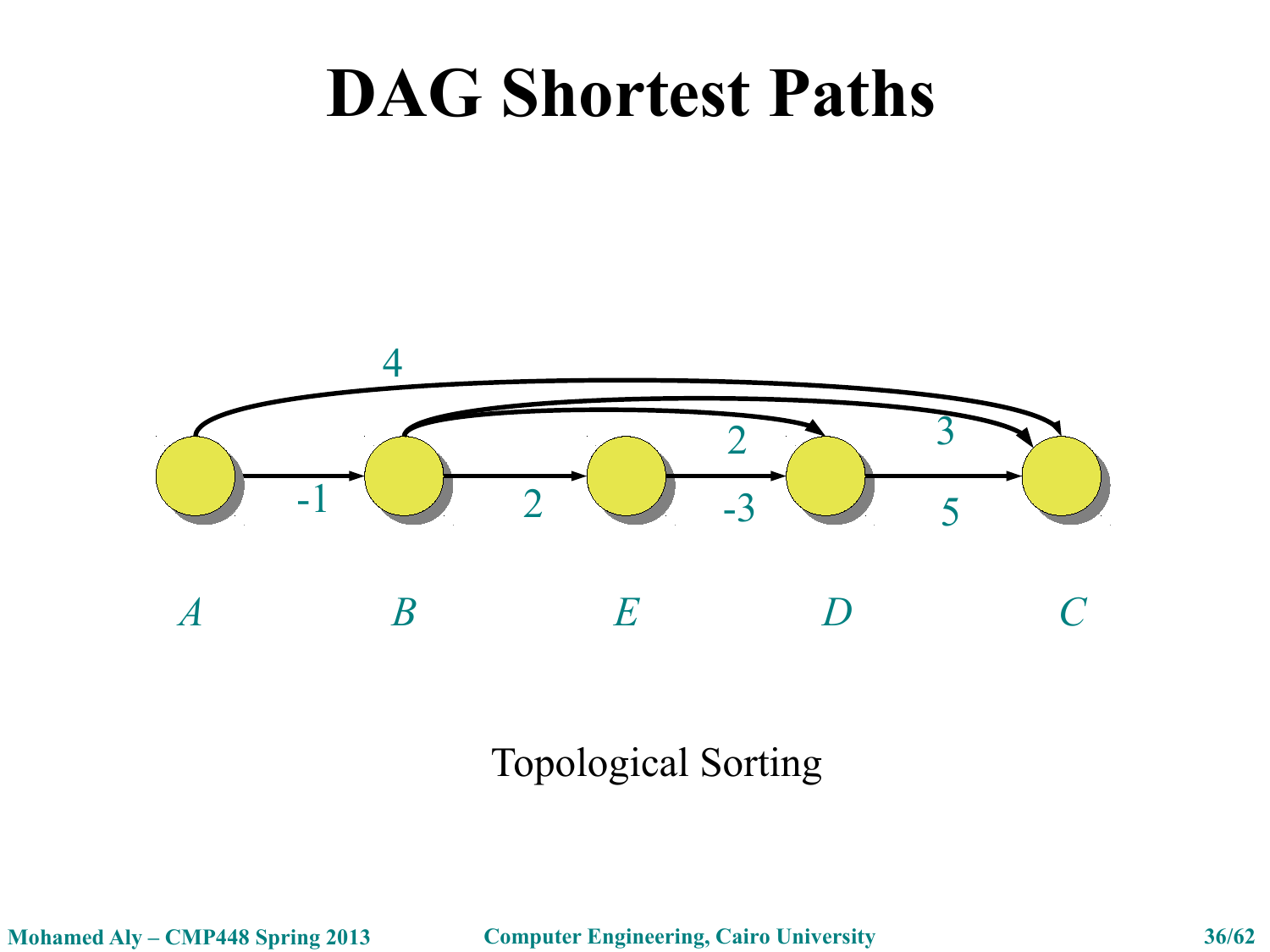

#### Initialize with *B* as a source

**Mohamed Aly – CMP448 Spring 2013 Computer Engineering, Cairo University 37/62**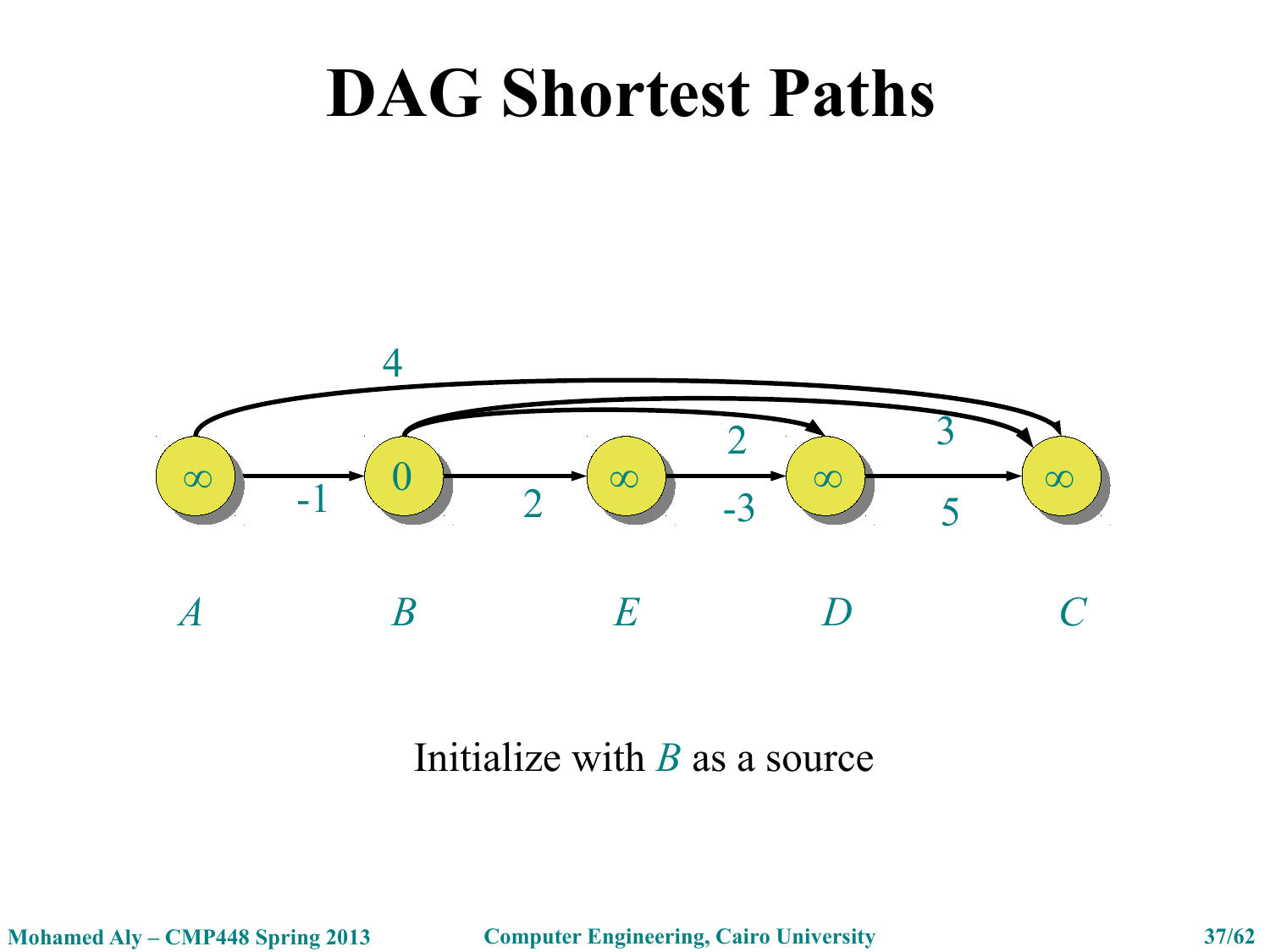

Process *A*

**Mohamed Aly – CMP448 Spring 2013 Computer Engineering, Cairo University 38/62**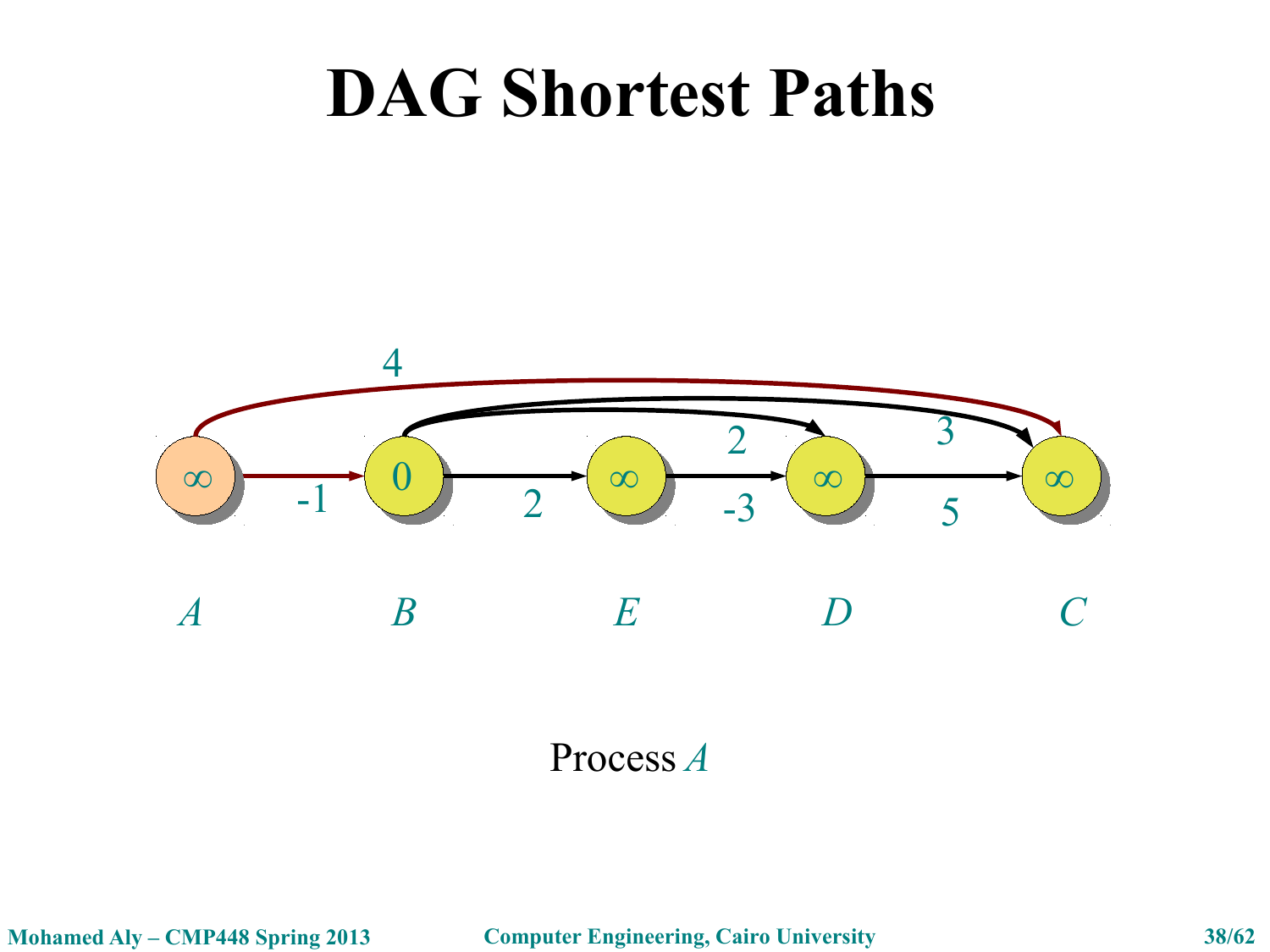

Process *B*

**Mohamed Aly – CMP448 Spring 2013 Computer Engineering, Cairo University 39/62**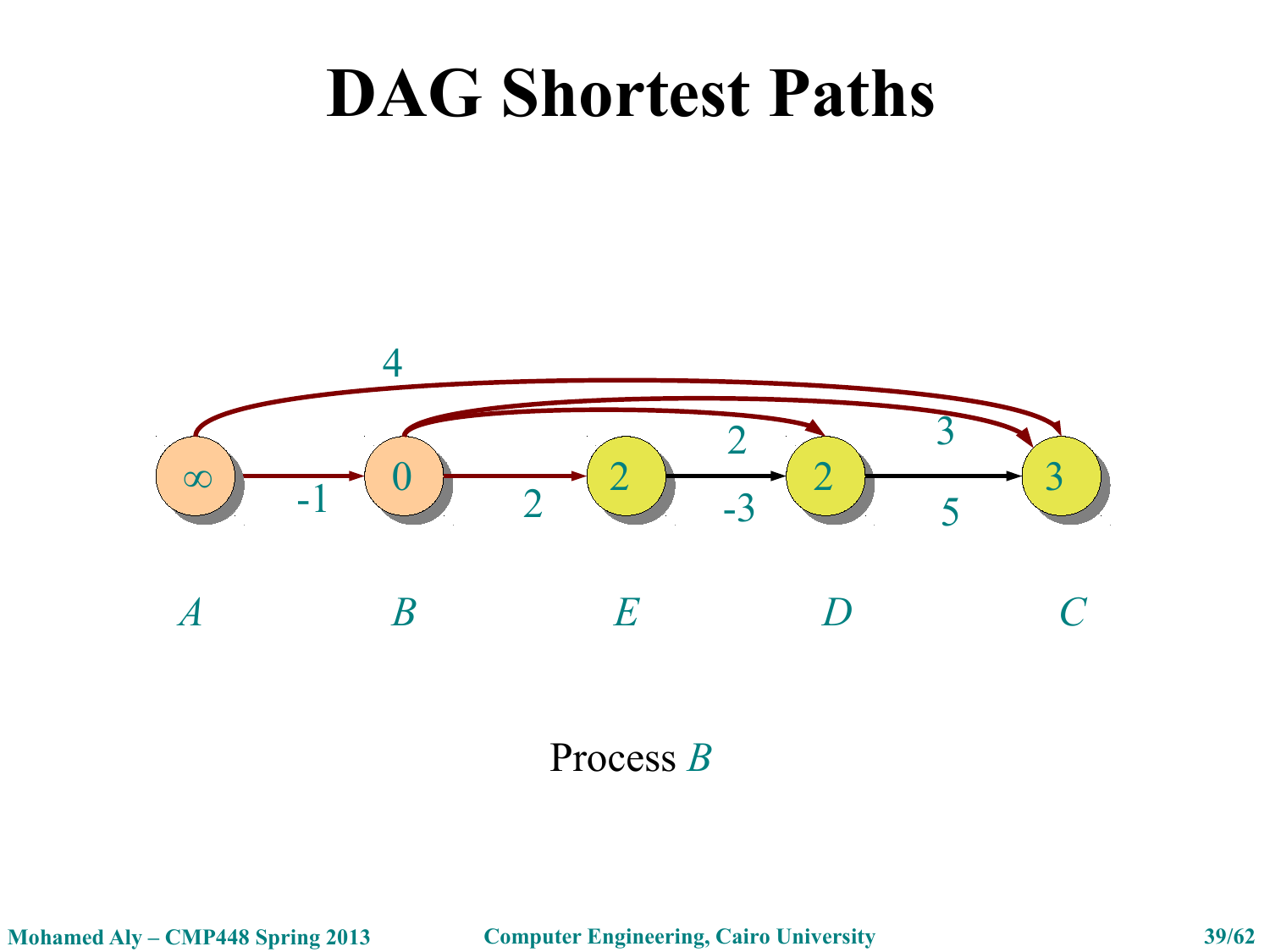

Process *E*

**Mohamed Aly – CMP448 Spring 2013 Computer Engineering, Cairo University 40/62**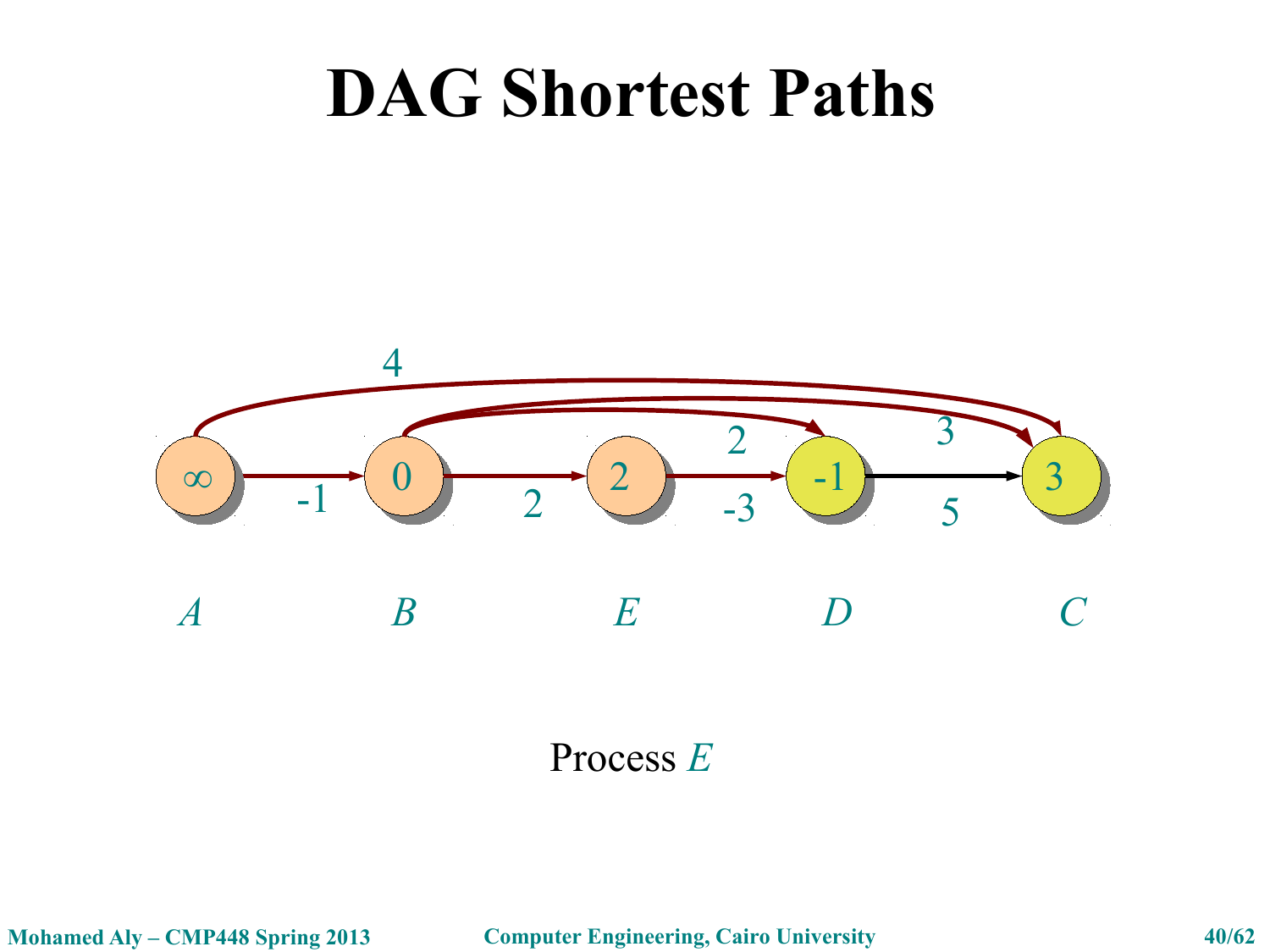

Process *D*

**Mohamed Aly – CMP448 Spring 2013 Computer Engineering, Cairo University 41/62**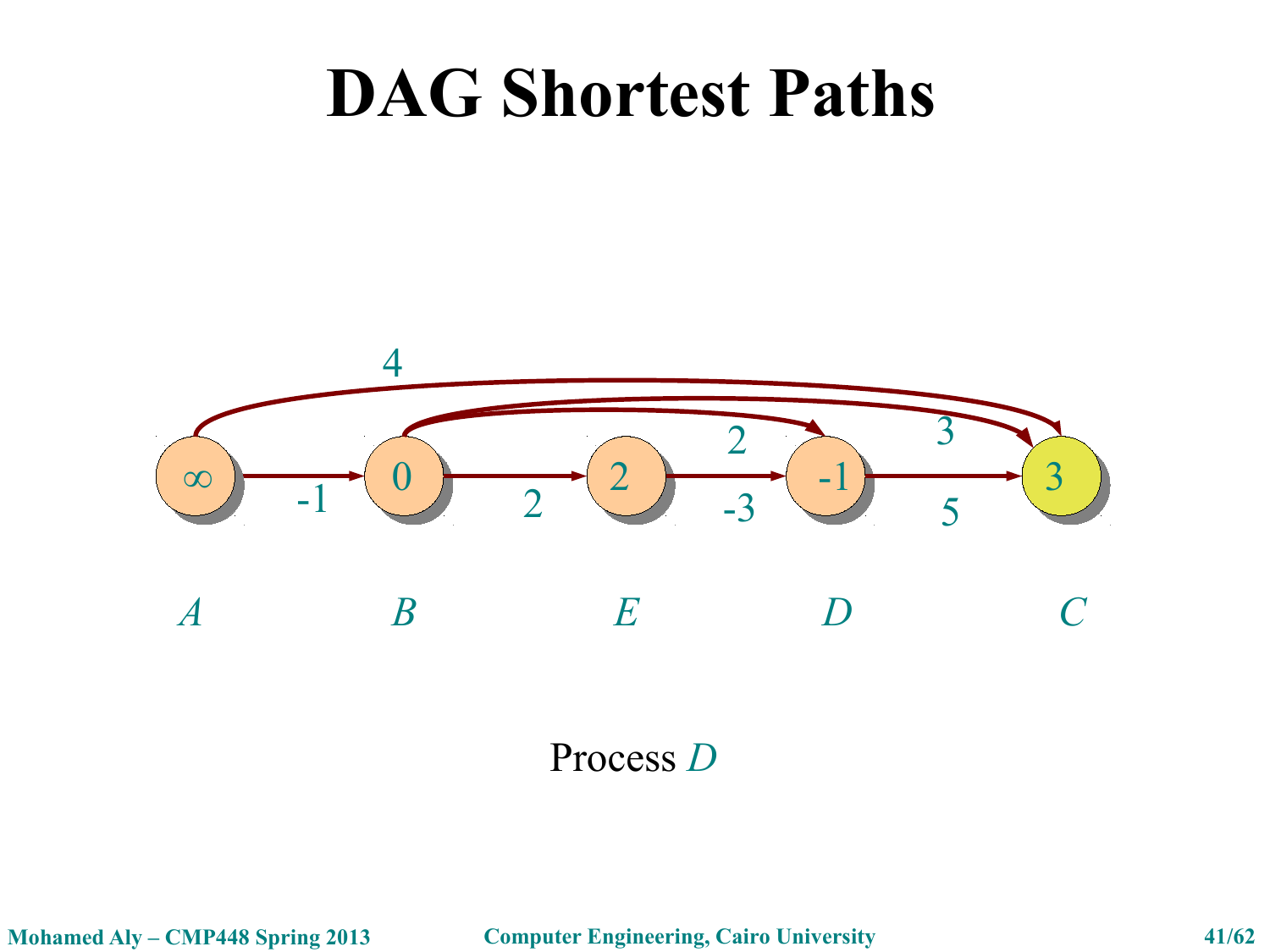

Process *C*

**Mohamed Aly – CMP448 Spring 2013 Computer Engineering, Cairo University 42/62**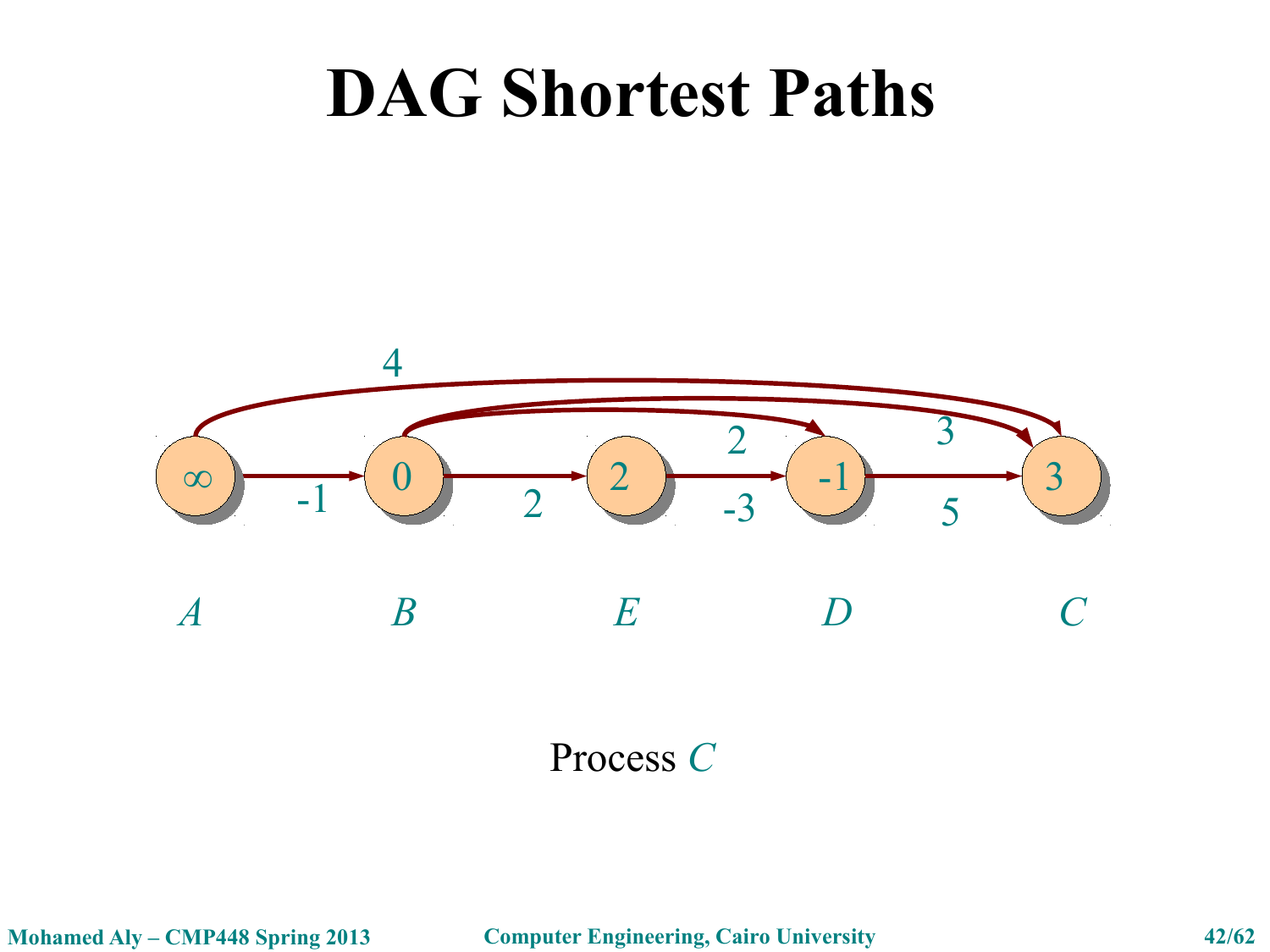

## Linear programming

Let *A* be an *m*×*n* matrix, *b* be an *m*-vector, and *c* be an *n*-vector. Find an *n*-vector *x* that maximizes  $c^{\mathrm{T}}x$  subject to  $Ax \leq b$ , or determine that no such solution exists.



© 2001–4 by Charles E. Leiserson *Introduction to Algorithms* November 3, 2004 L15.30

**Mohamed Aly – CMP448 Spring 2013 Computer Engineering, Cairo University 43/62**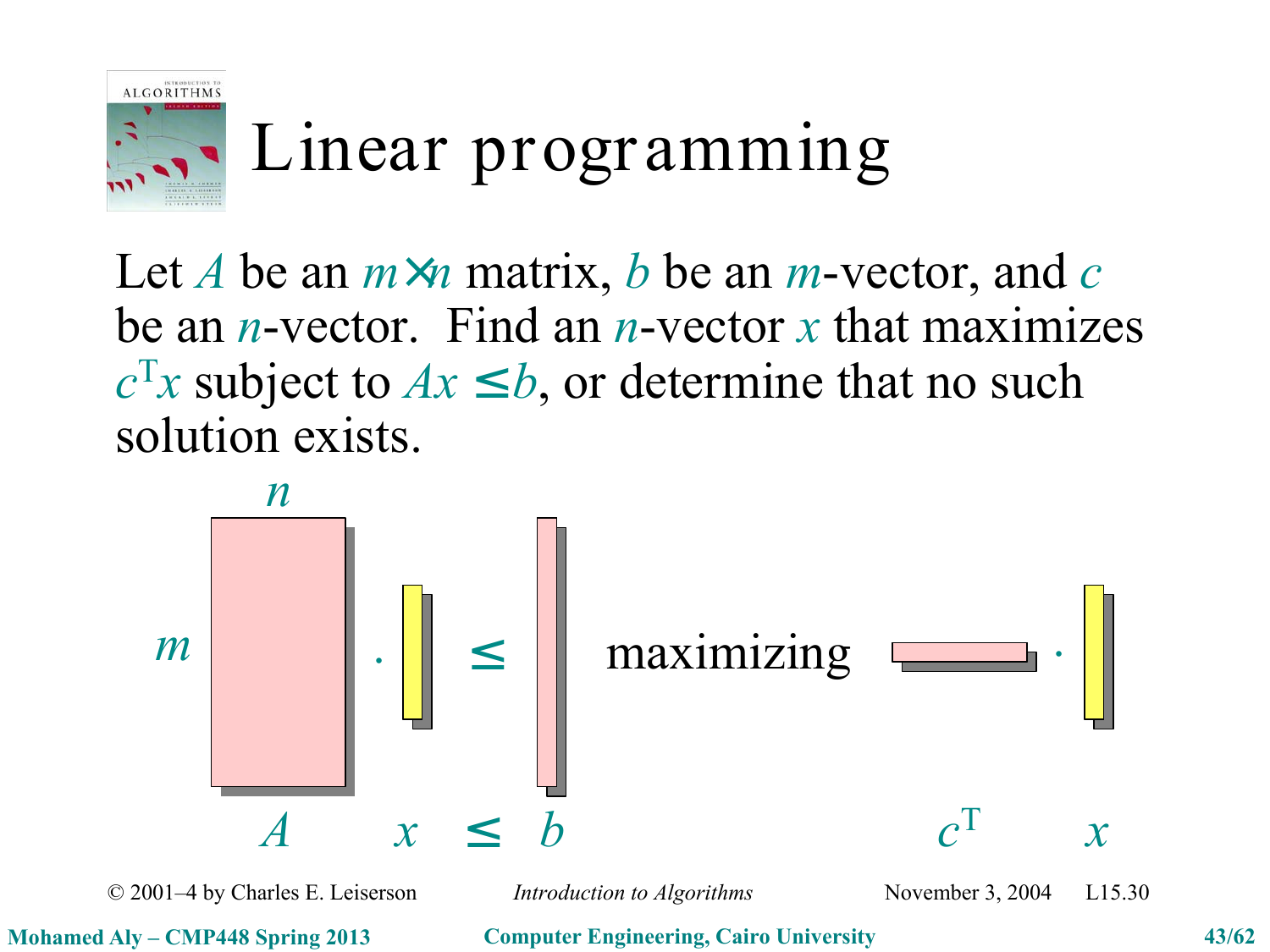

## Linear-programming algorithms

Algorithms for the general problem

- Simplex methods practical, but worst-case exponential time.
- Interior-point methods polynomial time and competes with simplex.

© 2001–4 by Charles E. Leiserson *Introduction to Algorithms* November 3, 2004 L15.31

**Mohamed Aly – CMP448 Spring 2013 Computer Engineering, Cairo University 44/62**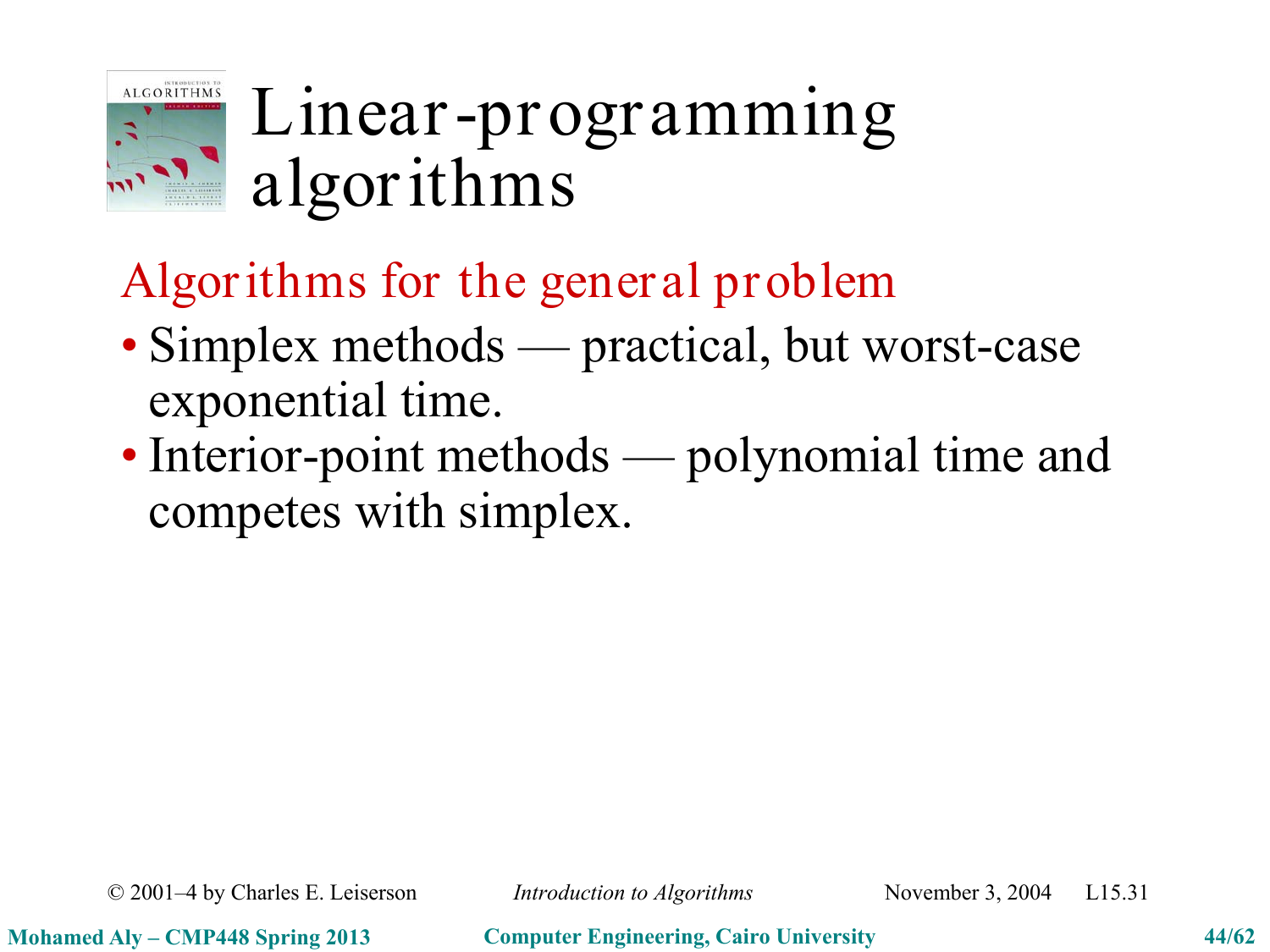

## Linear-programming algorithms

Algorithms for the general problem

- Simplex methods practical, but worst-case exponential time.
- Interior-point methods polynomial time and competes with simplex.

*Feasibility problem:* No optimization criterion. Just find *x* such that  $Ax \leq b$ .

• In general, just as hard as ordinary LP.

© 2001–4 by Charles E. Leiserson *Introduction to Algorithms* November 3, 2004 L15.32

**Mohamed Aly – CMP448 Spring 2013 Computer Engineering, Cairo University 45/62**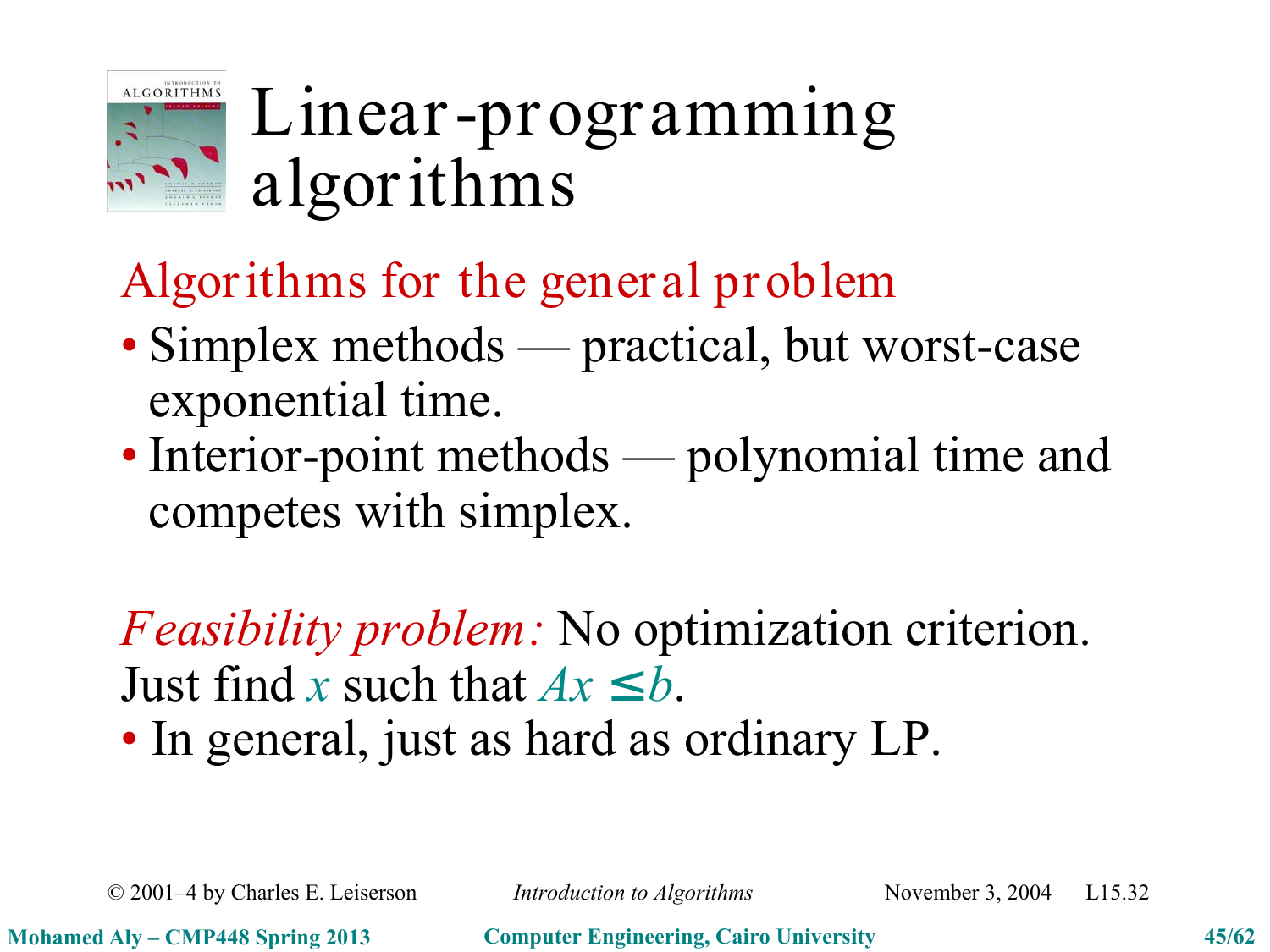

## Solving a system of differ ence constr aints

Linear programming where each row of *A* contains exactly one 1, one  $-1$ , and the rest 0's.

Example:

$$
\begin{array}{c}\n x_1 - x_2 \le 3 \\
x_2 - x_3 \le -2 \\
x_1 - x_3 \le 2\n\end{array}\n\bigg\}\n x_j - x_i \le w_{ij}
$$

© 2001–4 by Charles E. Leiserson *Introduction to Algorithms* November 3, 2004 L15.33

**Mohamed Aly – CMP448 Spring 2013 Computer Engineering, Cairo University 46/62**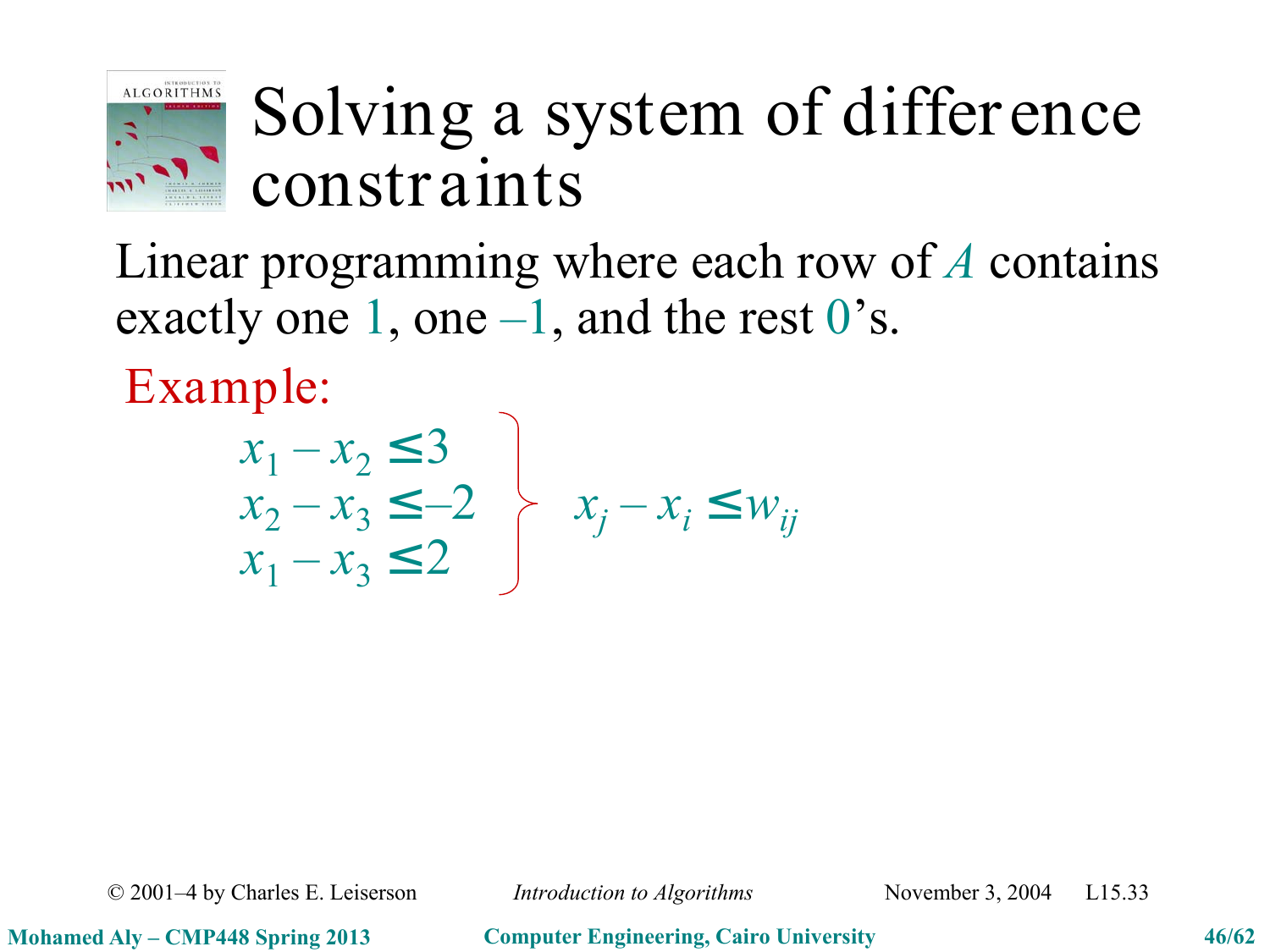

#### Solving a system of differ ence constr aints

Linear programming where each row of *A* contains exactly one 1, one  $-1$ , and the rest 0's.

Example:

Solution:

$$
\begin{array}{c}\n x_1 - x_2 \le 3 \\
x_2 - x_3 \le -2 \\
x_1 - x_3 \le 2\n\end{array}\n\bigg\}\n\quad\nx_j - x_i \le w_{ij}\n\quad\n\begin{array}{c}\n x_1 = 3 \\
x_2 = 0 \\
x_3 = 2\n\end{array}
$$

© 2001–4 by Charles E. Leiserson *Introduction to Algorithms* November 3, 2004 L15.34

**Mohamed Aly – CMP448 Spring 2013 Computer Engineering, Cairo University 47/62**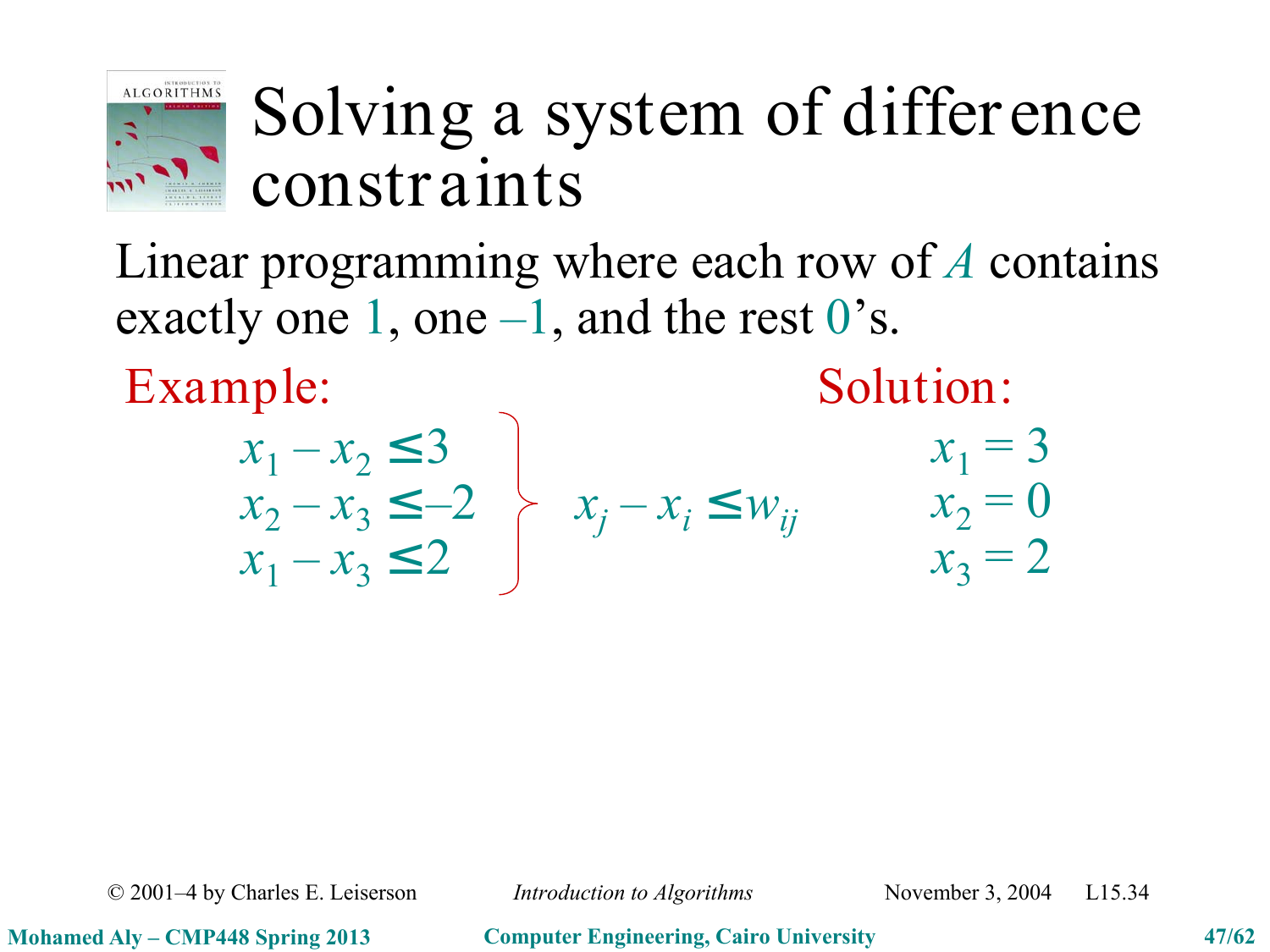

#### Solving a system of differ ence constr aints

Linear programming where each row of *A* contains exactly one 1, one  $-1$ , and the rest 0's.

Example:

Solution:

| $x_1 - x_2 \leq 3$ |                                                 |
|--------------------|-------------------------------------------------|
|                    | $x_2 - x_3 \le -2$ $\succ x_j - x_i \le w_{ij}$ |
| $x_1 - x_3 \le 2$  |                                                 |

$$
x_1 = 3
$$
  

$$
x_2 = 0
$$
  

$$
x_3 = 2
$$

*Constraint graph:*  $v_i$   $\longrightarrow v_j$  $v_i$  $x_i - x_i \leq w_{ij}$ *wij*

(The "*A*" matrix has dimensions  $|E| \times |V|$ .)

© 2001–4 by Charles E. Leiserson *Introduction to Algorithms* November 3, 2004 L15.35

**Mohamed Aly – CMP448 Spring 2013 Computer Engineering, Cairo University 48/62**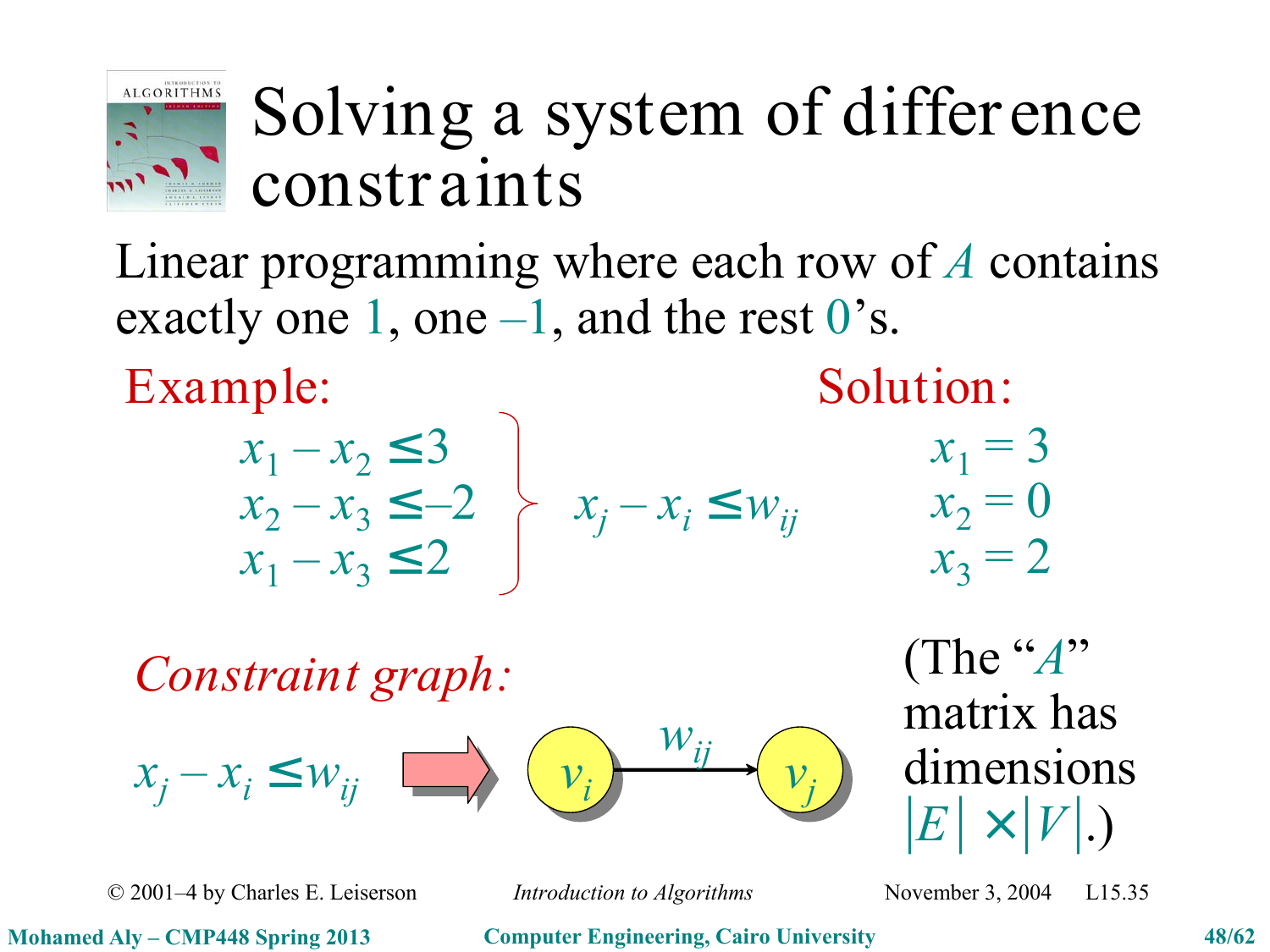

## Unsatisfiable constraints

Theorem. If the constraint graph contains a negative-weight cycle, then the system of differences is unsatisfiable.

© 2001–4 by Charles E. Leiserson *Introduction to Algorithms* November 3, 2004 L15.36

**Mohamed Aly – CMP448 Spring 2013 Computer Engineering, Cairo University 49/62**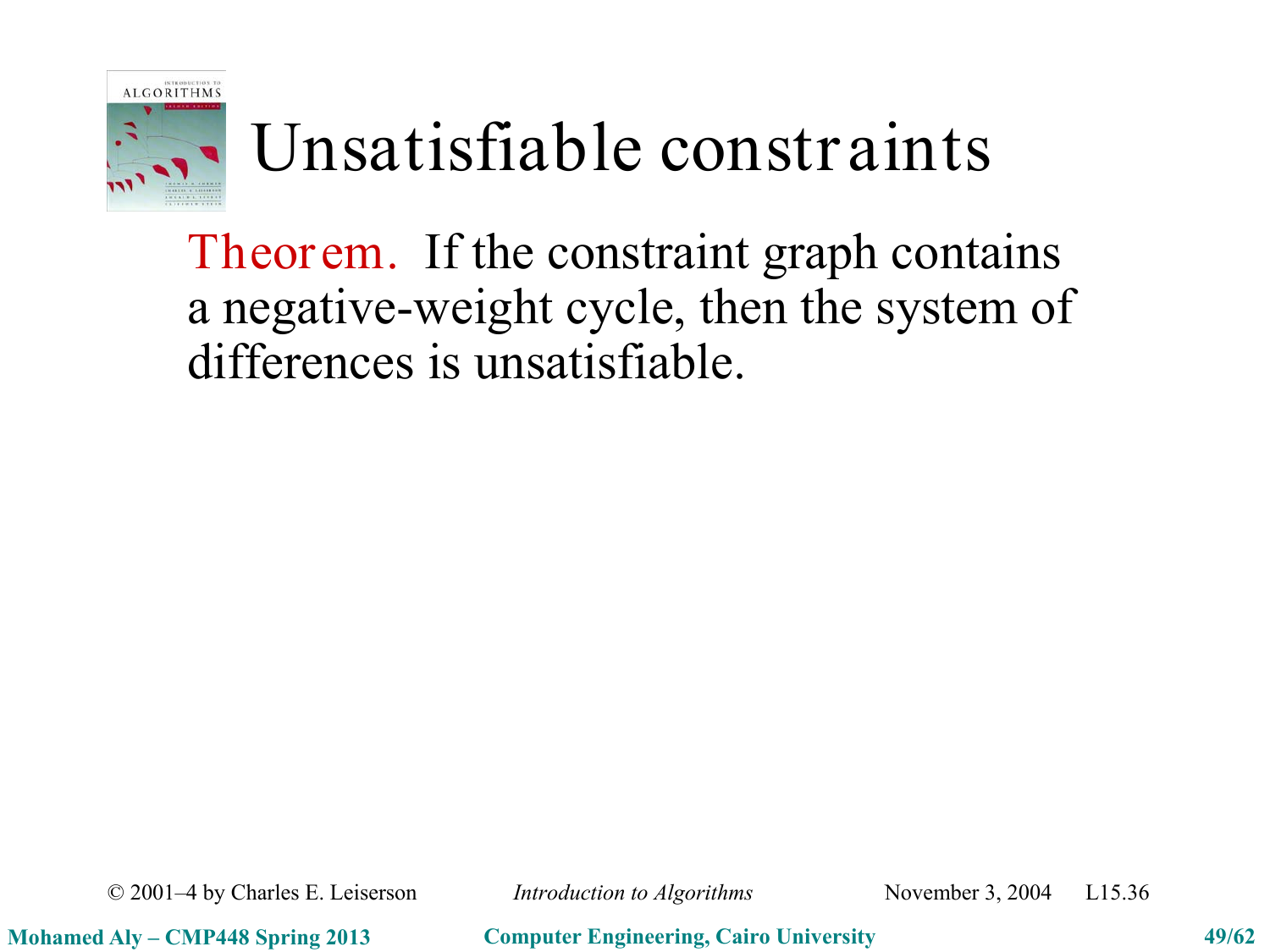

## Unsatisfiable constraints

Theor em. If the constraint graph contains a negative-weight cycle, then the system of differences is unsatisfiable.

*Proof.* Suppose that the negative-weight cycle is  $v_1 \rightarrow v_2 \rightarrow \cdots \rightarrow v_k \rightarrow v_1$ . Then, we have

$$
x_2 - x_1 \le w_{12}
$$
  
\n
$$
x_3 - x_2 \le w_{23}
$$
  
\n
$$
\vdots
$$
  
\n
$$
x_k - x_{k-1} \le w_{k-1, k}
$$
  
\n
$$
x_1 - x_k \le w_{k1}
$$

© 2001–4 by Charles E. Leiserson *Introduction to Algorithms* November 3, 2004 L15.37

**Mohamed Aly – CMP448 Spring 2013 Computer Engineering, Cairo University 50/62**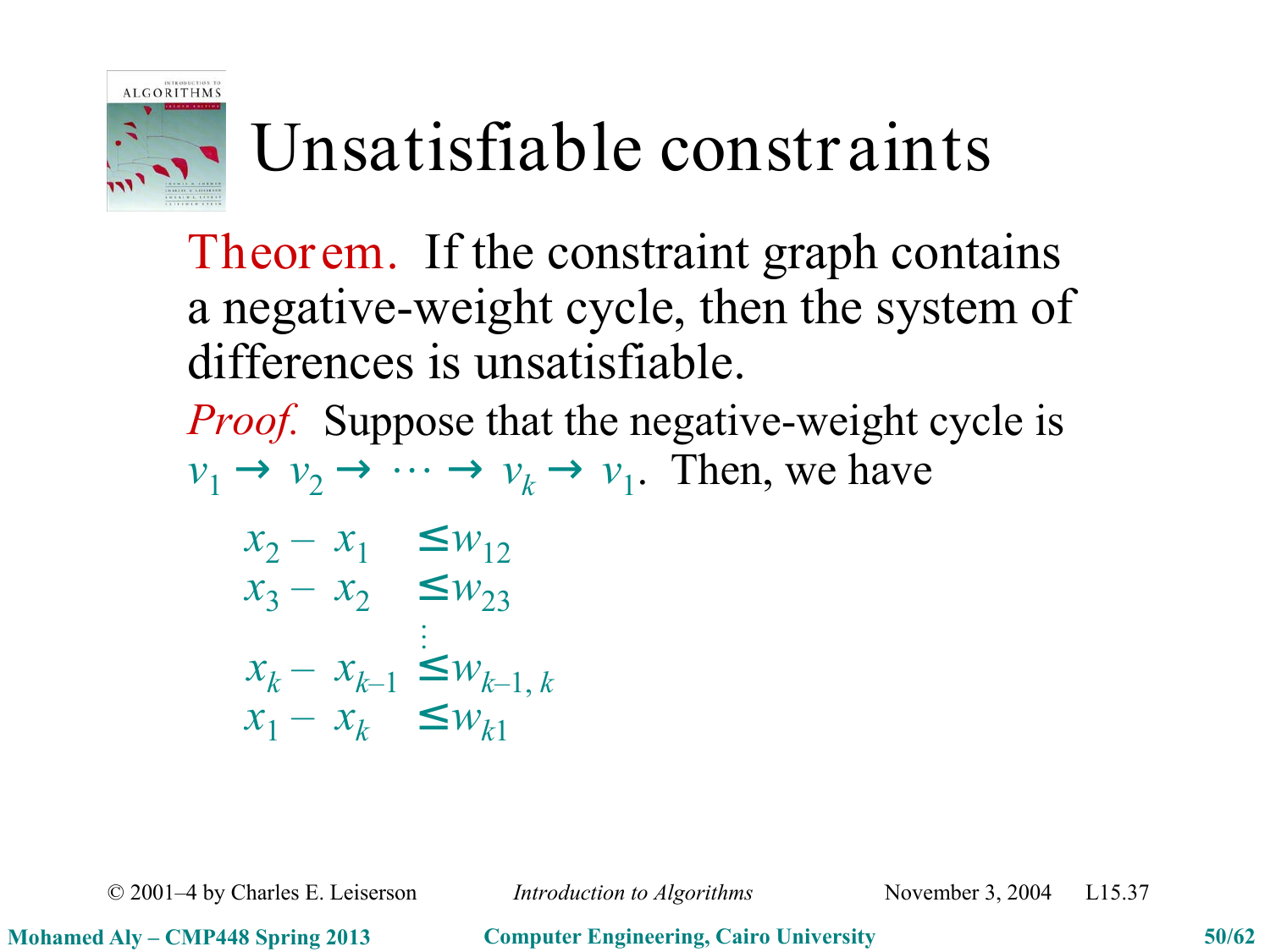

## Unsatisfiable constraints

Theor em. If the constraint graph contains a negative-weight cycle, then the system of differences is unsatisfiable.

*Proof.* Suppose that the negative-weight cycle is  $v_1 \rightarrow v_2 \rightarrow \cdots \rightarrow v_k \rightarrow v_1$ . Then, we have

$$
x_2 - x_1 \leq w_{12}
$$
  
\n
$$
x_3 - x_2 \leq w_{23}
$$
  
\n
$$
x_k - x_{k-1} \leq w_{k-1,k}
$$
  
\n
$$
x_1 - x_k \leq w_{k1}
$$
  
\n0 
$$
\leq \text{weight of cycle}
$$
  
\n
$$
< 0
$$

Therefore, no values for the *x<sup>i</sup>* can satisfy the constraints.

© 2001–4 by Charles E. Leiserson *Introduction to Algorithms* November 3, 2004 L15.38

**Mohamed Aly – CMP448 Spring 2013 Computer Engineering, Cairo University 51/62**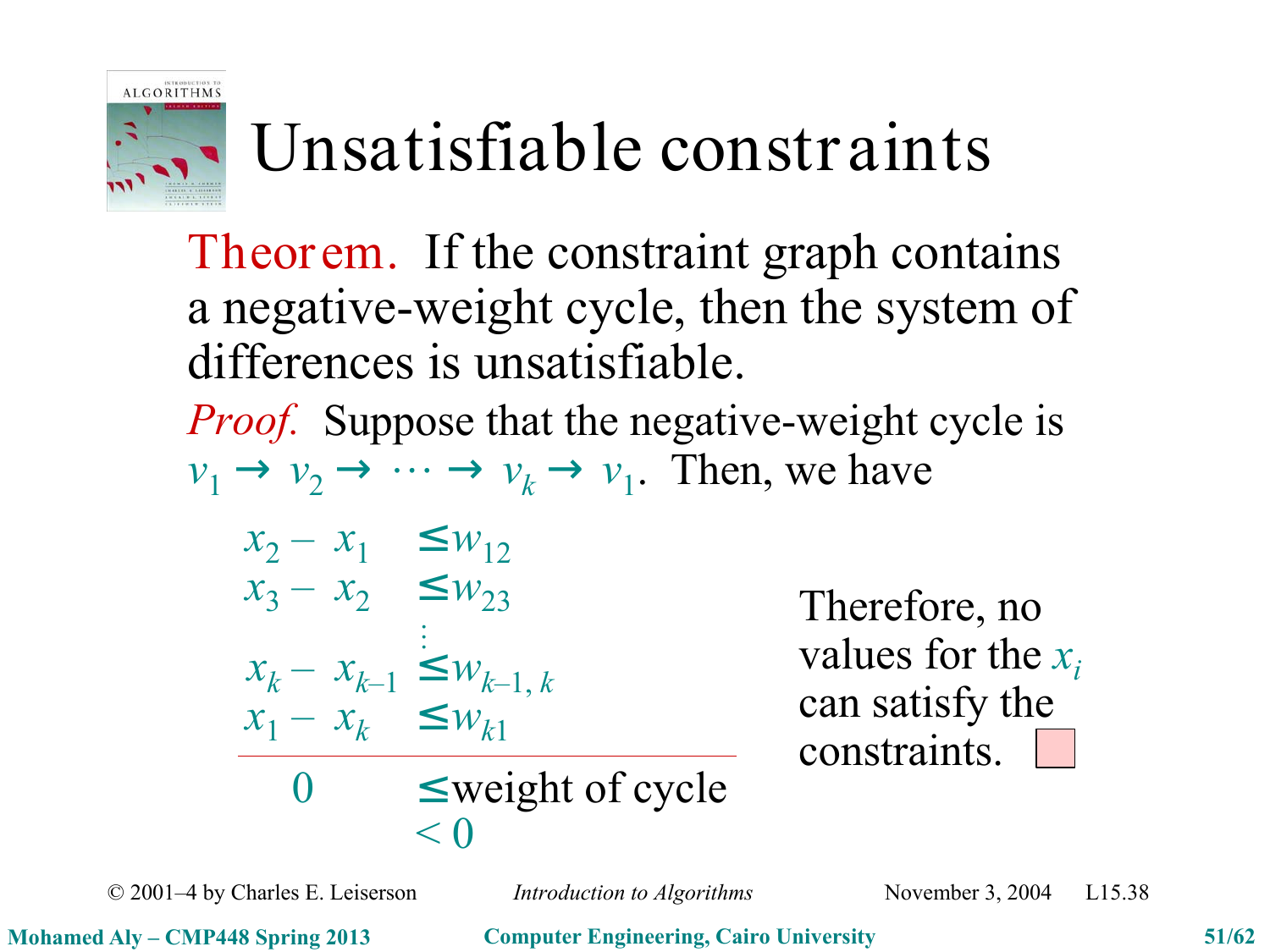

# Satisfying the constraints

Theor em. Suppose no negative-weight cycle exists in the constraint graph. Then, the constraints are satisfiable.

© 2001–4 by Charles E. Leiserson *Introduction to Algorithms* November 3, 2004 L15.39

**Mohamed Aly – CMP448 Spring 2013 Computer Engineering, Cairo University 52/62**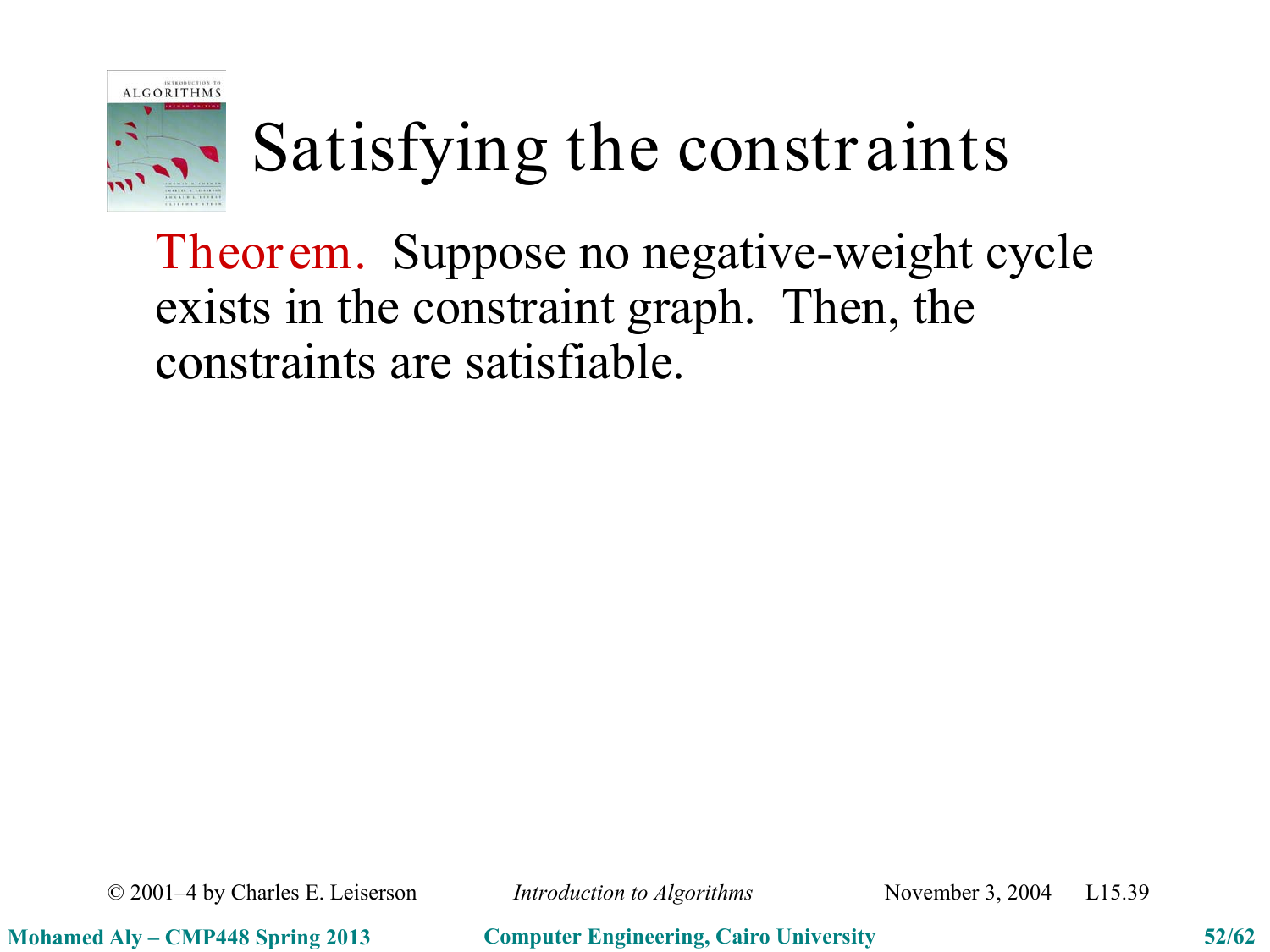

# Satisfying the constraints

Theor em. Suppose no negative-weight cycle exists in the constraint graph. Then, the constraints are satisfiable. *Proof.* Add a new vertex *s* to *V* with a 0-weight edge to each vertex  $v_i \in V$ .



© 2001–4 by Charles E. Leiserson *Introduction to Algorithms* November 3, 2004 L15.40

**Mohamed Aly – CMP448 Spring 2013 Computer Engineering, Cairo University 53/62**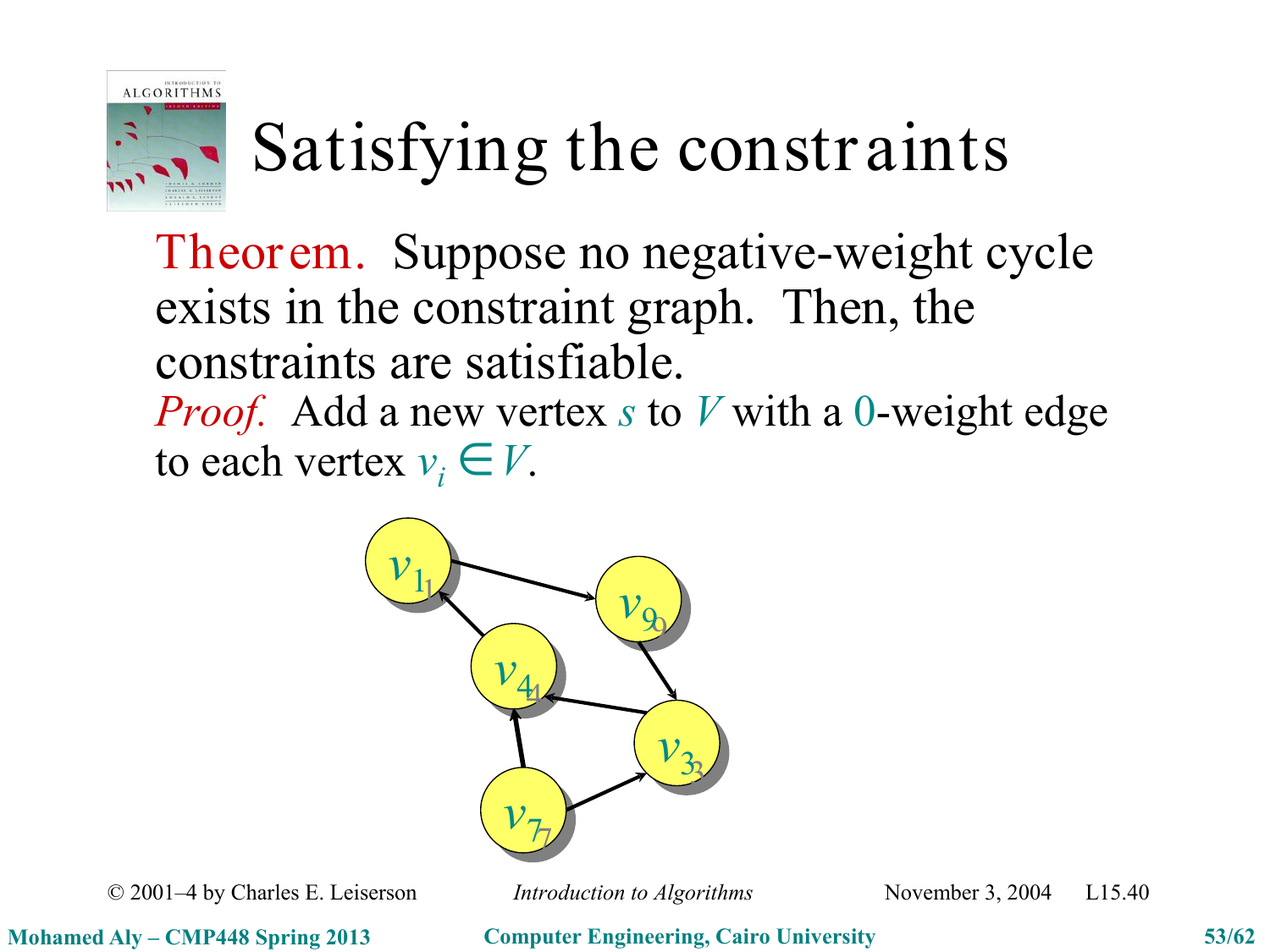

# Satisfying the constraints

Theor em. Suppose no negative-weight cycle exists in the constraint graph. Then, the constraints are satisfiable. *Proof.* Add a new vertex *s* to *V* with a 0-weight edge to each vertex  $v_i \in V$ .



No negative-weight cycles introduced ⇒ shortest paths exist.

© 2001–4 by Charles E. Leiserson *Introduction to Algorithms* November 3, 2004 L15.41

**Mohamed Aly – CMP448 Spring 2013 Computer Engineering, Cairo University 54/62**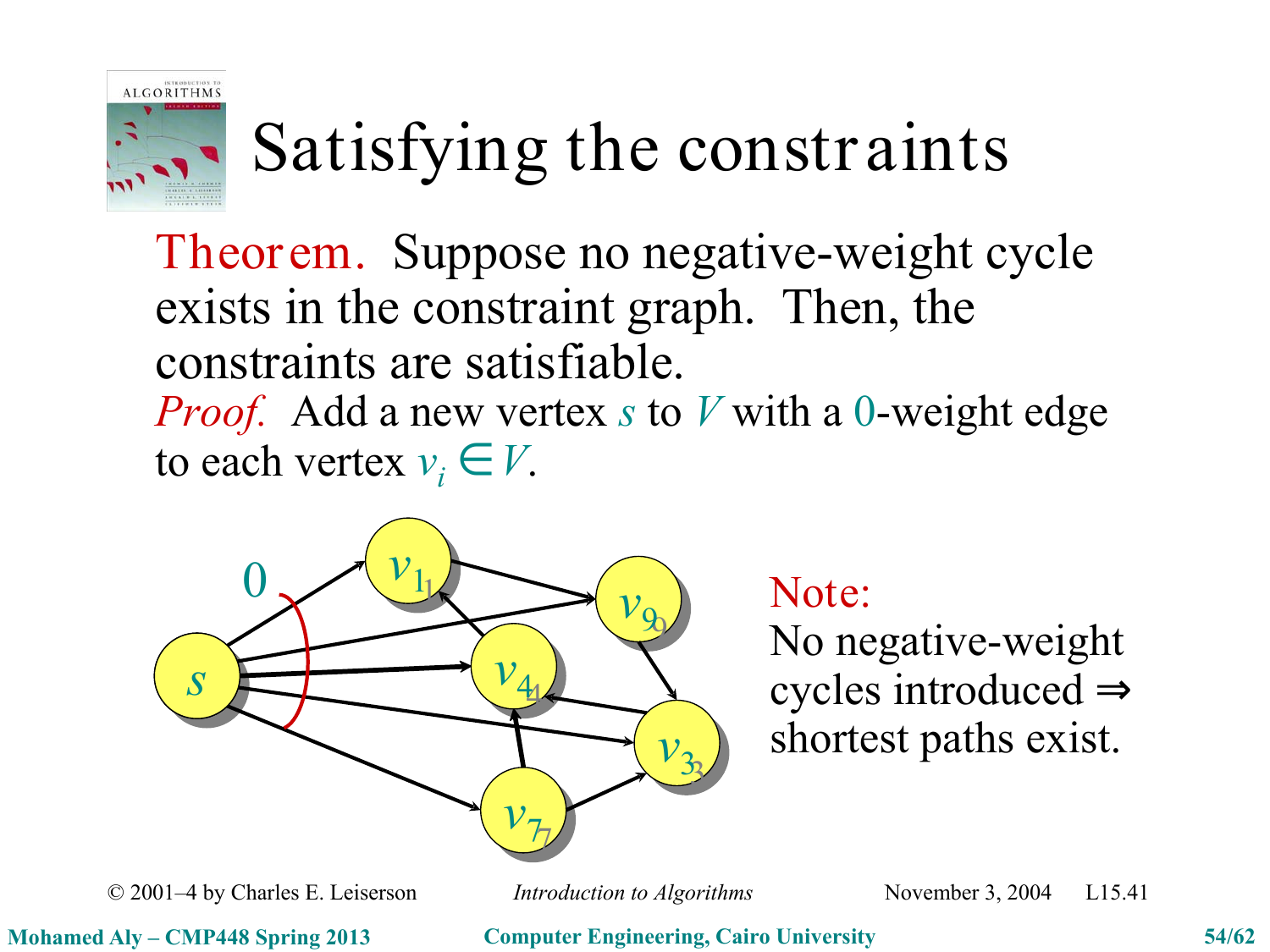

## Proof (continued)

Claim: The assignment  $x_i = \delta(s, v_i)$  solves the constraints. Consider any constraint  $x_j - x_i \leq w_{ij}$ , and consider the shortest paths from *s* to  $v_j$  and  $v_i$ :



The triangle inequality gives us  $\delta(s, v_j) \leq \delta(s, v_i) + w_{ij}$ . Since  $x_i = \delta(s, v_i)$  and  $x_j = \delta(s, v_j)$ , the constraint  $x_j - x_i$  $\leq w_{ij}$  is satisfied.

© 2001–4 by Charles E. Leiserson *Introduction to Algorithms* November 3, 2004 L15.42

**Mohamed Aly – CMP448 Spring 2013 Computer Engineering, Cairo University 55/62**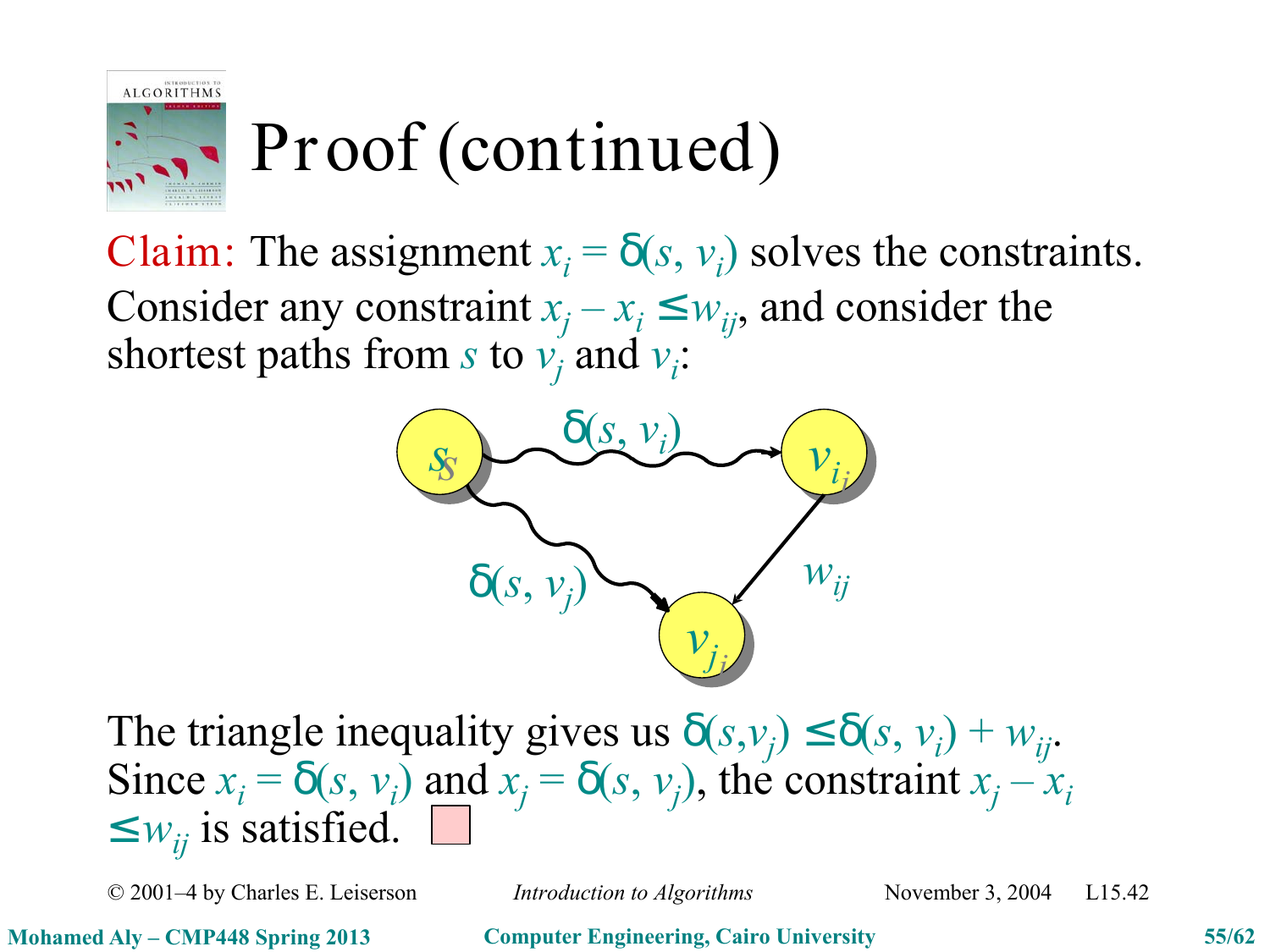

## Bellman-Ford and linear progr amming

Corollary. The Bellman-Ford algorithm can solve a system of *m* difference constraints on *n* variables in  $O(n^2 + nm)$  time.

© 2001–4 by Charles E. Leiserson *Introduction to Algorithms* November 3, 2004 L15.43

**Mohamed Aly – CMP448 Spring 2013 Computer Engineering, Cairo University 56/62**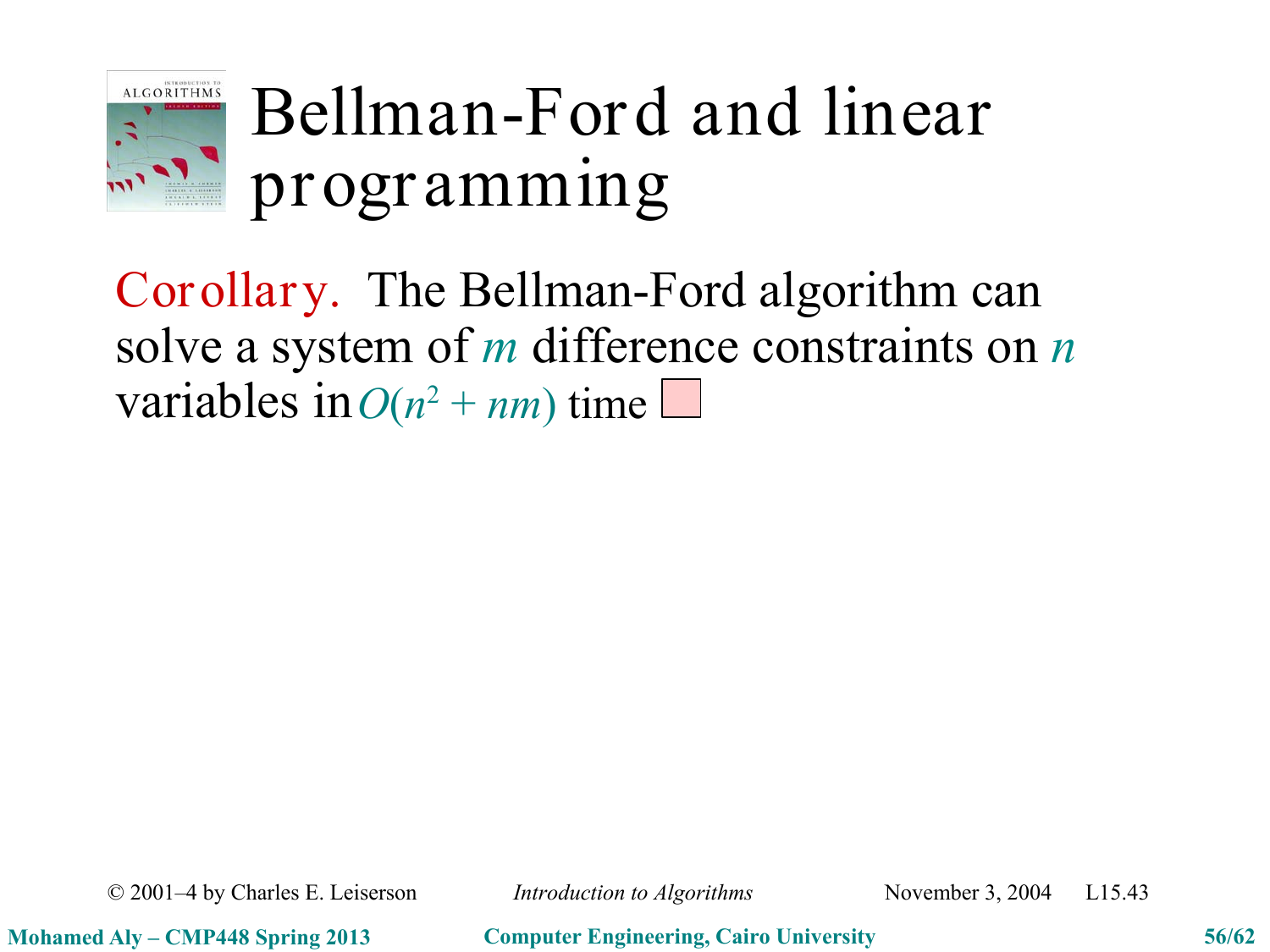

## Bellman-Ford and linear progr amming

Corollary. The Bellman-Ford algorithm can solve a system of *m* difference constraints on *n* variables in  $O(n^2 + nm)$  time.

#### $$ Proof.

The augm and  $m+n$  edges. why? Therefore, Bellman-Ford takes time  $O(VE) = O((n+1)(m+n)) = O(n^2 + nm)$ The augmeted constraint graph has  $n+1$  vertices (variables)

Can we make it take time *O*(*mn*) instead? Yes!  $$ 

© 2001–4 by Charles E. Leiserson *Introduction to Algorithms* November 3, 2004 L15.43

**Mohamed Aly – CMP448 Spring 2013 Computer Engineering, Cairo University 57/62**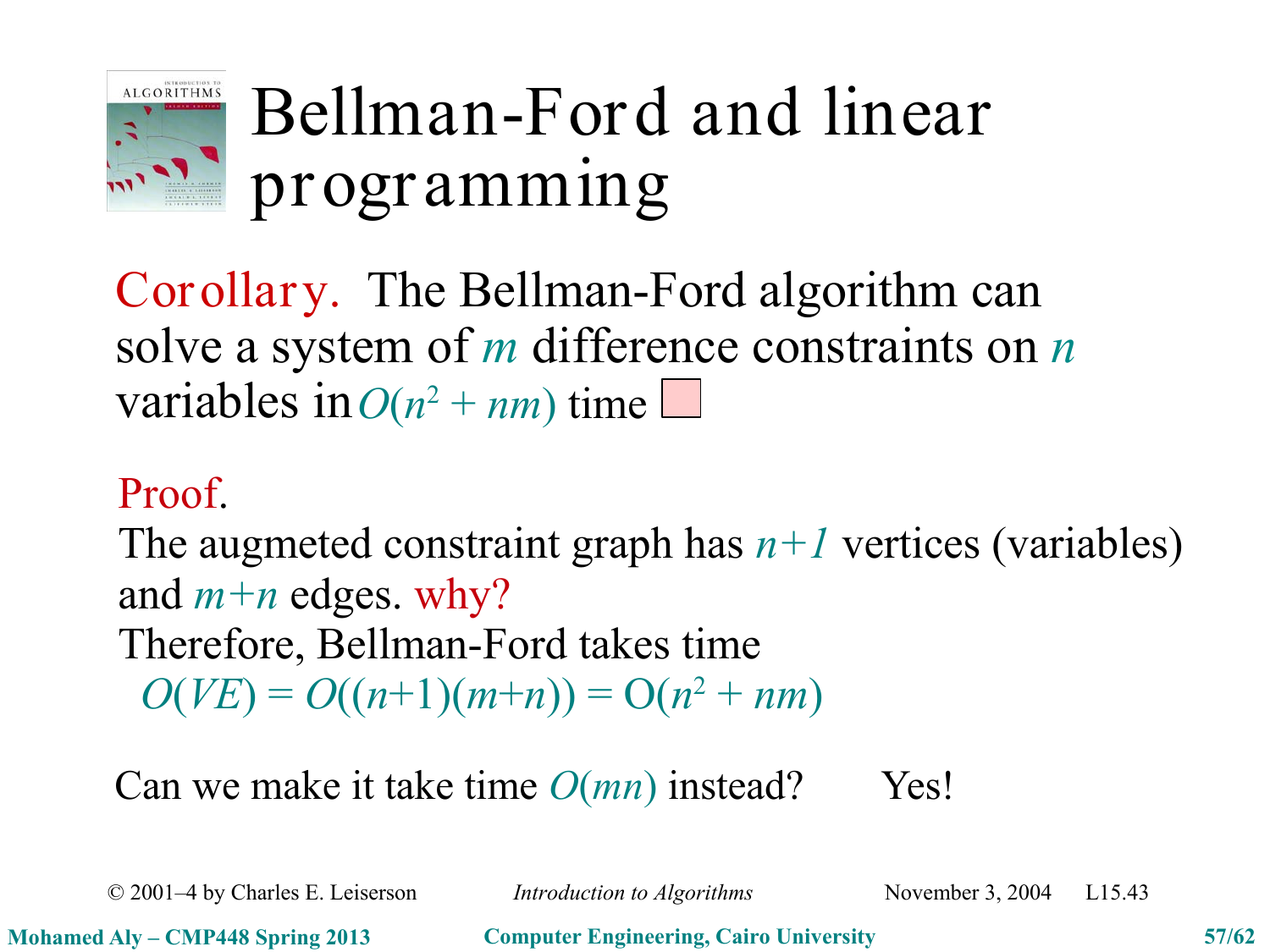## Bellman-Ford and Linear Programming

Notice that the *first* time any edge  $(s, v_i)$  is updated,  $d[v_i]$  is set to 0 instead of ∞, and it does *not* increase afterwards. *Why?*

So we can do away with *s* altogether, and initialize  $d[v_i] = 0$ 

Therefore, we will have *n* vertices and *m* edges, and Bellman-Ford will take time *O*(*mn*)



**Mohamed Aly – CMP448 Spring 2013 Computer Engineering, Cairo University 58/62**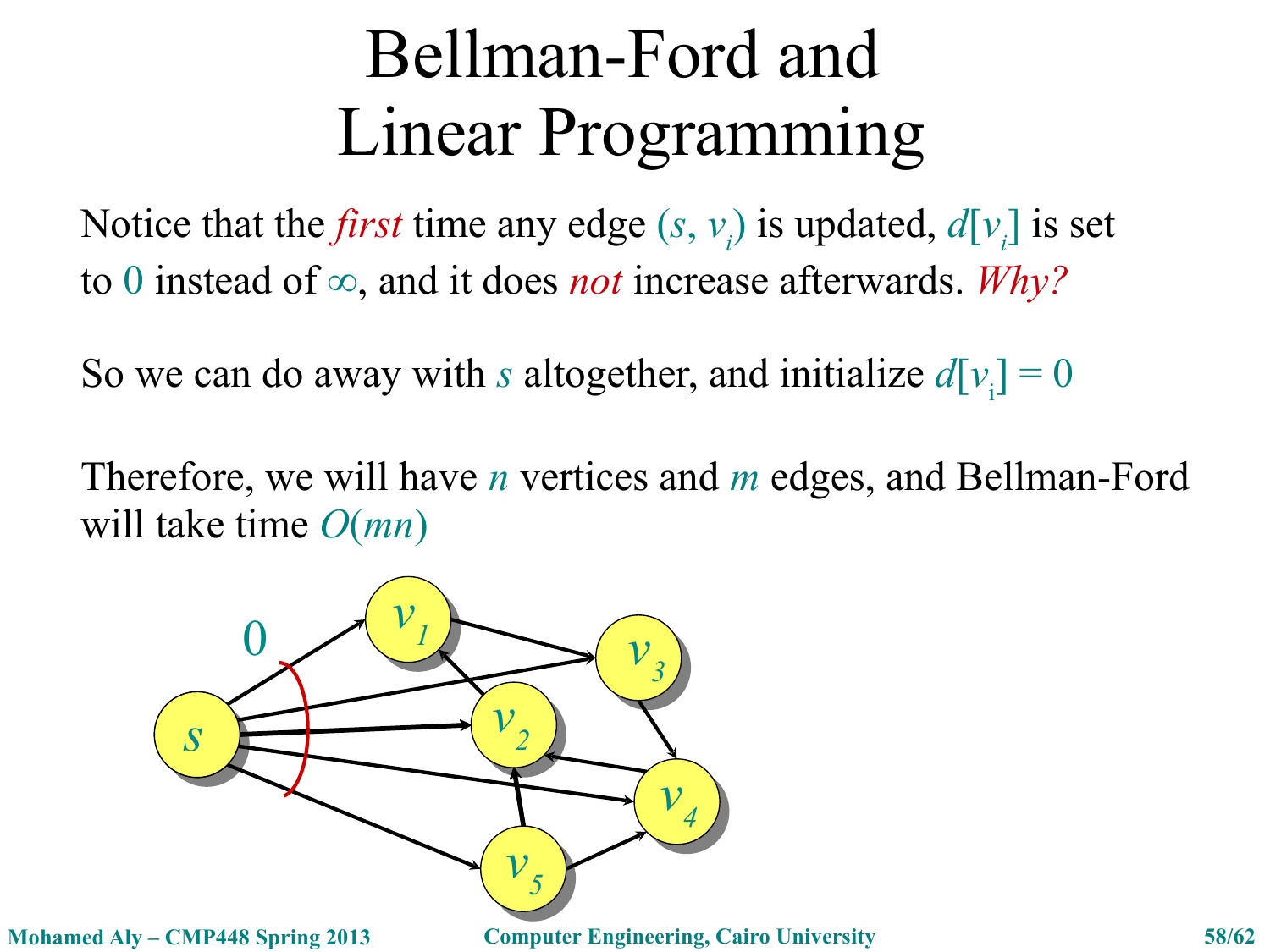

## Bellman-Ford and linear progr amming

Corollary. The Bellman-Ford algorithm can solve a system of *m* difference constraints on *n* variables in *O*(*mn*) time.

Single-source shortest paths is a simple LP problem.

In fact, Bellman-Ford maximizes  $x_1 + x_2 + \cdots + x_n$ subject to the constraints  $x_j - x_i \leq w_{ij}$  and  $x_i \leq 0$ (exercise).

Bellman-Ford also minimizes  $\max_i \{x_i\} - \min_i \{x_i\}$ (exercise).

© 2001–4 by Charles E. Leiserson *Introduction to Algorithms* November 3, 2004 L15.43

**Mohamed Aly – CMP448 Spring 2013 Computer Engineering, Cairo University 59/62**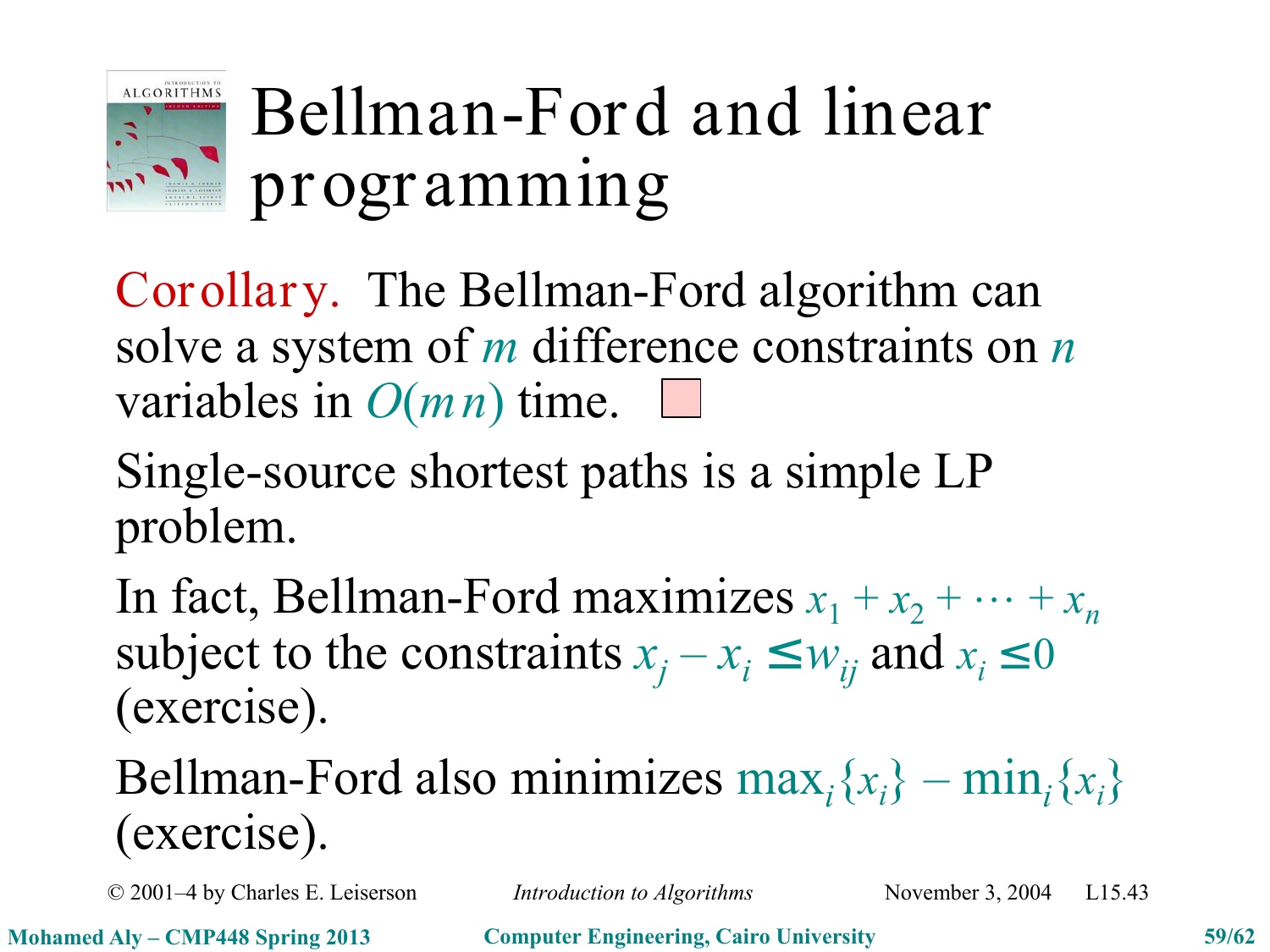

## Application to VLSI layout compaction

*Integrated -circuit features:*



#### Problem: Compact (in one dimension) the space between the features of a VLSI layout without bringing any features too close together.

© 2001–4 by Charles E. Leiserson *Introduction to Algorithms* November 3, 2004 L15.44

**Mohamed Aly – CMP448 Spring 2013 Computer Engineering, Cairo University 60/62**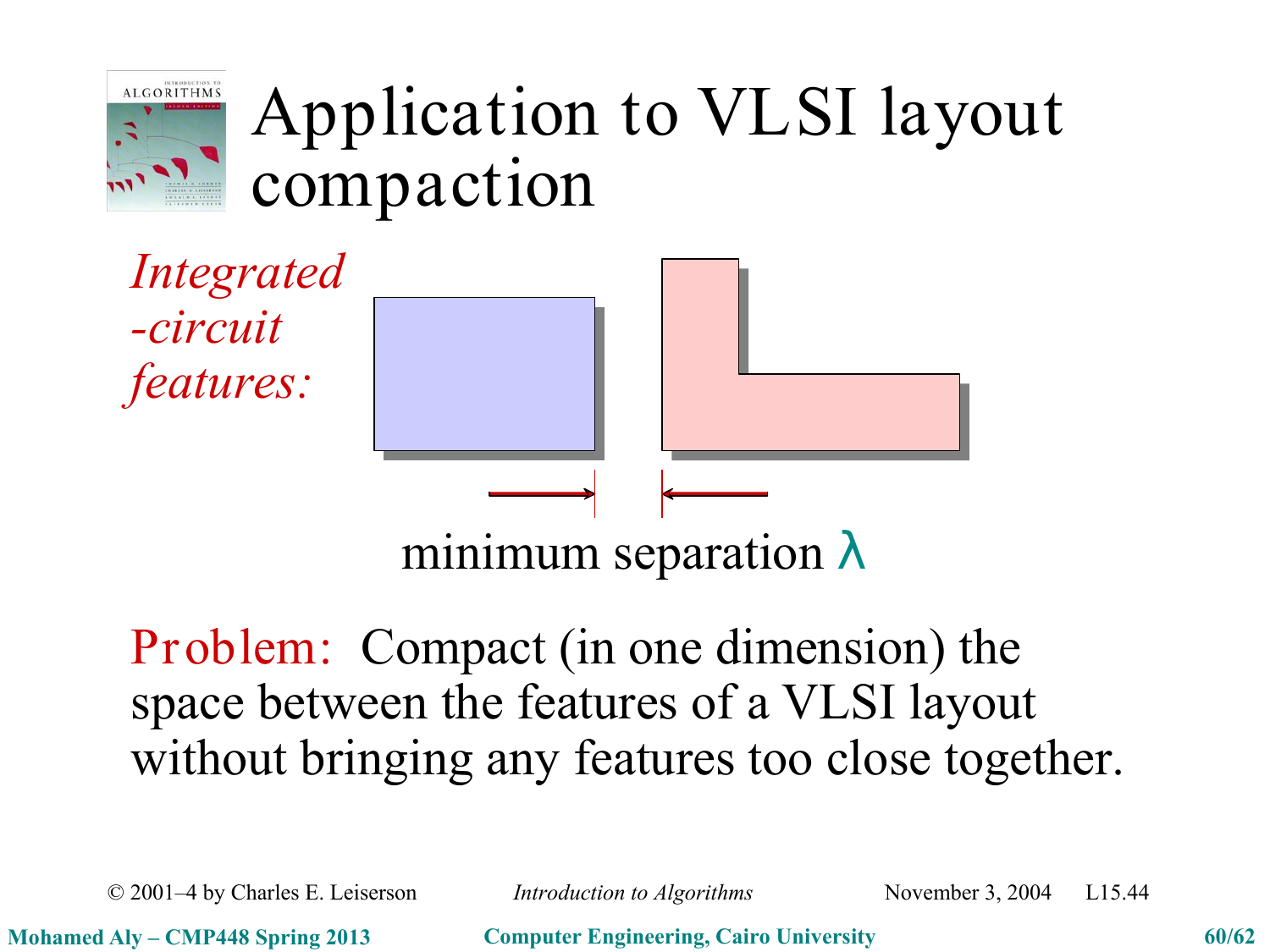

## VLSI layout compaction



Constraint:  $x_2 - x_1 \ge d_1 + \lambda$ 

Bellman-Ford minimizes  $\max_i \{x_i\} - \min_i \{x_i\},$ which compacts the layout in the *x*-dimension.

© 2001–4 by Charles E. Leiserson *Introduction to Algorithms* November 3, 2004 L15.45

**Mohamed Aly – CMP448 Spring 2013 Computer Engineering, Cairo University 61/62**